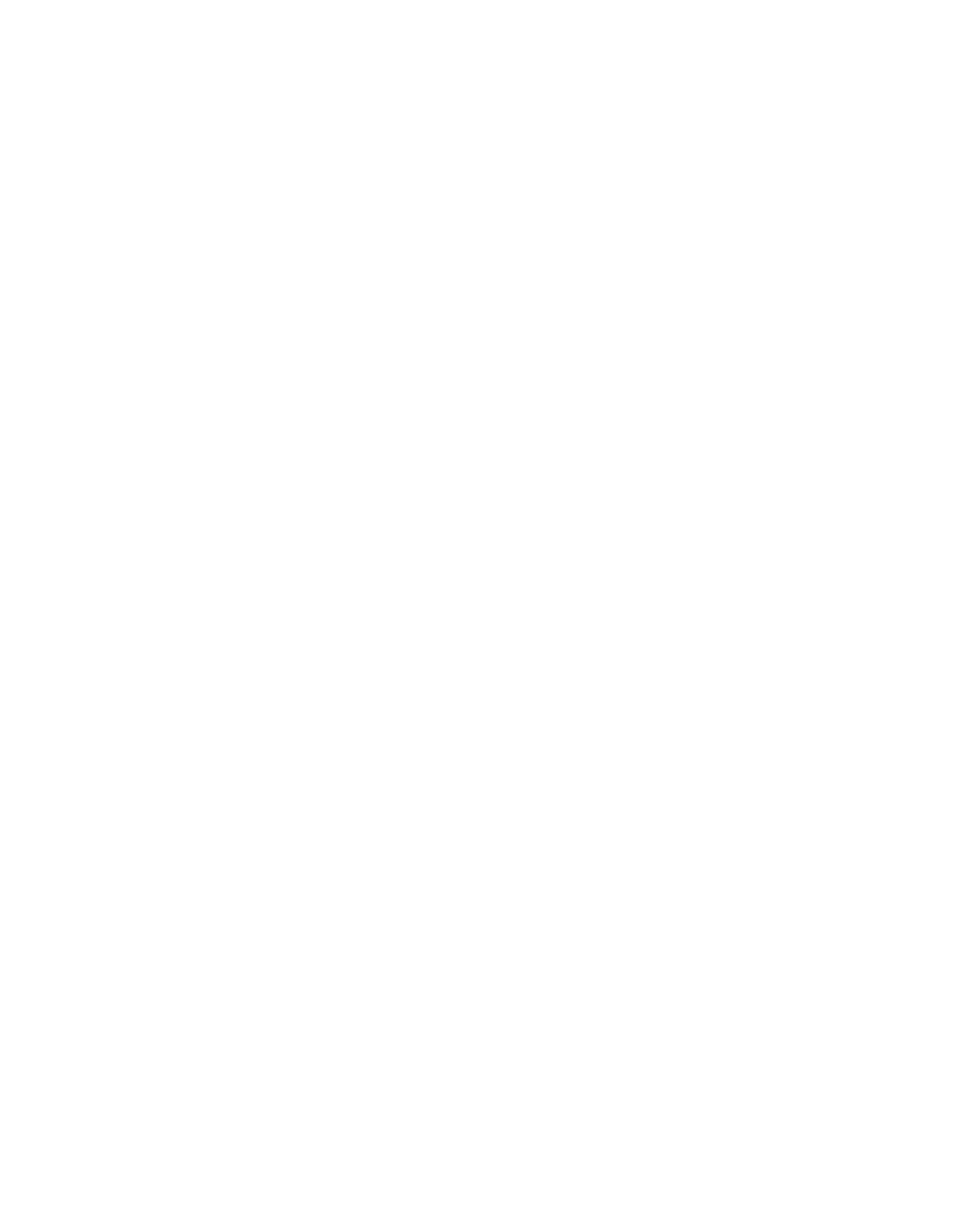# Health Risks in Alaska Among Adults

## Alaska Behavioral Risk Factor Survey

## 1996 Annual Report

Tony Knowles, Governor State of Alaska

Karen Perdue, Commissioner Department of Health and Social Services

Peter M. Nakamura, MD, MPH, Director Division of Public Health

Mark S. Johnson, MPA, Chief Section of Community Health and Emergency Medical Services

#### May 1999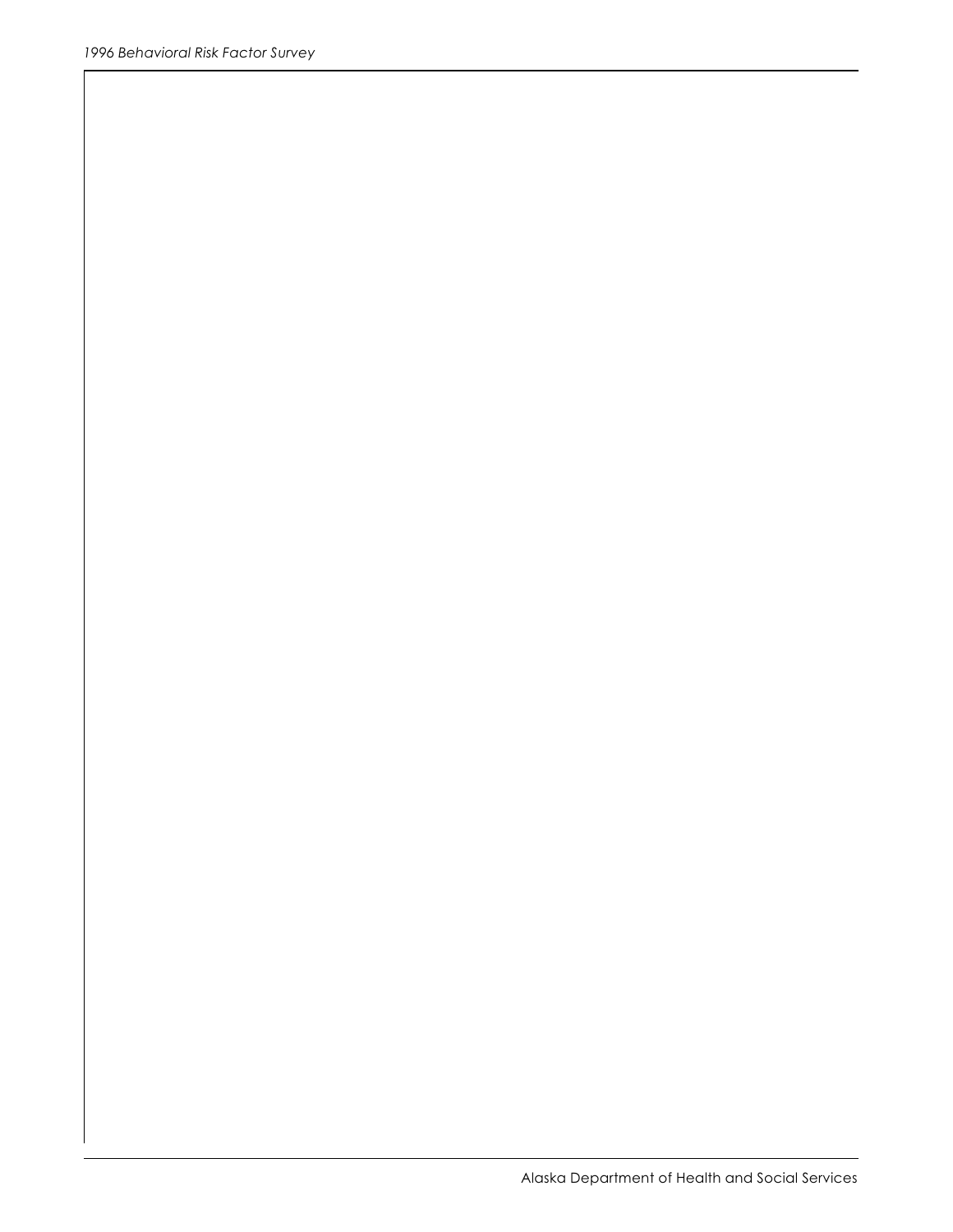#### BRFSS Interviewers

Cindy Britten Jacqueline Fowler Camille Parker Sumer Todd-Harding JoAnn Rieselbach Sunshine Brown Matt Dusenberry

## Report Preparation

Patricia Owen, BRFSS Coordinator Sunshine Brown, College Intern II

## Public Health Advisor

Craig Leutzinger Centers for Disease Control and Prevention

## Funded by:

The Centers for Disease Control and Prevention, Cooperative Agreement No. U58/CCUO10659 and the Preventive Health and Health Services Block Grant, National Center for Chronic Disease Prevention and Health Promotion, Division of Adult and Community Health.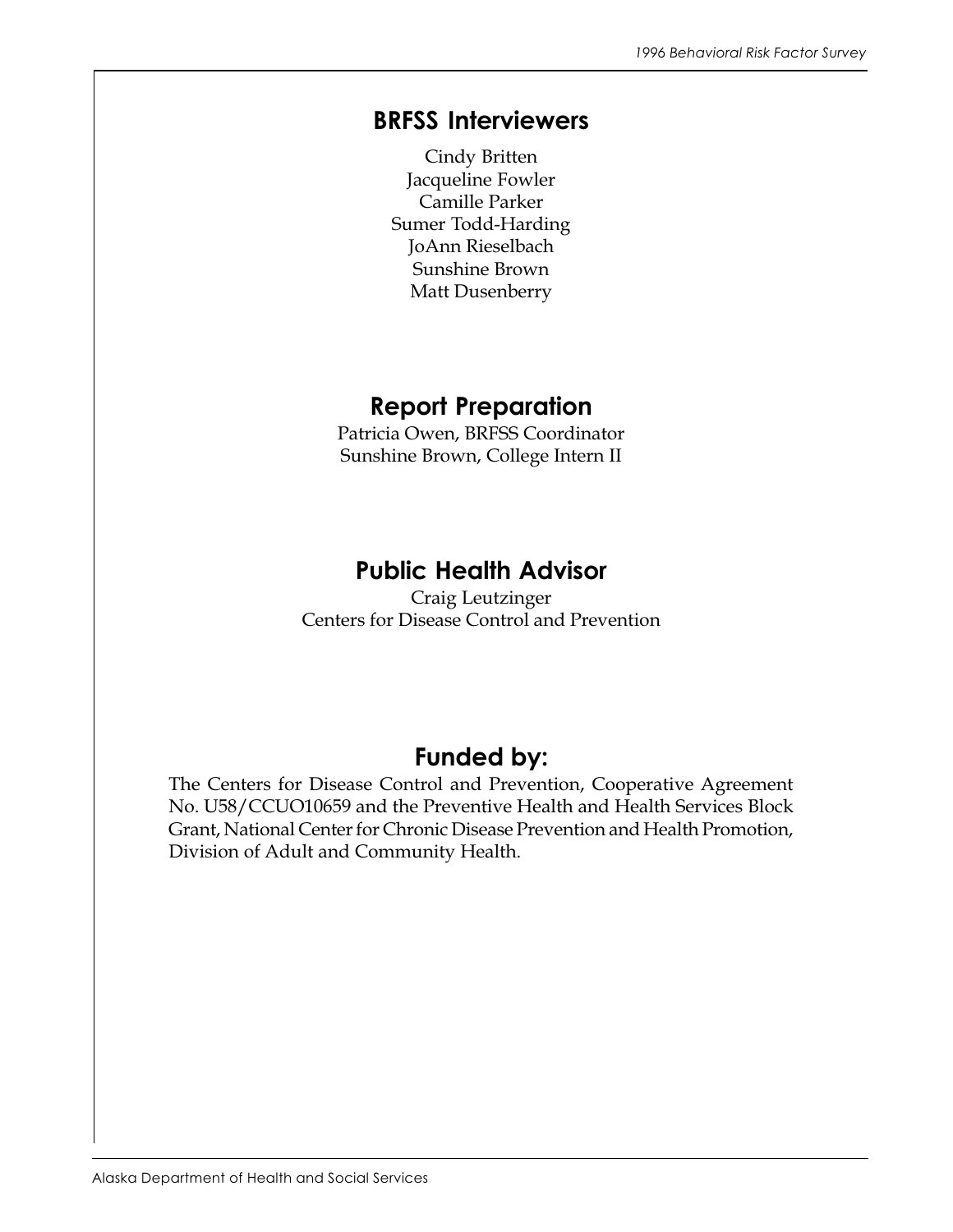## Acknowledgments

The program staff would like to acknowledge the technical support provided by John Middaugh, MD, Chief, Section of Epidemiology, Alaska Division of Public Health; Al Zangri, Chief, Bureau of Vital Statistics, Alaska Division of Public Health; Jack Kruse PhD, Director, Institute of Social and Economic Research, University of Alaska Anchorage and Greg Williams Ph.D., State Demographer, Alaska Department of Labor.

The staff also wishes to thank Diane Ingle and Phillip Mitchell, Alaska Division of Public Health; Alexandra Hill of the Institute of Social and Economic Research; Craig Leutzinger, William Garvin and Peter Mariolis from the Centers for Disease Control and Prevention for technical assistance.

Finally, special thanks goes to the people of Alaska who participated in this survey.

For additional copies of this report or more information contact:

Alaska Department of Health and Social Services Division of Public Health Section of Community Health and Emergency Medical Services Health Promotion Program P.O. Box 110616 Juneau, Alaska 99811-0616 907-465-3140 E-mail address: BRFSS@health.state.ak.us

or visit our web site at http://www.hss.state.ak.us/dph/chems/brfss.htm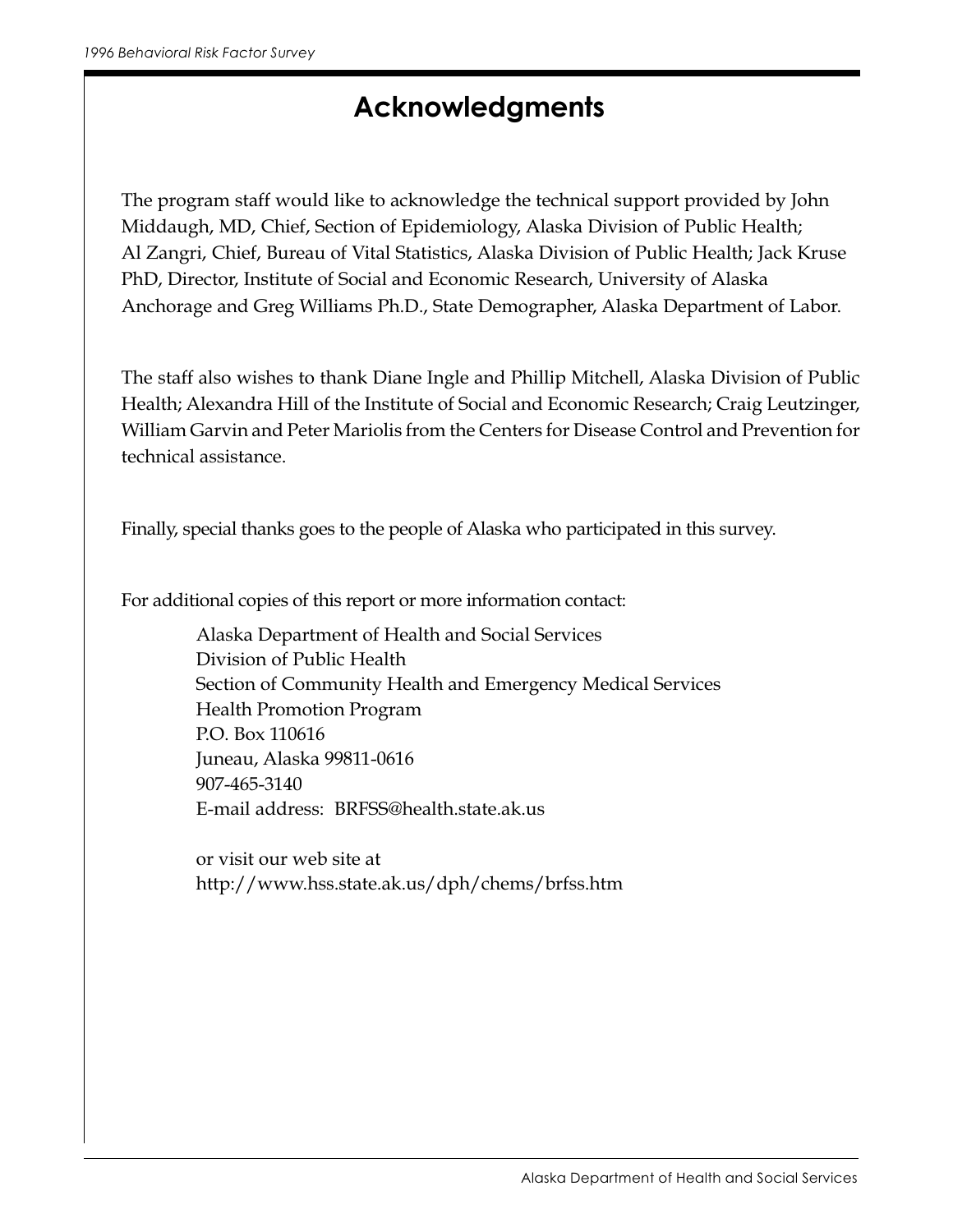# **Contents**

| <b>Risk Factors</b> |  |
|---------------------|--|
|                     |  |
|                     |  |
|                     |  |
|                     |  |
|                     |  |
|                     |  |
|                     |  |
|                     |  |
|                     |  |
|                     |  |
|                     |  |
|                     |  |
|                     |  |
|                     |  |
|                     |  |
|                     |  |
|                     |  |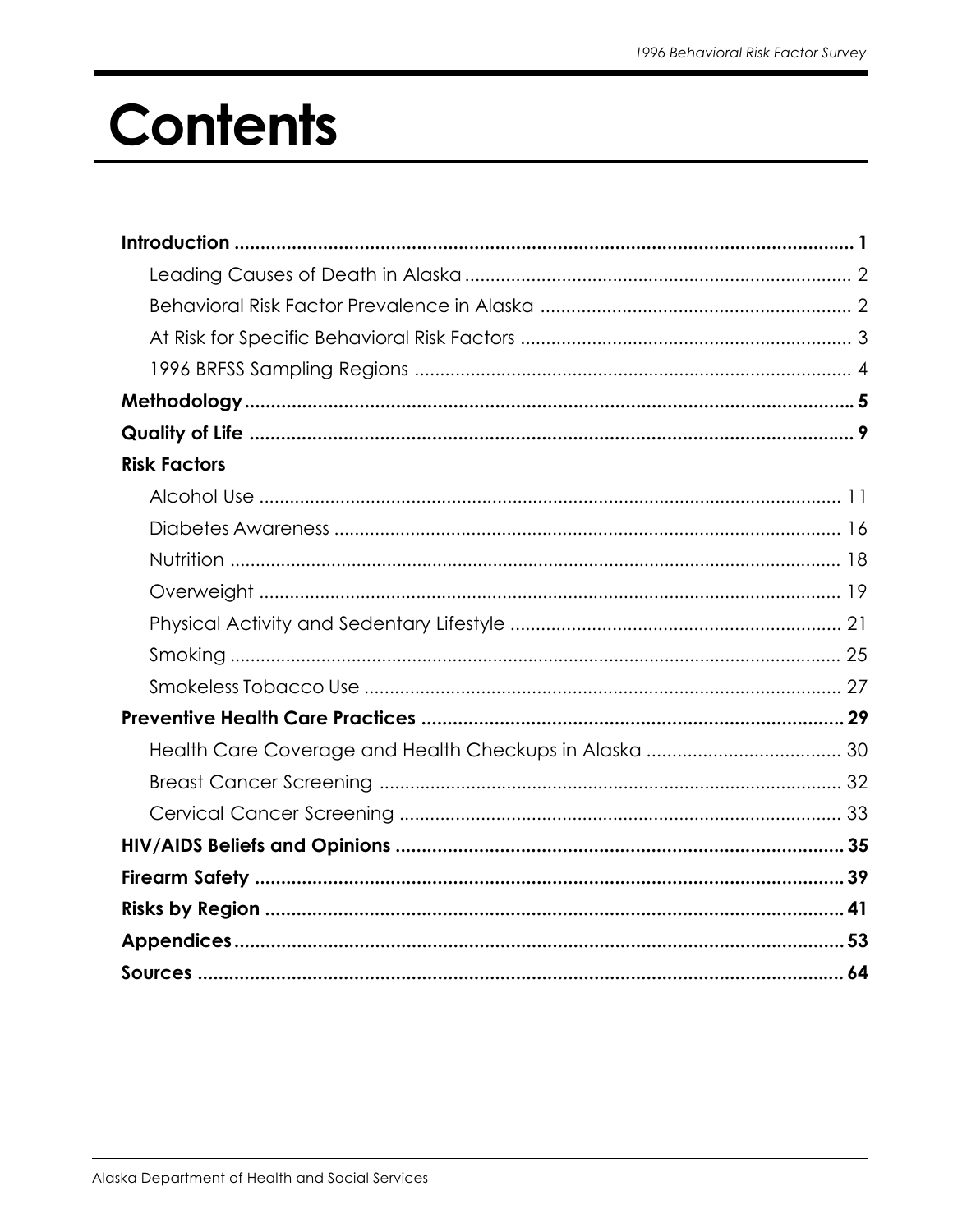ſ

| <b>Appendices</b> |                                                                   |  |
|-------------------|-------------------------------------------------------------------|--|
|                   |                                                                   |  |
| B                 |                                                                   |  |
|                   |                                                                   |  |
| D                 |                                                                   |  |
| E.                | Alaska BRFSS 1996 Survey Population by Age and Gender57           |  |
| F.                | Alaska BRFSS 1996 Survey Population by Age and Race  58           |  |
|                   |                                                                   |  |
|                   |                                                                   |  |
|                   |                                                                   |  |
| J                 |                                                                   |  |
| <b>Tables</b>     |                                                                   |  |
| Table 1           |                                                                   |  |
|                   | Prevalence of Risk Factors by Selected Demographics               |  |
| Table 2           |                                                                   |  |
| Table 3           |                                                                   |  |
| Table 4           |                                                                   |  |
| Table 5           |                                                                   |  |
| Table 6           |                                                                   |  |
| Table 7           |                                                                   |  |
| Table 8           |                                                                   |  |
| Table 9           |                                                                   |  |
| Table 10          |                                                                   |  |
|                   | Summary of Prevalence of Select Risk Factors by Geographic Region |  |
| Table 11          |                                                                   |  |
| Table 12          |                                                                   |  |
| Table 13          |                                                                   |  |
| Table 14          |                                                                   |  |
|                   | <b>Comparison of Select Risk Factors by Geographic Regions</b>    |  |
| Table 15          |                                                                   |  |
| Table 16          |                                                                   |  |
| Table 17          |                                                                   |  |
| Table 18          |                                                                   |  |
| Table 19          |                                                                   |  |
| Table 20          |                                                                   |  |
| Table 21          |                                                                   |  |
|                   |                                                                   |  |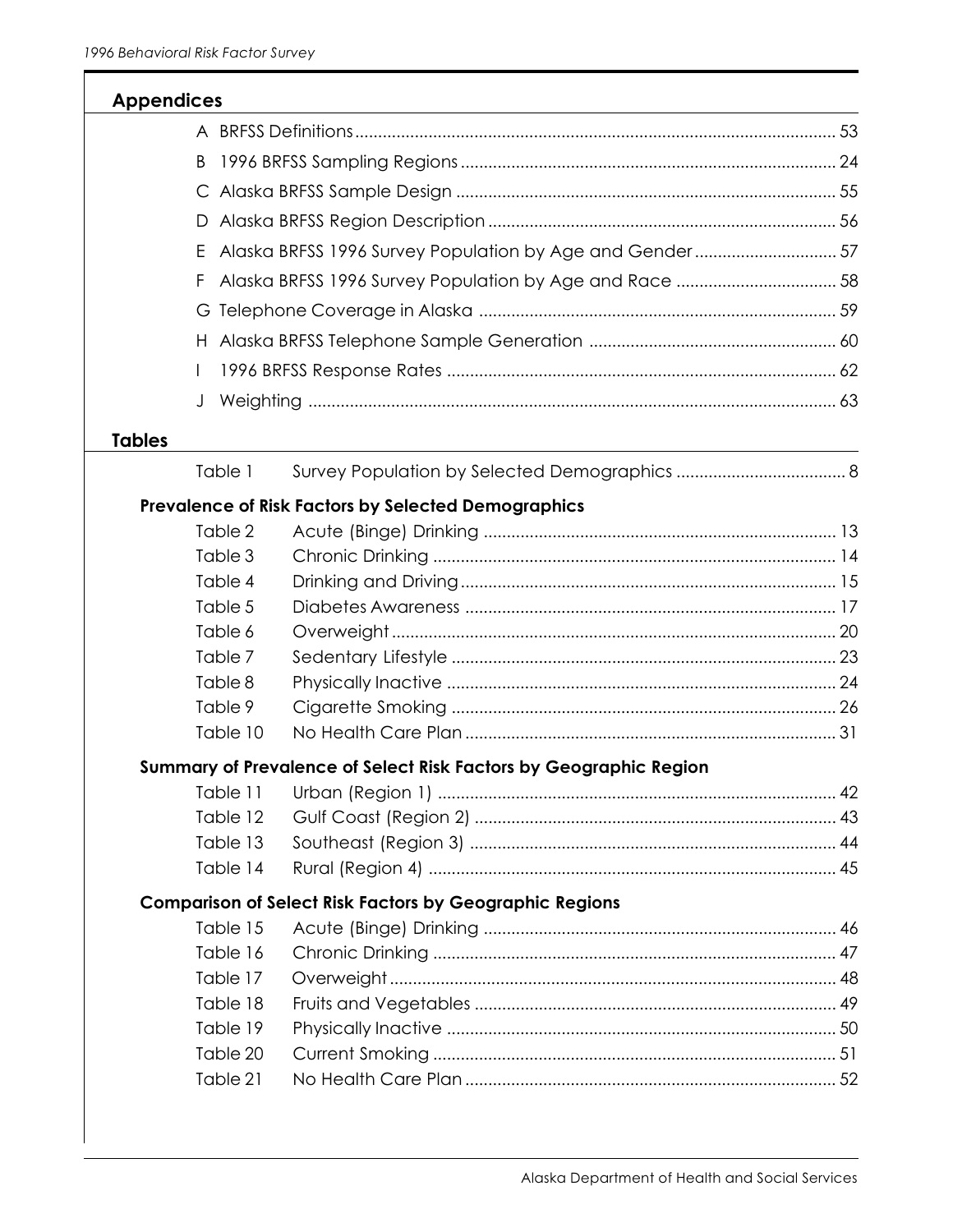# Introduction

In recent years, both health professionals and the general public have shown increased interest in how behavioral changes can reduce a person's risk for developing health problems. This interest results from growing evidence that lifestyle strongly influences health. Behaviors linked to health problems are referred to as behavioral risk factors, and they include such things as cigarette smoking, being overweight, alcohol use, having a sedentary lifestyle, poor diet and more.

Behavioral risk factors are associated with the ten leading causes of death in the United States and Alaska. Many chronic diseases (such as heart disease, cancer and diabetes) and premature deaths could be prevented through better control of these behavioral risk factors.

Data on behavioral risk factors are necessary for formulating intervention strategies, justifying resources to support these strategies, and proposing new policies or legislation. Surveillance of behavioral risk factors allows us to monitor trends in health behavior and particularly enables us to measure progress toward reaching the "Healthy People 2000, Health Promotion and Disease Prevention Objectives" for the nation. It can also provide the basis for launching and evaluating programs designed to reduce the prevalence of unhealthy behaviors and attain Year 2000 health goals.

Since 1981, the Centers for Disease Control and Prevention (CDC) has helped states survey adults about their health behaviors, by conducting one time telephone surveys. In 1984, CDC initiated the Behavioral Risk Factor Surveillance System (BRFSS), by which 17 states began collecting behavioral risk data through monthly telephone surveys.

The Behavioral Risk Factor Surveillance System was implemented in Alaska in the Fall of 1990, when a Point-in-Time Survey of 400 residents was conducted. In 1991, the Alaska Behavioral Risk Factor Surveillance System became part of an ongoing surveillance system, conducting telephone surveys monthly. Each month, 128 adults, aged 18 and older are interviewed regarding their health and day-to-day living habits.

This report contains the 1996 survey results. These surveys were conducted from January through December 1996, for a total sample size of 1,536 interviews. The Division of Public Health, BRFSS continues to conduct monthly telephone surveys each year.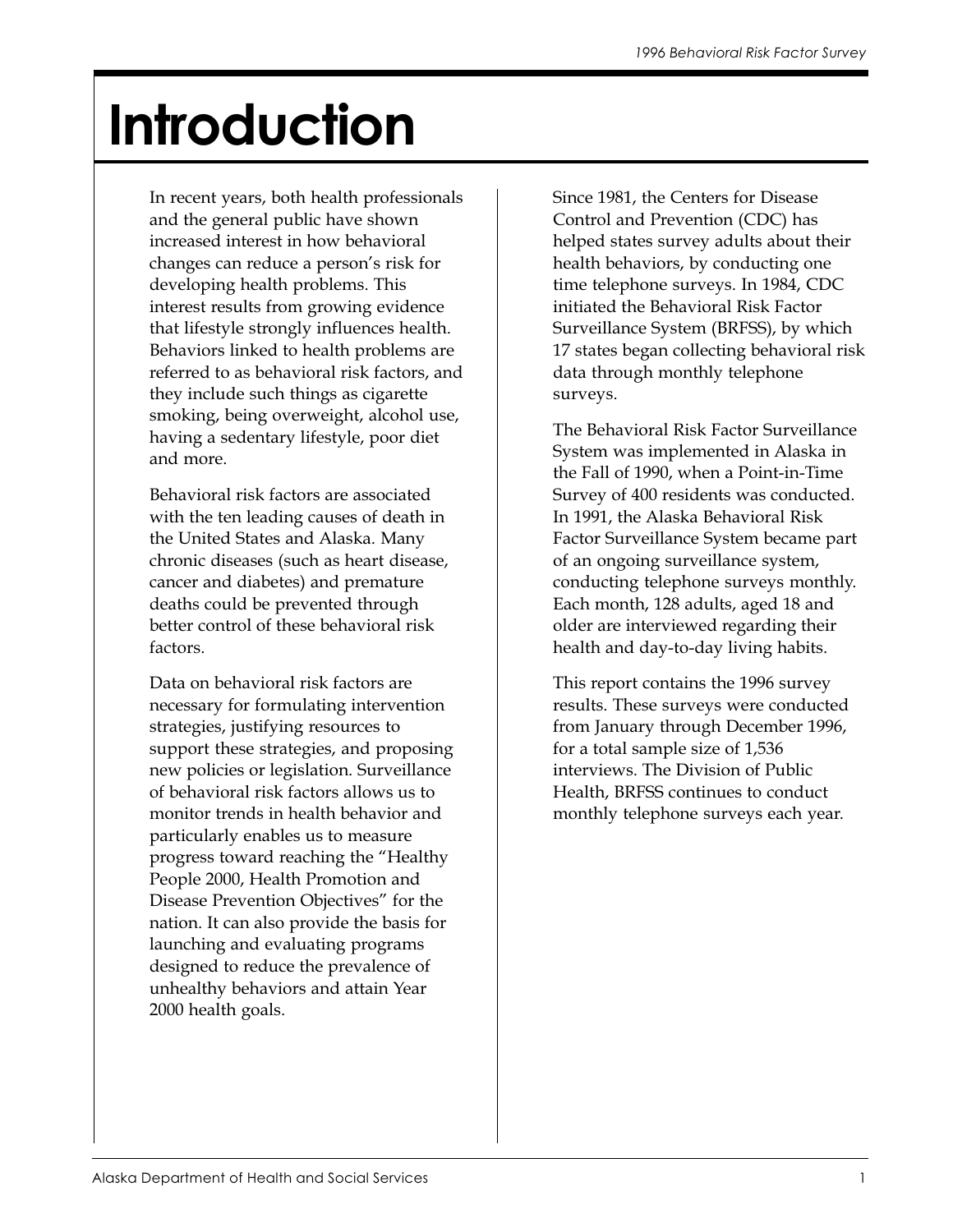

Proportion of adult population at risk, 1996

0% 50% 60% 10% 30% 20% 40%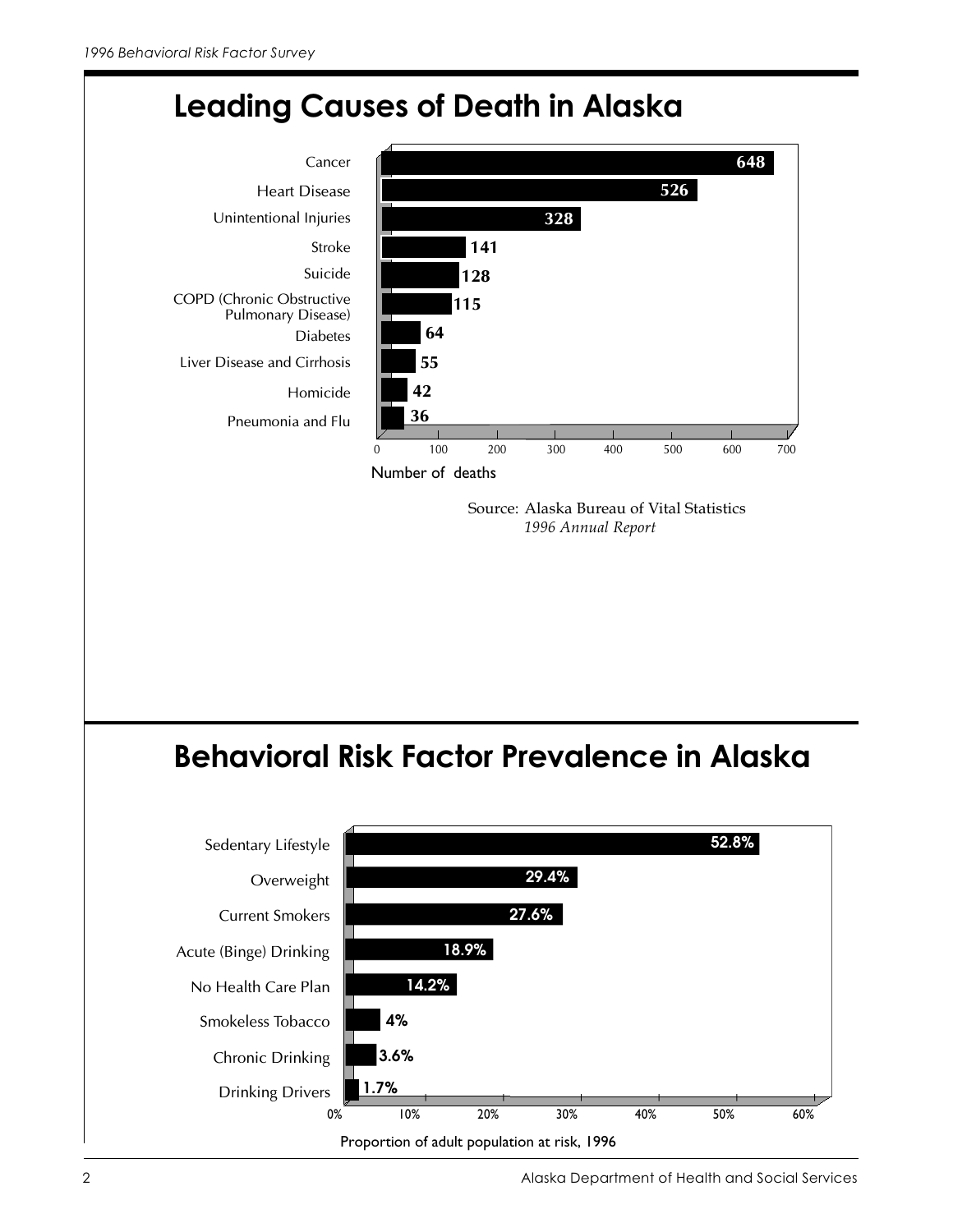# At Risk for Specific Risk Factors, 1996

| <b>Behavioral Risk</b><br><b>Factor</b> $\bullet$ | <b>Proportion of Population</b><br>at Risk (Prevalence) | <b>Estimated Adults</b><br>at Risk ** |
|---------------------------------------------------|---------------------------------------------------------|---------------------------------------|
| Sedentary Lifestyle                               | 52.8                                                    | 229,384                               |
| Overweight                                        | 29.4                                                    | 127,725                               |
| Cigarette Smoking                                 | 27.6                                                    | 119,905                               |
| <b>Acute Drinking</b>                             | 18.9                                                    | 82,109                                |
| Smokeless Tobacco                                 | 4.0                                                     | 17,378                                |
| Chronic Drinking                                  | 3.6                                                     | 15,640                                |
| Drinking and Driving                              | 1.7                                                     | 7,385                                 |
| No Health Care Plan                               | 14.2                                                    | 61,690                                |

◆ See Appendix A for Behavioral Risk Factor definitions.

◆◆ Based on 1996 intercensal population estimates of 434,440 adults 18 years and older in Alaska (Claritas).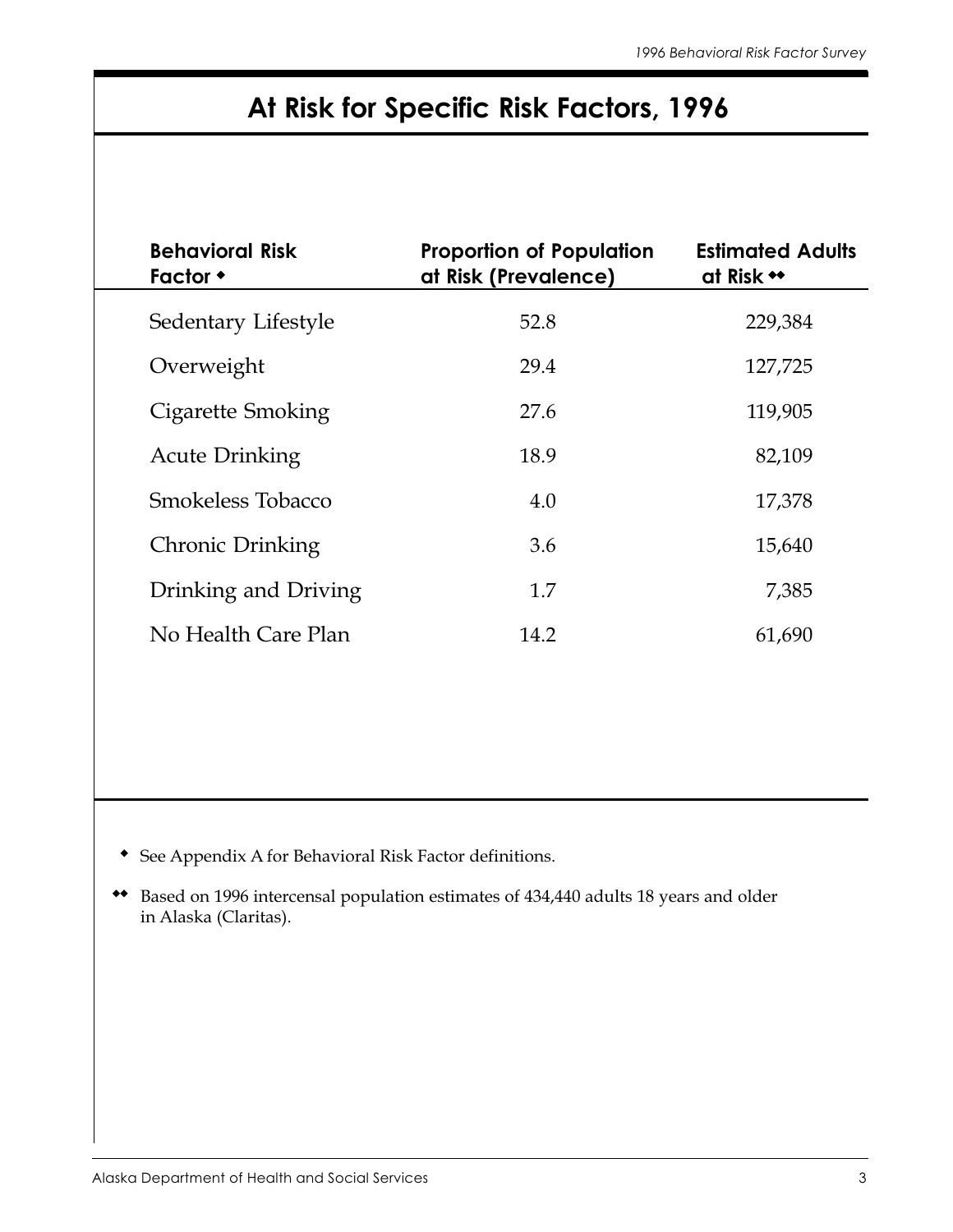

|                                           | Population<br>18 years<br>and older $\bullet$ | Number of<br>interviews<br>expected |
|-------------------------------------------|-----------------------------------------------|-------------------------------------|
| Anchorage, Fairbanks & vicinity           |                                               |                                     |
| Kenai, Kodiak, Valdez, Cordova & vicinity |                                               |                                     |
| All of Southeast Alaska                   |                                               |                                     |
| All other nonurban areas of Alaska        |                                               |                                     |
|                                           |                                               |                                     |

◆ Claritas. 1996 Race by Age by Sex Report for All Counties Nationwide. Ithaca, New York.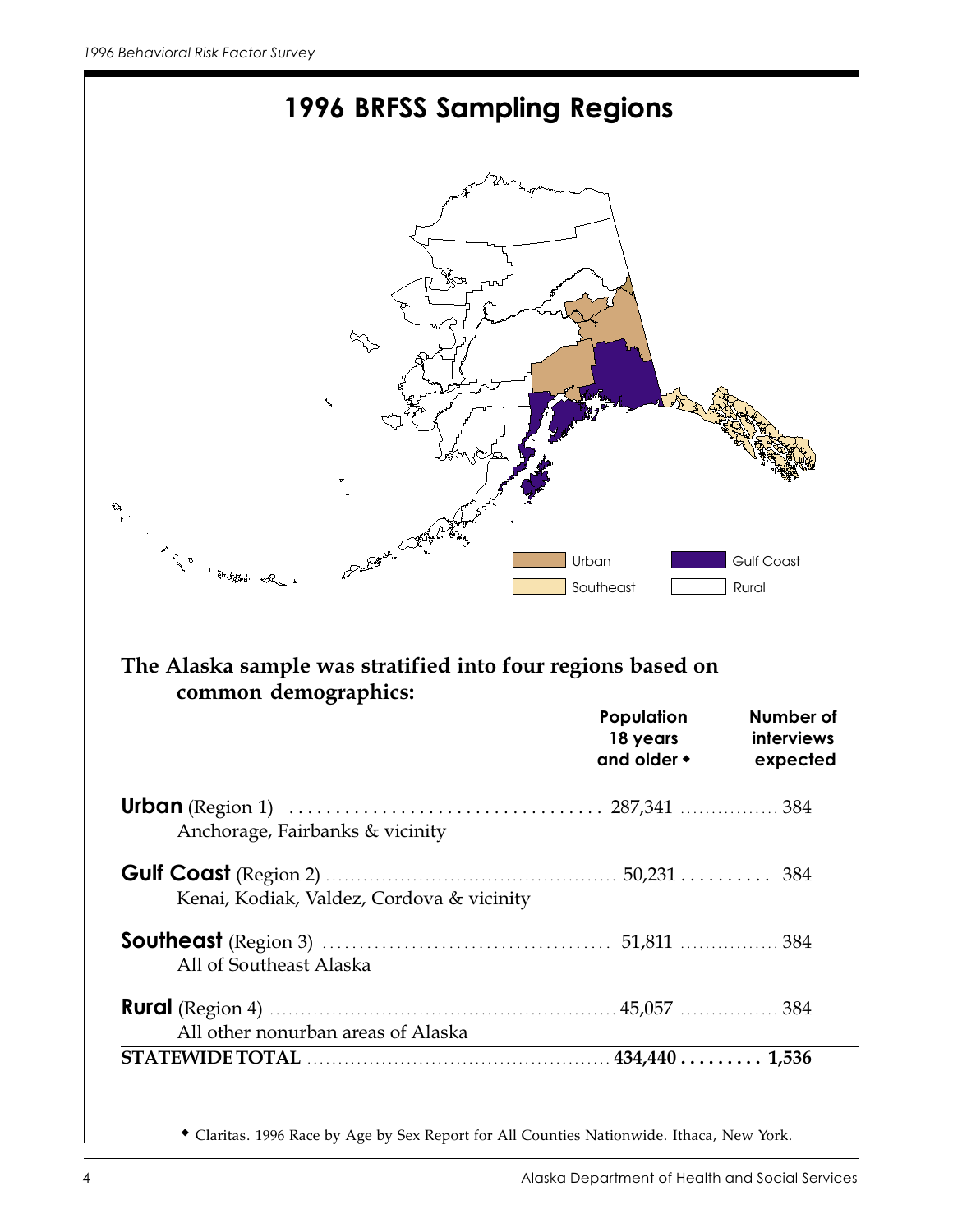# Methodology

The Behavioral Risk Factor Surveillance System is conducted by the Alaska Division of Public Health in cooperation with the National Centers for Disease Control and Prevention (CDC). It is a monthly telephone survey that utilizes a standard protocol and interviewing methods developed by the CDC.

### Sample Design

Although the main purpose of the BRFSS is to estimate the prevalence of behavioral risk factors in the general population, interviewing each person is not economically feasible. Thus, a probability (or random) sample is selected in which all persons have a known chance of selection. The BRFSS in Alaska uses a stratified random sampling design. The Alaska sample was stratified into four regions based on common demographics. An equal number of interviews are conducted from each region, which purposely oversamples the nonurban areas of Alaska (see Appendix B).

## Sample Size

Each month 128 Alaska residents age 18 and older are interviewed over the telephone regarding their health practices and day to day living habits, to reach an annual sample size of 1,536 (384 per region). The data in this report were collected from January through December, 1996, and are based on a sample size of 1,536 interviews.

## Sampling Process

Since 1990, the telephone sample has been generated by the University of Alaska Anchorage, Institute of Social and Economic Research (ISER). In 1996, the Institute of Social and Economic Research used a combination method of computer random generation (using the RANDY method) for large exchanges and random selection from a database of entered directory numbers for small exchanges (see Appendix I).

## Survey Instrument

The BRFSS instrument is a standardized questionnaire which consists of three sections:

- ◗ the core (which includes demographics),
- ◗ a set of optional modules and
- state specific questions.

The 1996 questionnaire covered the topics of Health Status, Health Care Access, Nutrition, Physical Activity, Diabetes, Tobacco Use (including Smokeless Tobacco), Alcohol Use, Demographics, Women's Health, Injury Prevention and Firearm Safety, and HIV/AIDS Awareness.

Participation is random, anonymous and confidential. Respondents are randomly selected from among the adult members of the household. Only those living in households are surveyed. Those living in institutions (i.e., nursing homes, dormitories) are not surveyed.

## Data Collection

In 1996, interviews were conducted by trained college interns. The interviews were conducted primarily in the evenings and on weekends, during the two weeks of every month specified by the CDC for all states.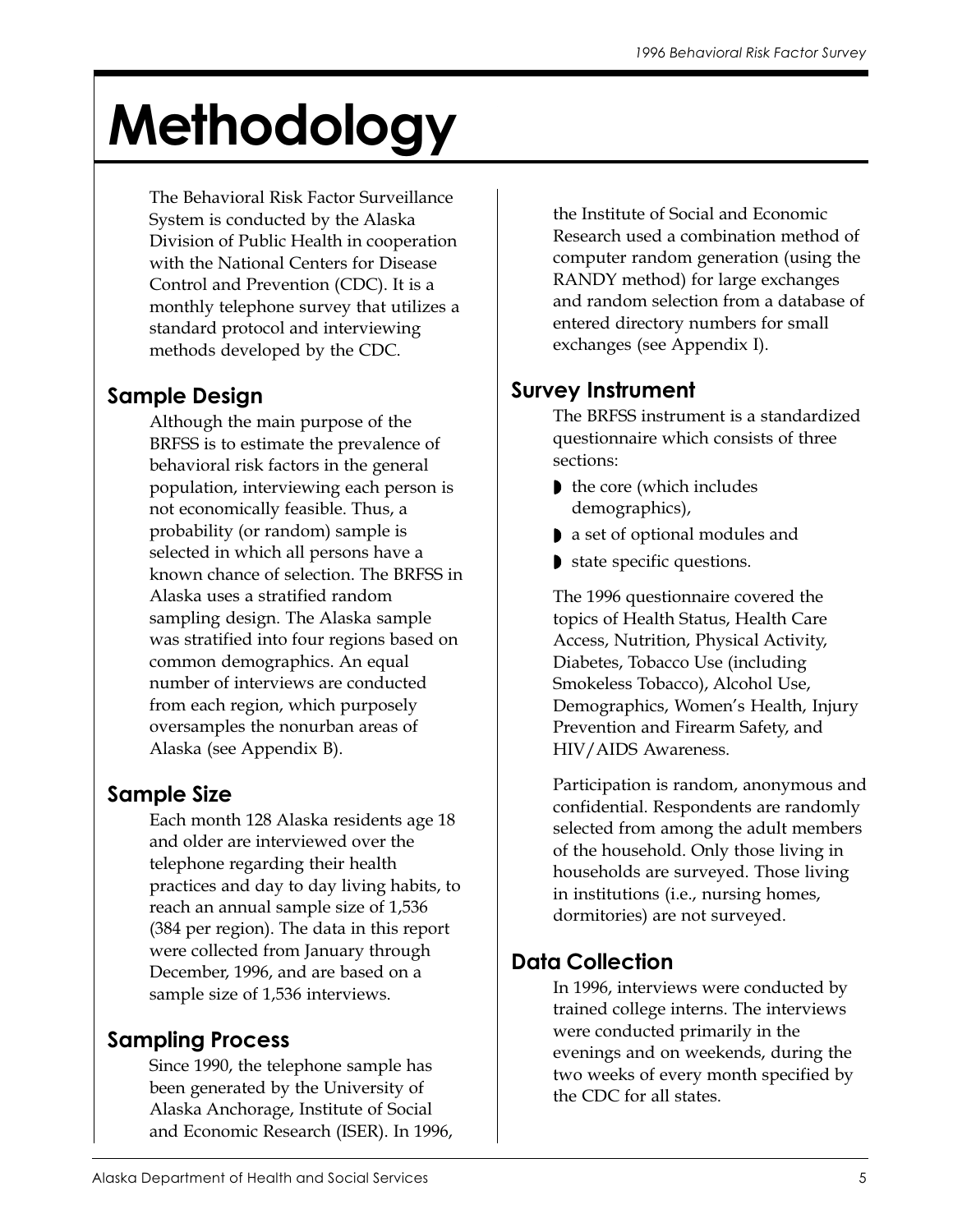Data was collected via computer using Ci3 CATI (Computer Assisted Telephone Interviewing) software. Monthly data files were sent to the Centers for Disease Control and Prevention.

#### Data Analysis

The Behavioral Risk Factor Surveillance System (BRFSS) data contains information on Alaskan adults only (aged 18 and above).

Data collected by BRFSS were edited using PCEdits software produced by the CDC. Edit reports were produced monthly and corrections made. Corrected data files and edit reports were sent to the CDC monthly. At the end of each survey year, data are compiled and weighted by CDC, and cross tabulations and prevalence reports are prepared.

Weighting: Unweighted data are the actual responses of each survey respondent. The data are weighted or adjusted to compensate for the overrepresentation or underrepresentation of persons in various subgroups. The data are further weighted to adjust the distribution of the sample data so that it reflects the total population of the sampled area. In 1996, survey results were weighted using 1996 intercensal population estimates for Alaska obtained from Claritas. (See Appendix J)

Weighting: Unweighted data are the actual responses of each survey respondent. The data are weighted or adjusted to compensate for the overrepresentation or underrepresentation of persons in various

subgroups. The data are further weighted to adjust the distribution of the sample data so that it reflects the total population of the sampled area. In 1996, survey results were weighted using 1996 intercensal population estimates for Alaska obtained from Claritas. (See Appendix J)

**Reporting:** Data were analyzed by the CDC for Alaska by gender, race, age, marital status, education, income and employment. This report provides standard tables describing survey results based on gender, race (Native and Non-Native), age, marital status, education, income and employment. All prevalence estimates in this report are based on analysis produced by the CDC with the exception of health care coverage.

#### Reporting on Health Care Coverage:

Health care coverage results for this report were based on a special analysis produced by the Alaska Division of Public Health, Bureau of Vital Statistics. This analysis adjusted for survey respondents who first reported that that they had no health care coverage and then in a follow up question reported to be covered by a health care plan. This explains the reason that these prevalence estimates may not match the ones published by the CDC and the estimates previously reported in the 1996 Behavioral Risk Factor Survey Highlights Report, April 1998.

#### **Comparisons**

All prevalence comparisons made to the National BRFSS Ranges and the National BRFSS Median are comparisons made to the 50 states participating in the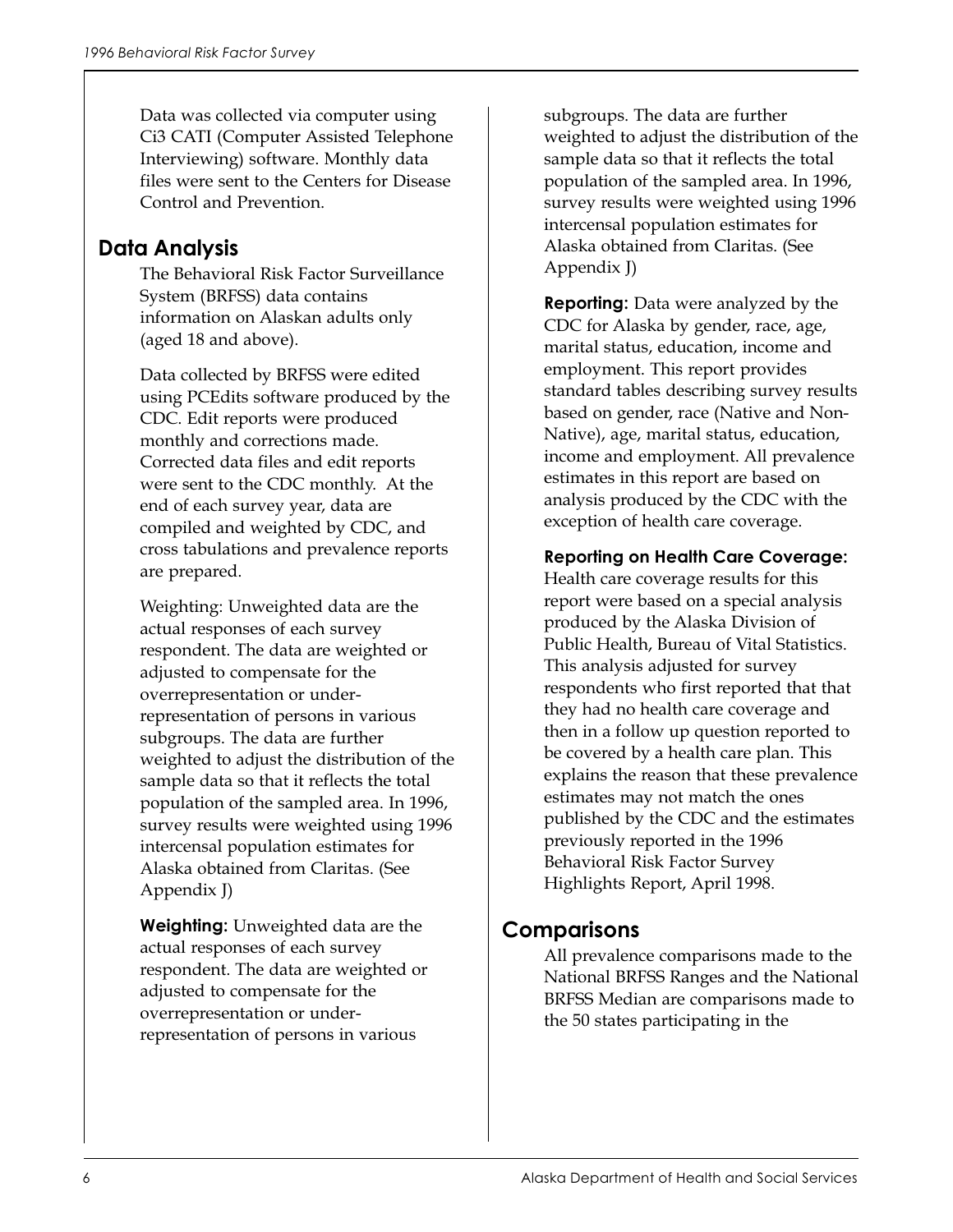Behavioral Risk Factor Surveillance System in 1996. These comparisons were taken from the 1996 BRFSS Summary Prevalence Report produced by the CDC. State prevalence estimates used to calculate national range and median in the 1996 BRFSS Summary Prevalence Report are based on denominators which exclude missing and unknown responses, whereas prevalence estimates reported in this report are calculated using the denominator for the total sample size of 1536.

#### Limitations

The BRFSS uses telephone interviewing for several reasons. Telephone interviews are faster and less expensive than face to face interviews. Calls are made from one central location (Juneau) and are monitored for quality control.

The one main limitation of any telephone survey is that those people without phones cannot be reached and are not represented. In Alaska, about 92% of households have phones (about 93% of all U.S. households have phones). The percentage of households with a telephone varies by region in Alaska (see Appendix G). In general, persons of low socioeconomic status are less likely than persons of higher socioeconomic status to have phones and are undersampled. However, national BRFSS results correspond well with findings from other surveys conducted in person.

Some inaccuracy is expected from any survey based on self-reported information and the potential for bias must be kept in mind when interpreting results.

Survey response rates may also affect the potential for bias in the data, however, in general the Alaska survey response rates were favorable (see Appendix I).

The reliability of a prevalence estimate depends on the actual, unweighted number of respondents in a category or demographic subgroup (not a weighted number). Interpreting and reporting weighted numbers that are based on a small, unweighted number of respondents can be misleading. The degree of precision increases if the sample size is larger and decreases if the sample size is smaller. In this report, prevalence estimates are not reported for those categories in which there were less than 50 respondents and are rounded to the nearest whole percent when the denominator is less than 500. Confidence intervals are reported for the prevalence estimates for state totals, gender and race.

Table 1 on the following page describes the sample population and should be used as a basis for understanding the tables in this report. Due to rounding, the weighted numbers in this table do not add exactly to the 1996 population estimates cited in this report.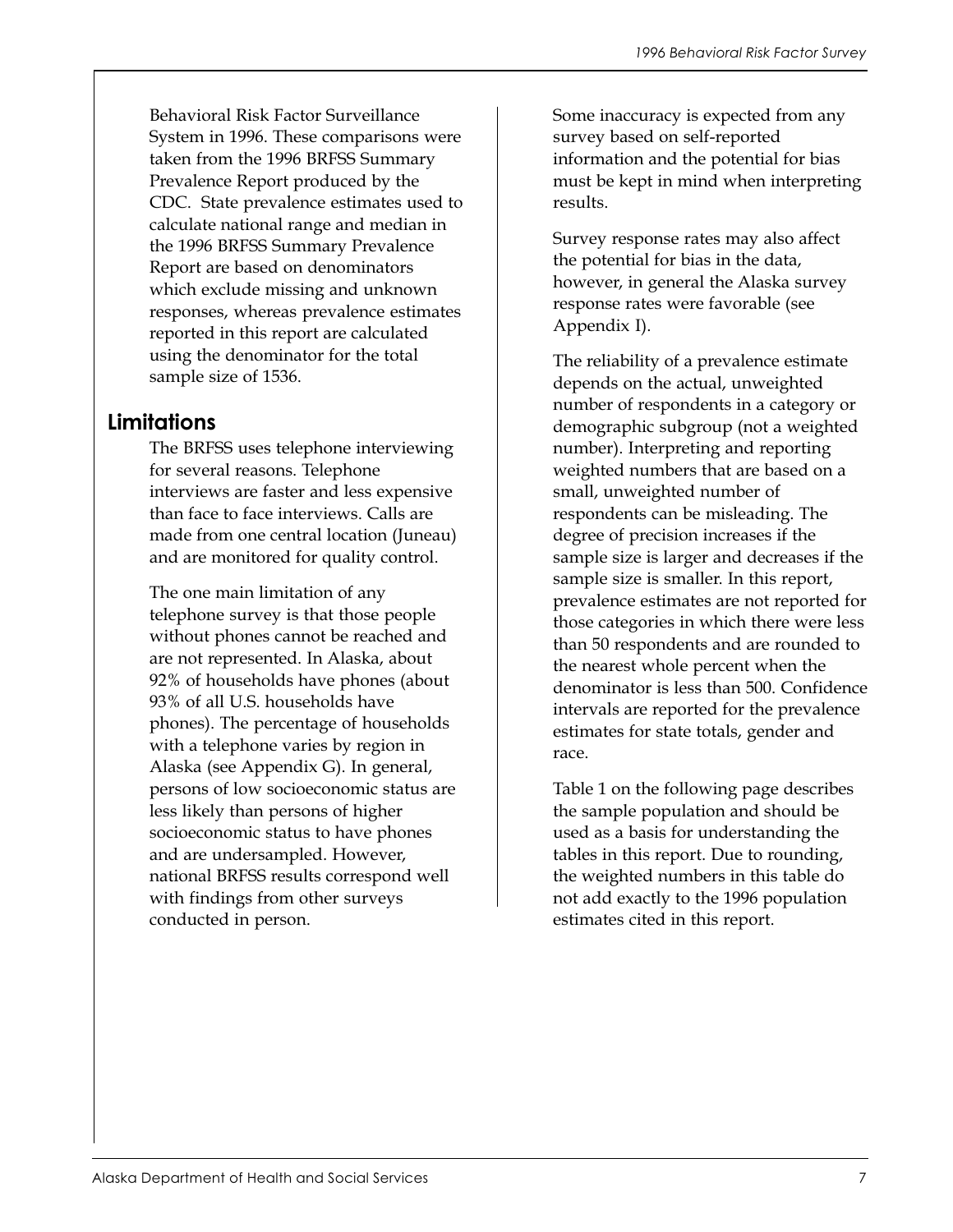## Survey Population by Selected Demographics

Alaska BRFSS 1996

|                                            | n              | %    | Weighted<br>N |                                                                                                                                | n              | $\%$     | Weighted<br>N |
|--------------------------------------------|----------------|------|---------------|--------------------------------------------------------------------------------------------------------------------------------|----------------|----------|---------------|
| Gender                                     |                |      |               | Race                                                                                                                           |                |          |               |
| Male                                       | 715            | 52.5 | 228,281       | Native                                                                                                                         | 319            | 12.4     | 53,747        |
| Female                                     | 821            | 47.5 | 206,159       | Non-Native                                                                                                                     | 1,206          | 87.2     | 378,914       |
| Age                                        |                |      |               | Unknown/Refused                                                                                                                | 11             | $\leq$ 1 | 1,780         |
| 18-24                                      | 118            | 12.0 | 52,327        | <b>Marital Status</b>                                                                                                          |                |          |               |
| 25-34                                      | 347            | 25.9 | 112,618       | Married                                                                                                                        | 879            | 62.1     | 269,893       |
| 35-44                                      | 431            | 26.9 | 117,029       | Divorced                                                                                                                       | 210            | 10.0     | 43,646        |
| 45-54                                      | 358            | 17.8 | 77,235        | Widowed                                                                                                                        | 79             | 3.1      | 13,368        |
| 55-64                                      | 139            | 10.0 | 43,273        | Separated                                                                                                                      | 33             | 1.8      | 7,628         |
| $65+$                                      | 133            | 7.0  | 30,437        | Never Married                                                                                                                  | 284            | 19.4     | 84,137        |
| Unknown/Refused                            | 10             | 0.4  | 1,521         | <b>Unmarried Couple</b>                                                                                                        | $\rm 48$       | 3.6      | 15,577        |
| <b>Education</b>                           |                |      |               | Unknown/Refused                                                                                                                | $\mathfrak{Z}$ | 0.0      | 192           |
| Never Attended                             |                |      |               | <b>Employment</b>                                                                                                              |                |          |               |
| School                                     | $\overline{2}$ | 0.0  | 198           | Employed                                                                                                                       | 922            | 64.5     | 280,006       |
| Elementary                                 | 59             | 2.3  | 10,088        | Self employed                                                                                                                  | 179            | 9.4      | 40,815        |
| Some High School                           | 107            | 6.7  | 29,240        | Out of work                                                                                                                    |                |          |               |
| High School                                |                |      |               | one year or longer                                                                                                             | 26             | 1.3      | 5,827         |
| Graduate or GED 521                        |                | 33.4 | 145,270       | Out of work                                                                                                                    |                |          |               |
| Some College or<br><b>Technical School</b> | 449            | 31.1 | 134,919       | one year or less                                                                                                               | 74             | 4.4      | 19,255        |
| College Graduate                           | 397            | 26.4 | 114,648       | Homemaker                                                                                                                      | 134            | 7.6      | 33,211        |
| Unknown/Refused                            | $\mathbf{1}$   | 0.0  | 77            | Student                                                                                                                        | 29             | 2.4      | 10,467        |
|                                            |                |      |               | Retired or<br>unable to work                                                                                                   | 170            | 10.2     | 44,367        |
| Income                                     |                |      |               | Unknown                                                                                                                        | $\overline{2}$ | 0.1      | 492           |
| $<$ \$10,000                               | 58             | 2.6  | 11,177        |                                                                                                                                |                |          |               |
| \$10,000-14,999                            | 80             | 4.2  | 18,137        | <b>TOTAL</b>                                                                                                                   | 1,536          | 100      | 434,440       |
| \$15,000-19,999                            | 109            | 7.1  | 30,912        |                                                                                                                                |                |          |               |
| \$20,000-24,999                            | 118            | 8.0  | 34,848        | $N =$ Number of survey respondents in this                                                                                     |                |          |               |
| \$25,000-34,999                            | 239            | 18.3 | 79,536        | demographic subgroup. Total sample<br>$size = 1,536.$                                                                          |                |          |               |
| \$35,000-49,999                            | 280            | 18.0 | 78,373        | $% =$ This is a weighted (adjusted) percentage                                                                                 |                |          |               |
| \$50,000-74,999                            | 290            | 19.0 | 82,690        | of the state population (adult) in this                                                                                        |                |          |               |
| $>$ \$75,000                               | 225            | 15.9 | 69,034        | demographic subgroup, based on the<br>survey data.                                                                             |                |          |               |
| Unknown/Refused                            | 137            | 6.8  | 29,735        | <b>Weighted <math>N</math></b> = Weighted sample number,<br>generalized to 1996 intercensal<br>population estimates for Alaska |                |          |               |

(Claritas).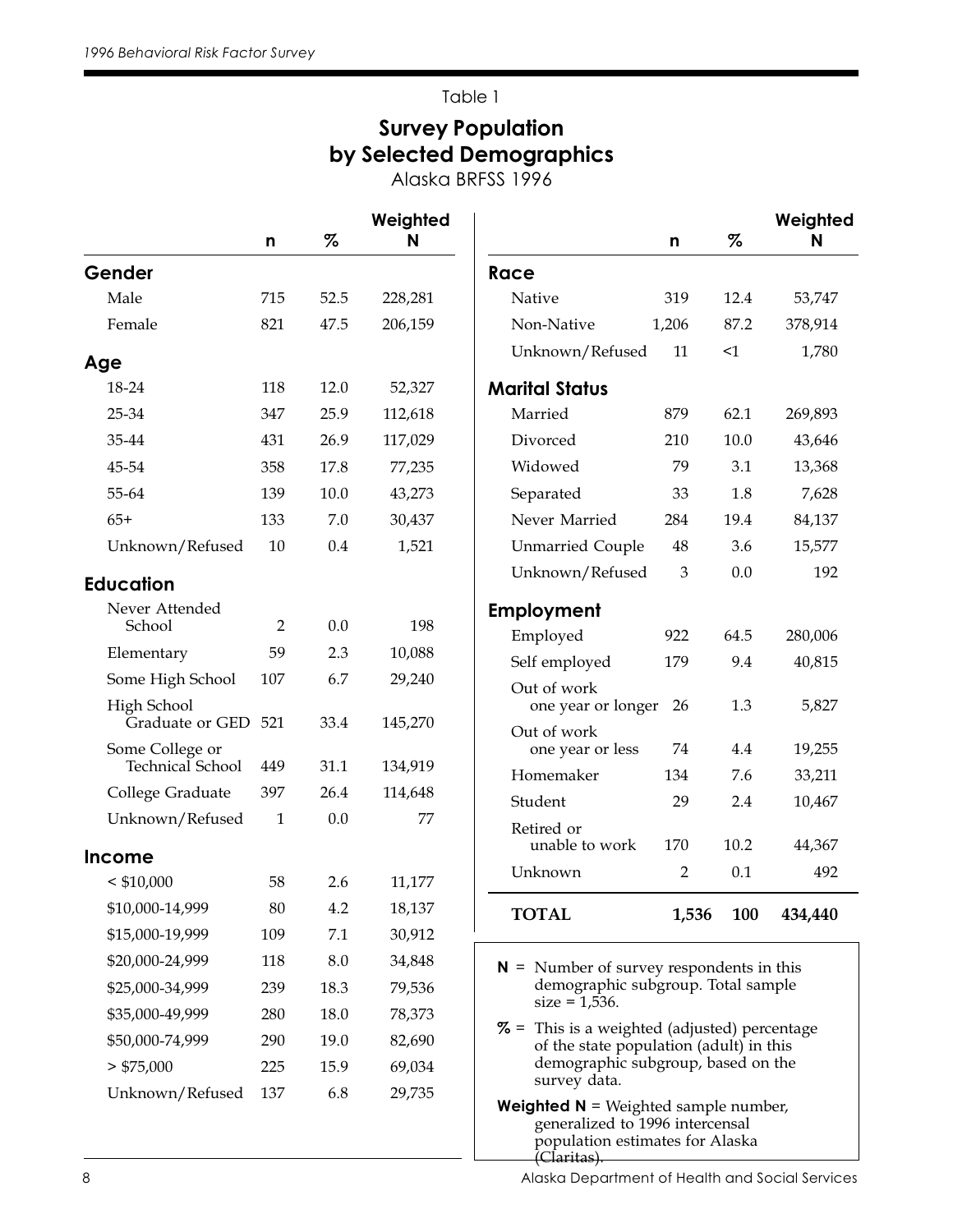# Quality of Life

A fundamental goal of the Year 2000 national health objectives is to increase the span of healthy life for all persons in the United States. Although the average life expectancy of Americans has increased to 75 years, for some persons, increased life expectancy includes periods of diminished health and functions (lowered health-related quality of life). In general, population based information on good health has been limited. In recent years, questions to assess the health-related quality of life have been added to the BRFSS.

#### Self Reported Health Status of Alaskans

General Health Status: In 1996, 63.7% of Alaskan adults rated their own health as excellent or good. Only 8.3% of Alaskans rated their health as fair or poor. (National BRFSS Range 8.27 to 22.78%, National BRFSS Median 12.90%). Of those surveyed, 26.9% rated their health excellent, 36.8% as very good, 28% as good, 5.5% as fair and 2.8% as poor.

## **How Alaskans Rate Their Own Health** Excellent 26.9% Fair<br>5.5% Very Good 36.8% Poor 2.8% Good<br>28%

Recent Physical Health: Alaskan adults reported an average of 2.1 days out of the past 30 days when their physical health was not good (National BRFSS Range 2.04 to 3.72 days, National BRFSS Median 2.98 days). Alaskan males reported an average of 1.7 days during the past month when their physical health was not good. Alaskan females reported an average of 2.5 days during the past month when their physical health was not good.

Recent Mental Health: Alaskan adults reported an average of 3.0 days out of the past 30 days when their mental health was not good (National BRFSS Range 1.75 to 4.59 days, National BRFSS Median 2.97 days). Alaskan males reported an average of 2.7 days during the past month when their mental health was not good. Alaskan females reported an average of 3.4 days during the past month when their mental health was not good.

Recent Activity Limitations: Alaskan adults reported an average of 2.6 days during the past 30 days when their usual activities were limited due to their physical or mental health (National BRFSS Range 2.54 to 6.48 days, National BRFSS Median 3.40 days). Alaskan males reported an average of 2.6 days when their activities were limited during the past month and Alaskan females reported an average of 2.7 days when their activities were limited during the past month.

#### Year 2000 National Health Objective

Increase years of healthy life to at least 65 years. (Objective 8.1)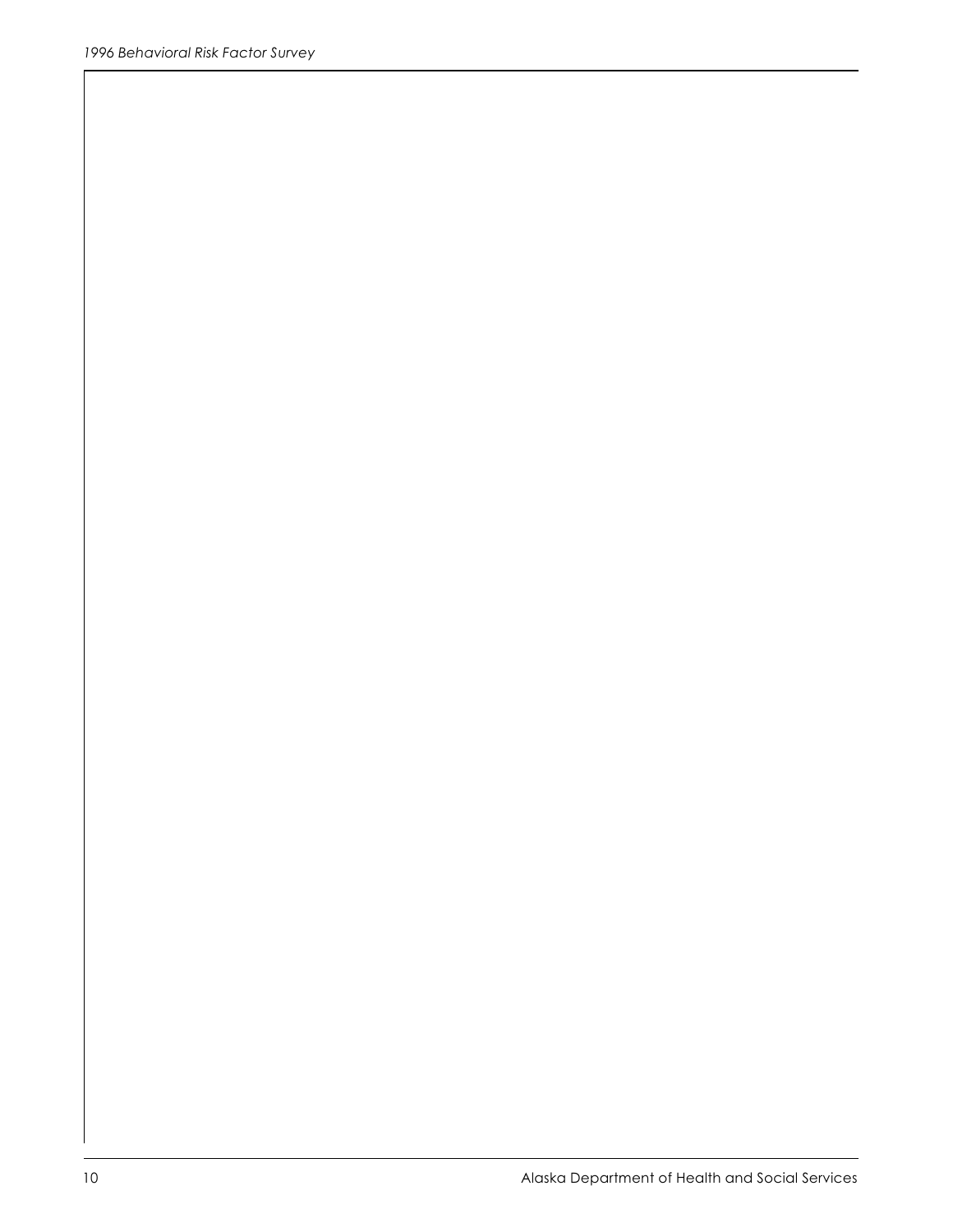# Risk Factors

# Alcohol Use

### Health Risk

Alcohol is implicated in nearly half of all deaths caused by motor vehicle crashes and fatal intentional injuries such as suicides and homicides; and victims are intoxicated in approximately one-third of all homicides, drownings, and boating deaths. Alcohol is the principal contributor to cirrhosis, which is the ninth leading cause of death in the United States. Alcohol use during pregnancy is the leading preventable cause of birth defects.

From 1992-1994, alcohol accounted for 11.2% of the deaths in Alaska.

## Alcohol Use in Alaska

Definitions used in this survey:

 Acute (Binge) Drinking: Respondents who report having five or more drinks on an occasion, one or more times in the past month.

Chronic Drinking: Respondents who report an average of 60 or more alcoholic drinks a month.

Drinking and Driving: Respondents who report having driven after having too much to drink, one or more times in the past month.

#### **Comparison of Risk Prevalence for Alchohol Use**



*Acute - National BRFSS Range 5.22 - 22.89%, Median 13.93%*

#### **At Risk for Acute Drinking in Alaska** By age and gender

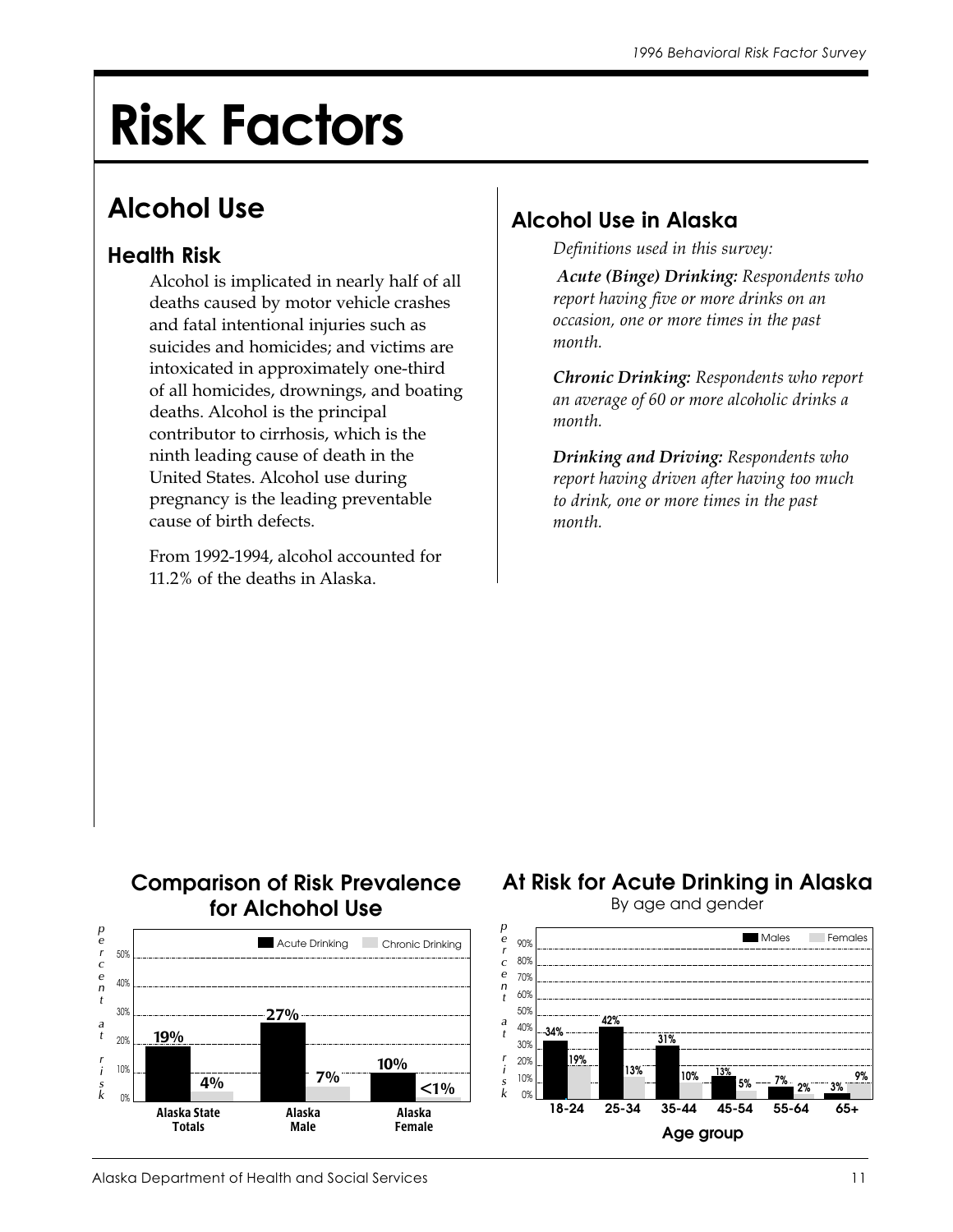In 1996, 61.7% of those surveyed, reported drinking alcohol in the past month. Among males, 66.8% reported drinking alcohol in the past month, and among females, 55.9% reported drinking alcohol in the past month.

An estimated 18.9% of Alaskan adults engaged in acute (binge) drinking. Of the males, 26.9% engaged in binge drinking and of the females 10% engaged in binge drinking. Men are more likely than women to engage in binge drinking in every age group over 18.

An estimated 3.6% of Alaskan adults were at risk for chronic drinking. Of males, 6.5% had more than 60 drinks during the past month and of females, 0.4% had more than 60 drinks during the past month.

An estimated 1.7% of Alaskan adults engaged in drinking and driving during the past month. Of men, 2.8% reported drinking and driving during the past month and of women, 0.4% reported the same thing.

#### Year 2000 National Health Objectives

The Year 2000 Health Objectives relate to health status, risk reduction, and service and protection to reduce alcohol and other drug problems. The health objectives do not relate to alcohol consumption as defined by the 1996 BRFSS.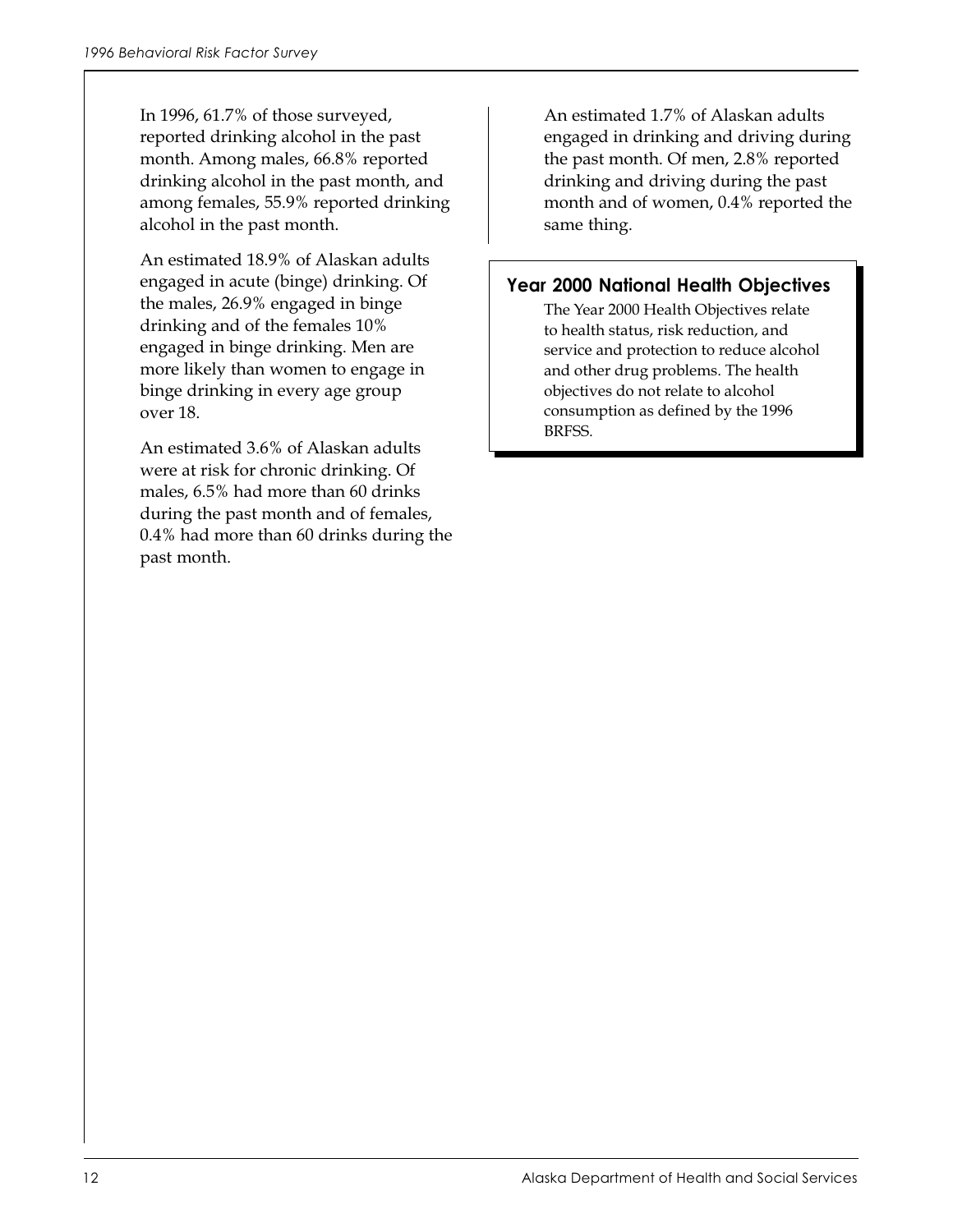#### Prevalence of Acute (Binge) Drinking by Selected Demographics

Alaska BRFSS 1996

|                                                 | n              | %              | N              |                                                                                                                                                                   | n   | %    | N                                      |
|-------------------------------------------------|----------------|----------------|----------------|-------------------------------------------------------------------------------------------------------------------------------------------------------------------|-----|------|----------------------------------------|
| Gender                                          |                |                |                | Income                                                                                                                                                            |     |      |                                        |
| Male                                            | 193            | 26.9           | 715            | $<$ \$10,000                                                                                                                                                      | 10  | 13   | 58                                     |
| 95% Confidence Interval (22.0 - 31.8%)          |                |                |                | \$10,000-14,999                                                                                                                                                   | 9   | 25   | 80                                     |
| Female<br>95% Confidence Interval (6.9 - 13.1%) | 80             | 10.0           | 821            | \$15,000-19,999                                                                                                                                                   | 21  | 28   | 109                                    |
|                                                 |                |                |                | \$20,000-24,999                                                                                                                                                   | 26  | 22   | 118                                    |
| Age                                             |                |                |                | \$25,000-34,999                                                                                                                                                   | 48  | 23   | 239                                    |
| 18-24                                           | 32             | 27             | 118            | \$35,000-49,999                                                                                                                                                   | 48  | 11   | 280                                    |
| 25-34                                           | 97             | 29             | 347            | \$50,000-74,999                                                                                                                                                   | 56  | 22   | 290                                    |
| 35-44                                           | 79             | 21             | 431            | > \$75,000                                                                                                                                                        | 37  | 16   | 225                                    |
| 45-54                                           | 49             | 9              | 358            | Unknown/Refused                                                                                                                                                   | 18  | 10   | 137                                    |
| 55-64                                           | 11             | 5              | 139            |                                                                                                                                                                   |     |      |                                        |
| $65+$                                           | $\overline{5}$ | 6              | 133            | Race                                                                                                                                                              |     |      |                                        |
| Unknown/Refused                                 |                |                | 10             | Native<br>95% Confidence Interval (15.6 - 27.8%)                                                                                                                  | 69  | 22   | 319                                    |
| <b>Education</b>                                |                |                |                | Non-Native                                                                                                                                                        | 203 | 19   | 1,206                                  |
| Never Attended<br>School                        |                |                | $\overline{2}$ | 95% Confidence Interval (15.2 - 21.9%)                                                                                                                            |     |      |                                        |
| Elementary                                      | $\overline{2}$ | $\overline{2}$ | 59             | <b>TOTAL</b>                                                                                                                                                      | 273 | 18.9 | 1,536                                  |
| Some High School                                | 14             | 19             | 107            |                                                                                                                                                                   |     |      | 95% Confidence Interval (15.8 - 21.9%) |
| High School<br>Graduate or GED                  | 116            | 23             | 521            |                                                                                                                                                                   |     |      | $\leftrightarrow$ = Not Reported       |
| Some College or<br>Technical School             | 85             | 20             | 449            |                                                                                                                                                                   |     |      |                                        |
| College Graduate                                | 56             | 14             | 397            |                                                                                                                                                                   |     |      |                                        |
| Unknown/Refused                                 |                |                | $\mathbf{1}$   |                                                                                                                                                                   |     |      |                                        |
|                                                 |                |                |                |                                                                                                                                                                   |     |      |                                        |
|                                                 |                |                |                | $\mathsf{n}$ = Number of respondents who have had five<br>or more drinks on an occasion, one or more                                                              |     |      |                                        |
|                                                 |                |                |                | times in the past month.<br>% = This is a weighted (adjusted) percentage of<br>the state population (adult) at risk in this<br>demographic subgroup, based on the |     |      |                                        |

survey data.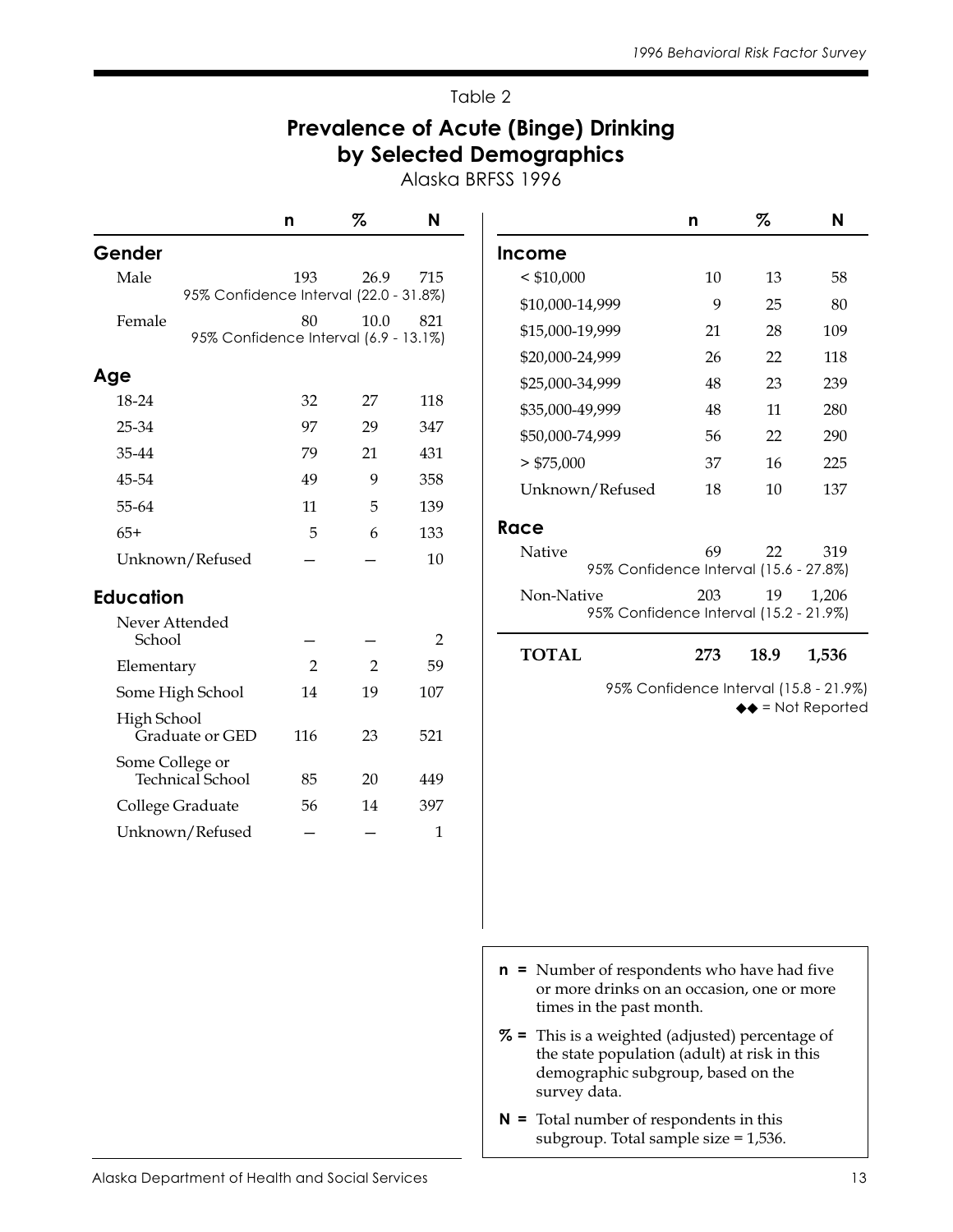## Prevalence of Chronic Drinking by Selected Demographics

Alaska BRFSS 1996

|                                     | n                                         | %              | N              |  |  |  |  |
|-------------------------------------|-------------------------------------------|----------------|----------------|--|--|--|--|
| Gender                              |                                           |                |                |  |  |  |  |
| Male                                | 55                                        | 6.5            | 715            |  |  |  |  |
|                                     | 95% Confidence Interval (4.1 - 8.9%)      |                |                |  |  |  |  |
| Female                              | 5<br>95% Confidence Interval (0.0 - 0.9%) | 0.4            | 821            |  |  |  |  |
| Age                                 |                                           |                |                |  |  |  |  |
| 18-24                               | 4                                         | 2              | 118            |  |  |  |  |
| 25-34                               | 16                                        | 5              | 347            |  |  |  |  |
| 35-44                               | 20                                        | 4              | 431            |  |  |  |  |
| 45-54                               | 15                                        | 4              | 358            |  |  |  |  |
| 55-64                               | 1                                         | <1             | 139            |  |  |  |  |
| $65+$                               | 3                                         | $\overline{2}$ | 133            |  |  |  |  |
| Unknown/Refused                     | 1                                         |                | 10             |  |  |  |  |
| <b>Education</b>                    |                                           |                |                |  |  |  |  |
| Never Attended                      |                                           |                |                |  |  |  |  |
| School                              |                                           |                | $\overline{2}$ |  |  |  |  |
| Elementary                          |                                           |                | 59             |  |  |  |  |
| Some High School                    | $\overline{2}$                            | 1              | 107            |  |  |  |  |
| High School<br>Graduate or GED      | 24                                        | 4              | 521            |  |  |  |  |
| Some College or<br>Technical School | 16                                        | 4              | 449            |  |  |  |  |
| College Graduate                    | 18                                        | $\overline{4}$ | 397            |  |  |  |  |
| Unknown/Refused                     |                                           |                | 1              |  |  |  |  |
|                                     |                                           |                |                |  |  |  |  |

|                                                                                                                  | n                                                                                                                                     | %   | N                                    |  |  |  |
|------------------------------------------------------------------------------------------------------------------|---------------------------------------------------------------------------------------------------------------------------------------|-----|--------------------------------------|--|--|--|
| <b>Income</b>                                                                                                    |                                                                                                                                       |     |                                      |  |  |  |
| $<$ \$10,000                                                                                                     | 1                                                                                                                                     | 3   | 58                                   |  |  |  |
| \$10,000-14,999                                                                                                  | 1                                                                                                                                     | 1   | 80                                   |  |  |  |
| \$15,000-19,999                                                                                                  | 6                                                                                                                                     | 10  | 109                                  |  |  |  |
| \$20,000-24,999                                                                                                  | 4                                                                                                                                     | 3   | 118                                  |  |  |  |
| \$25,000-34,999                                                                                                  | 10                                                                                                                                    | З   | 239                                  |  |  |  |
| \$35,000-49,999                                                                                                  | 16                                                                                                                                    | 4   | 280                                  |  |  |  |
| \$50,000-74,999                                                                                                  | 12                                                                                                                                    | 4   | 290                                  |  |  |  |
| $>$ \$75,000                                                                                                     | 5                                                                                                                                     | 4   | 225                                  |  |  |  |
| Unknown/Refused                                                                                                  | 5                                                                                                                                     | 2   | 137                                  |  |  |  |
| Race                                                                                                             |                                                                                                                                       |     |                                      |  |  |  |
| Native<br>95% Confidence Interval (1.4 - 5.6%)                                                                   | 13                                                                                                                                    | 4   | 319                                  |  |  |  |
| Non-Native<br>95% Confidence Interval (2.2 - 5.0%)                                                               | 45                                                                                                                                    | 4   | 1,206                                |  |  |  |
| <b>TOTAL</b>                                                                                                     | 60                                                                                                                                    | 3.6 | 1,536                                |  |  |  |
|                                                                                                                  |                                                                                                                                       |     | $\blacktriangleright$ = Not Reported |  |  |  |
| Number of respondents who have had an<br>n =<br>average of 60 or more alcoholic drinks<br>during the past month. |                                                                                                                                       |     |                                      |  |  |  |
| survey data.                                                                                                     | % = This is a weighted (adjusted) percentage of<br>the state population (adult) at risk in this<br>demographic subgroup, based on the |     |                                      |  |  |  |
| $N =$ Total number of respondents in this                                                                        |                                                                                                                                       |     |                                      |  |  |  |

subgroup. Total sample size = 1,536.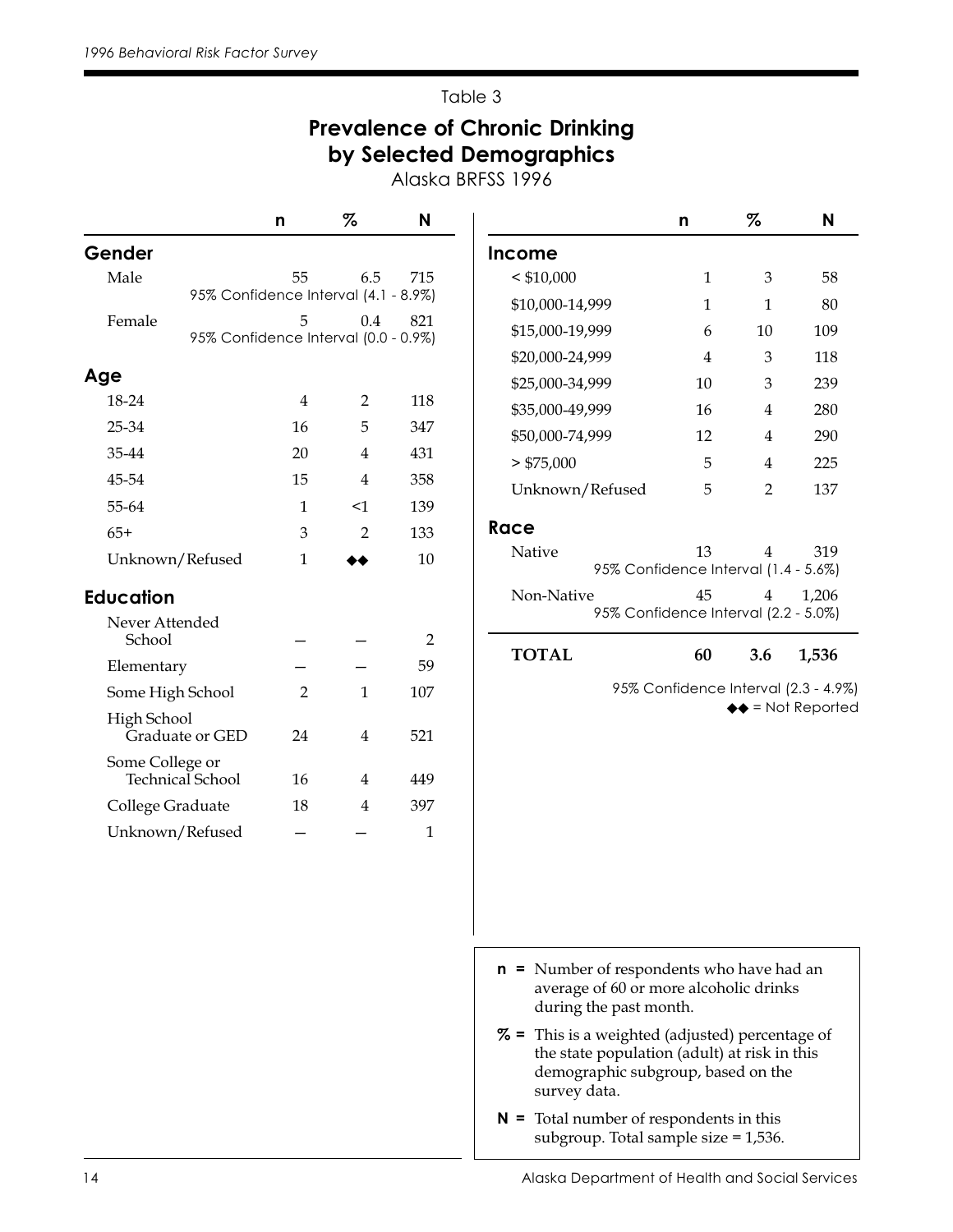#### Prevalence of Drinking and Driving by Selected Demographics

Alaska BRFSS 1996

|                                     | n                                         | %              | N              |                                                                                                                                                       | n                                         | %              | N                                                                        |
|-------------------------------------|-------------------------------------------|----------------|----------------|-------------------------------------------------------------------------------------------------------------------------------------------------------|-------------------------------------------|----------------|--------------------------------------------------------------------------|
| Gender                              |                                           |                |                | <b>Income</b>                                                                                                                                         |                                           |                |                                                                          |
| Male                                | 28                                        | 2.8            | 715            | $<$ \$10,000                                                                                                                                          | $\mathbf{1}$                              | $\mathbf{1}$   | 58                                                                       |
|                                     | 95% Confidence Interval (1.4 - 4.2%)      |                |                | \$10,000-14,999                                                                                                                                       | $\mathbf{1}$                              | $\mathbf{1}$   | 80                                                                       |
| Female                              | 8<br>95% Confidence Interval (0.1 - 0.7%) | 0.4            | 821            | \$15,000-19,999                                                                                                                                       | $\mathbf{1}$                              | $\mathfrak{Z}$ | 109                                                                      |
|                                     |                                           |                |                | \$20,000-24,999                                                                                                                                       | 5                                         | 4              | 118                                                                      |
| Age                                 |                                           |                |                | \$25,000-34,999                                                                                                                                       | 5                                         | $\overline{2}$ | 239                                                                      |
| 18-24                               | 4                                         | $\overline{2}$ | 118            | \$35,000-49,999                                                                                                                                       | 6                                         | 2              | 280                                                                      |
| 25-34                               | 16                                        | 4              | 347            | \$50,000-74,999                                                                                                                                       | 9                                         | $\mathbf{1}$   | 290                                                                      |
| 35-44                               | $\,8\,$                                   | $\mathbf{1}$   | 431            | $>$ \$75,000                                                                                                                                          | 3                                         | 1              | 225                                                                      |
| 45-54                               | 8                                         | 1              | 358            | Unknown/Refused                                                                                                                                       | 5                                         | 3              | 137                                                                      |
| 55-64                               |                                           |                | 139            |                                                                                                                                                       |                                           |                |                                                                          |
| $65+$                               |                                           |                | 133            | Race                                                                                                                                                  |                                           |                |                                                                          |
| Unknown/Refused                     |                                           |                | 10             | Native                                                                                                                                                | 5<br>95% Confidence Interval (0.1 - 3.1%) | $\overline{2}$ | 319                                                                      |
| <b>Education</b>                    |                                           |                |                | Non-Native                                                                                                                                            | 30                                        | 2              | 1,206                                                                    |
| Never Attended                      |                                           |                |                | 95% Confidence Interval (0.8 - 2.5%)                                                                                                                  |                                           |                |                                                                          |
| School                              |                                           |                | $\overline{2}$ | <b>TOTAL</b>                                                                                                                                          | 36                                        | 1.7            | 1,536                                                                    |
| Elementary                          |                                           |                | 59             |                                                                                                                                                       |                                           |                |                                                                          |
| Some High School                    | 1                                         | 1              | 107            |                                                                                                                                                       |                                           |                | 95% Confidence Interval (0.9 - 2.4%)<br>$\leftrightarrow$ = Not Reported |
| High School<br>Graduate or GED      | 10                                        | $\overline{2}$ | 521            |                                                                                                                                                       |                                           |                |                                                                          |
| Some College or<br>Technical School | 9                                         | $\mathbf{1}$   | 449            |                                                                                                                                                       |                                           |                |                                                                          |
| College Graduate                    | 16                                        | 2              | 397            |                                                                                                                                                       |                                           |                |                                                                          |
| Unknown/Refused                     |                                           |                | $1\,$          |                                                                                                                                                       |                                           |                |                                                                          |
|                                     |                                           |                |                |                                                                                                                                                       |                                           |                |                                                                          |
|                                     |                                           |                |                |                                                                                                                                                       |                                           |                |                                                                          |
|                                     |                                           |                |                |                                                                                                                                                       |                                           |                |                                                                          |
|                                     |                                           |                |                |                                                                                                                                                       |                                           |                |                                                                          |
|                                     |                                           |                |                | $\mathsf{n}$ = Number of respondents who report having<br>driven after having too much to drink, one<br>or more times in the past month.              |                                           |                |                                                                          |
|                                     |                                           |                |                | % = This is a weighted (adjusted) percentage of<br>the state population (adult) at risk in this<br>demographic subgroup, based on the<br>survey data. |                                           |                |                                                                          |
|                                     |                                           |                |                | $N =$ Total number of respondents in this<br>subgroup. Total sample size = 1,536.                                                                     |                                           |                |                                                                          |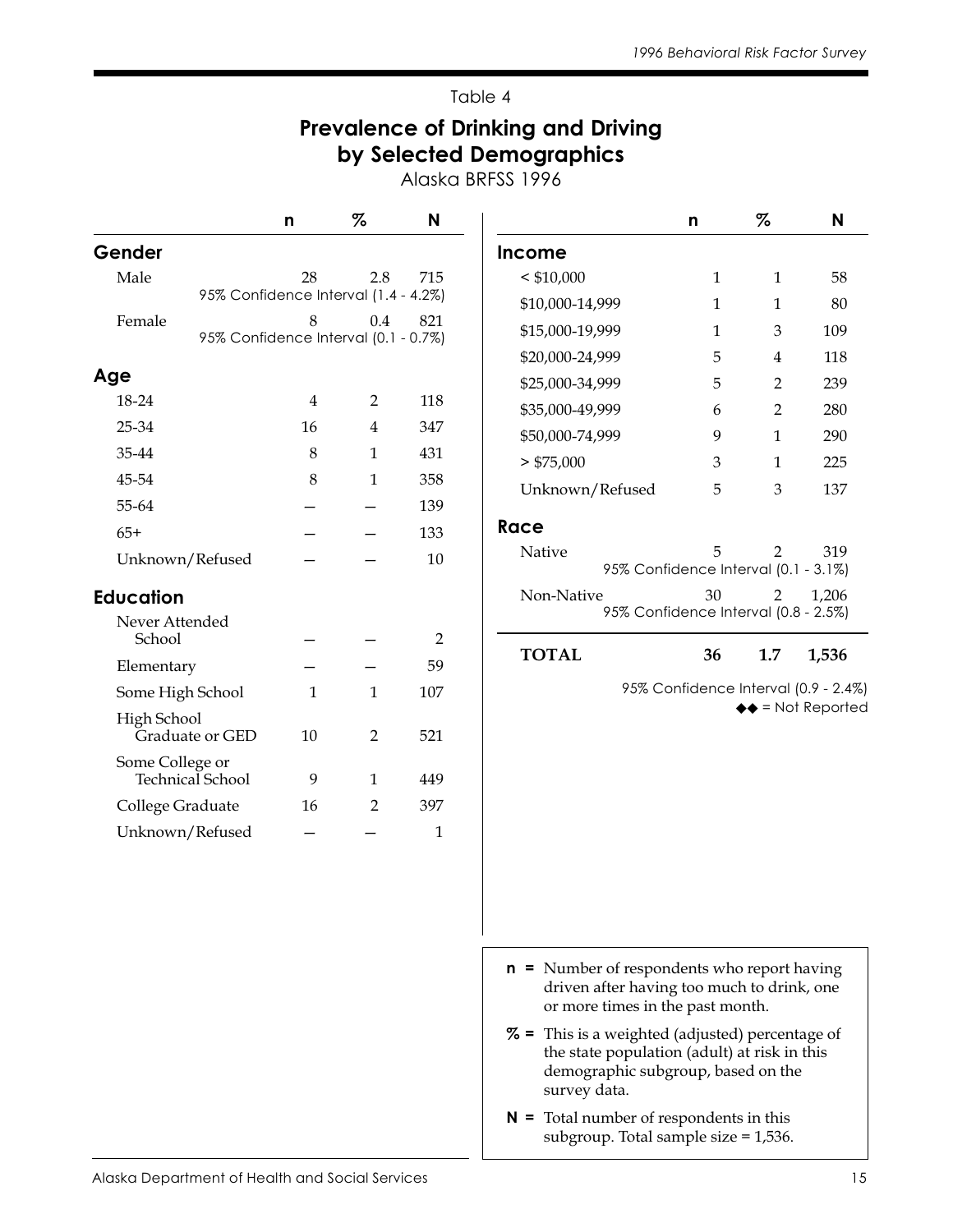# Diabetes Awareness

#### Health Risk

Diabetes is a chronic and potentially disabling condition characterized by elevated blood glucose levels. Diabetes is classified into two main types: Type 1 and Type 2. The most common type is Type 2, which affects 90% of those with diabetes and usually appears after the age of 40. Type 1 diabetes affects less than 10% of those with diabetes. Although this type of diabetes can occur at any age, it most often appears in childhood or the teen years.

In 1994, an estimated 14,200 adult Alaskans had been diagnosed with diabetes. In 1996, diabetes was the seventh leading cause of death in Alaska. Individuals with diabetes are at increased risk for

- ◗ heart disease
- ◗ blindness
- ◗ kidney failure, and
- ◗ lower extremity amputations

Diabetes and its complications occur among Americans of all ages and racial and ethnic groups. The burden of this disease is heavier among elderly Americans and certain racial and ethnic populations, including African Americans, Hispanics/Latinos, and American Indians.

Diabetes imposes a heavy economic burden upon the nation each year. In 1992, an estimated \$92 billion in direct and indirect costs were spent on diabetes. In Alaska, the medical care costs related to diabetes treatment were estimated to be \$143 million.

Much of the burden of diabetes can be prevented with early detection, improved delivery of care, and diabetes self-management education.

#### Diabetes in Alaska

Among Alaskan adults, 3.5% reported being told by a doctor that they had diabetes. Among men, 3.4% reported being told that they had diabetes and among women 3.5% reported being told that they had diabetes. Among women, 0.8% reported being told they had diabetes during pregnancy.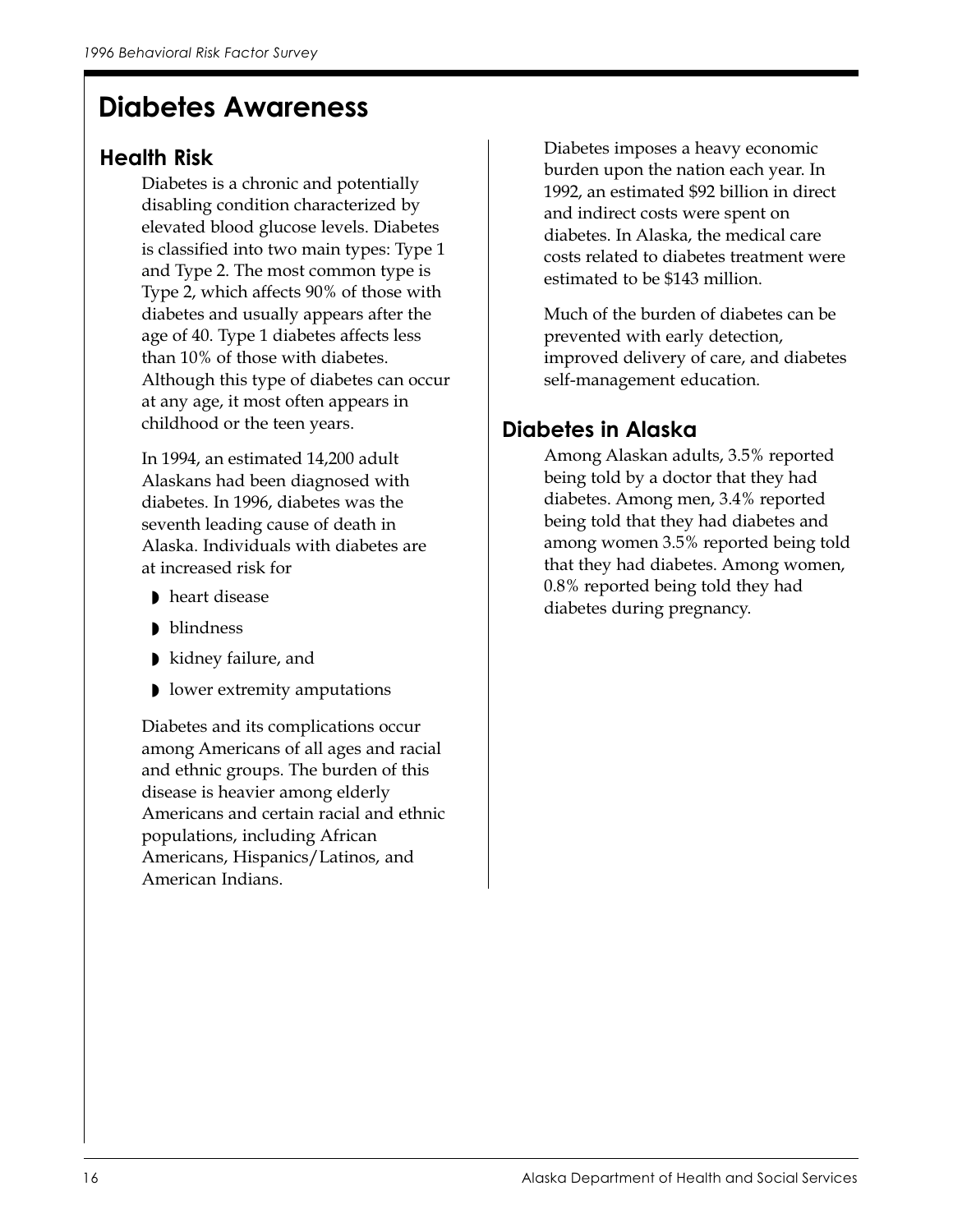#### Prevalence of Diabetes Awareness by Selected Demographics

Alaska BRFSS 1996

|                                                | n              | %              | N              |
|------------------------------------------------|----------------|----------------|----------------|
| Gender                                         |                |                |                |
| Male                                           | 20             | 3.4            | 715            |
| 95% Confidence Interval (1.3 - 5.6%)           |                |                |                |
| Female<br>95% Confidence Interval (1.5 - 5.6%) | 26             | 3.5            | 821            |
|                                                |                |                |                |
| Age                                            |                |                |                |
| 18-24                                          |                |                | 118            |
| 25-34                                          | 7              | 5              | 347            |
| 35-44                                          | 4              | 1              | 431            |
| 45-54                                          | 17             | 4              | 358            |
| 55-64                                          | 7              | 6              | 139            |
| $65+$                                          | 9              | 11             | 133            |
| Unknown/Refused                                | 2              |                | 10             |
| <b>Education</b>                               |                |                |                |
| Never Attended                                 |                |                |                |
| School                                         |                |                | $\overline{2}$ |
| Elementary                                     |                |                | 59             |
| Some High School                               | 4              | 3              | 107            |
| High School<br>Graduate or GED                 | 20             | 5              | 521            |
| Some College or<br><b>Technical School</b>     | 13             | 3              | 449            |
| College Graduate                               | 9              | 3              | 397            |
| Unknown/Refused                                |                |                | 1              |
| <b>Income</b>                                  |                |                |                |
| $<$ \$10,000                                   | $\overline{2}$ | 5              | 58             |
| \$10,000-14,999                                | $\overline{4}$ | 6              | 80             |
| \$15,000-19,999                                | $\overline{4}$ | 5              | 109            |
| \$20,000-24,999                                | $\overline{4}$ | 3              | 118            |
| \$25,000-34,999                                | 11             | 7              | 239            |
| \$35,000-49,999                                | 5              | $\overline{2}$ | 280            |
| \$50,000-74,999                                | 6              | $\overline{2}$ | 290            |
| > \$75,000                                     | 5              | 3              | 225            |
| Unknown/Refused                                | 5              | $\overline{2}$ | 137            |
|                                                |                |                |                |

|                                                    | n                                    | %   | N                          |
|----------------------------------------------------|--------------------------------------|-----|----------------------------|
| Race                                               |                                      |     |                            |
| Native<br>95% Confidence Interval (0.0 - 8.2%)     | 9                                    | 4   | 319                        |
| Non-Native<br>95% Confidence Interval (1.8 - 5.0%) | 35                                   | 3   | 1,206                      |
| <b>Marital Status</b>                              |                                      |     |                            |
| Married                                            | 24                                   | 3   | 879                        |
| Divorced                                           | 8                                    | 6   | 210                        |
| Widowed                                            | 6                                    | 8   | 79                         |
| Separated                                          | 2                                    |     | 33                         |
| Never Married                                      | 6                                    | 3   | 284                        |
| <b>Unmarried Couple</b>                            |                                      |     | 48                         |
| Unknown/Refused                                    |                                      |     | 3                          |
| <b>Employment</b>                                  |                                      |     |                            |
| Employed                                           | 22                                   | 3   | 922                        |
| Self employed                                      | 3                                    | 1   | 179                        |
| Out of work<br>one year or longer                  |                                      |     | 26                         |
| Out of work<br>one year or less                    |                                      |     | 74                         |
| Homemaker                                          | 5                                    | 7   | 134                        |
| Student                                            |                                      |     | 29                         |
| Retired or<br>unable to work                       | 16                                   | 13  | 170                        |
| Unknown                                            |                                      |     | 2                          |
| <b>TOTAL</b>                                       | 46                                   | 3.5 | 1,536                      |
|                                                    | 95% Confidence Interval (2.0 - 5.0%) |     | $\triangle$ = Not Reported |

Number of respondents who report ever told by a doctor that they have diabetes.

% = This is a weighted (adjusted) percentage of the state population (adult) at risk in this demographic subgroup, based on the survey data.

 $N =$  Total number of respondents in this subgroup. Total sample size = 1,536.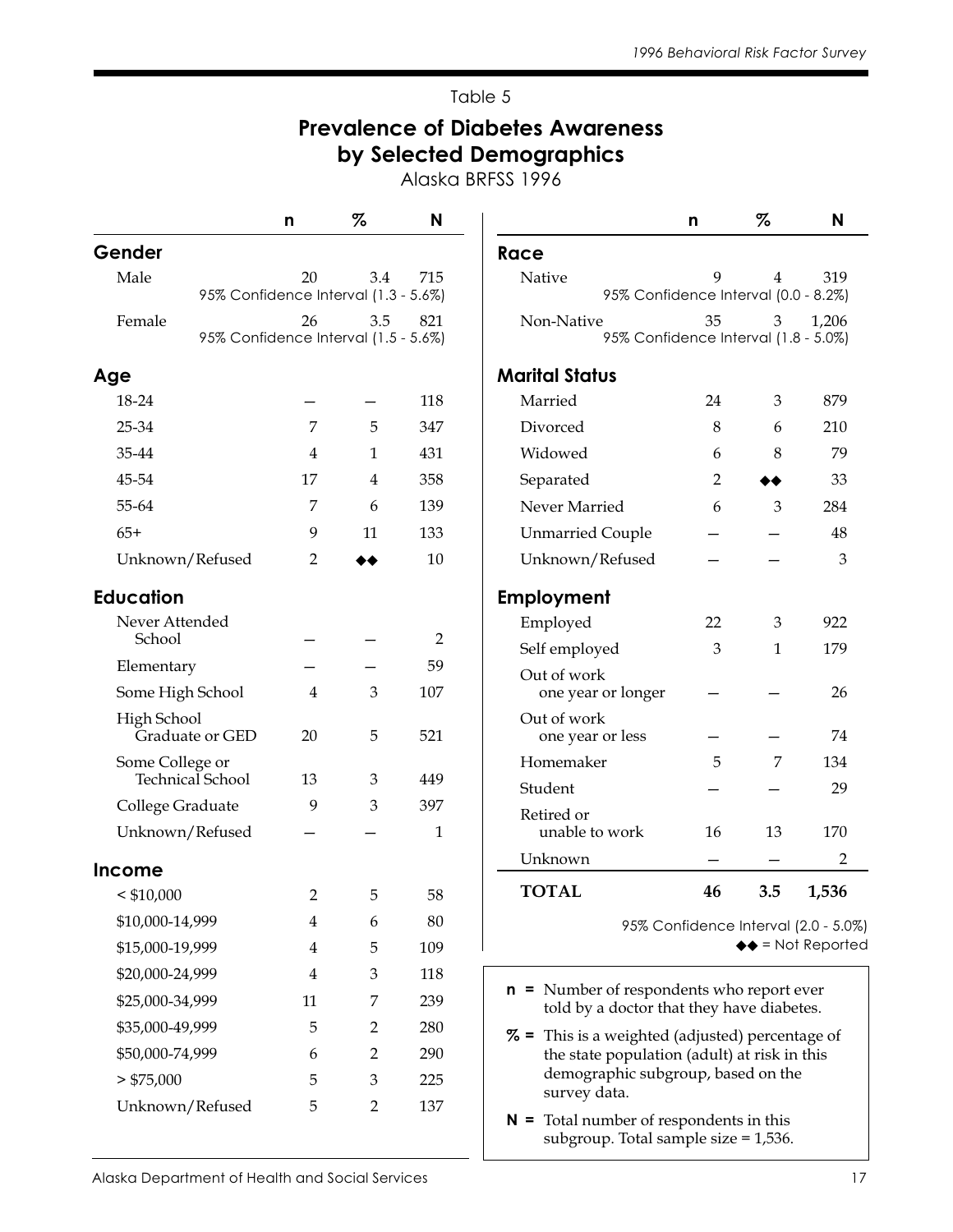# **Nutrition**

#### Health Risk

Dietary factors are associated with five of the ten leading causes of death, including coronary heart disease, some types of cancer, stroke, noninsulindependent diabetes mellitus and atherosclerosis.

The Dietary Guidelines for Americans (1995) recommend that one should do the following to stay healthy:

- ◗ eat a variety of foods,
- ◗ balance the food you eat with physical activity-maintain or improve your current weight,
- ◗ choose a diet with plenty of grain products, vegetables, and fruits,
- ◗ choose a diet low in fat, saturated fat, and cholesterol,
- ◗ choose a diet moderate in sugars, salt and sodium, and
- ◗ if you drink, do so in moderation.

Consumption of fruits and vegetables may reduce the risk of chronic diseases including some types of cancer, heart disease and stroke.

#### Fruit and Vegetable Consumption in Alaska

Only 26.2% of Alaskan adults consumed five or more servings of fruits and vegetables per day (National BRFSS Range 13.91 to 34.24%, National BRFSS Median 23.58%). More females (30.1%) than males (22.6%) consumed fruits and vegetables five or more times per day. Among Alaskan adults, 3.1% ate less than one serving of fruits and vegetables a day, 32.6% ate one to two servings daily and 38.2% ate three to four servings daily.

#### Year 2000 National Health Objectives

Reduce dietary fat intake to an average of 30% of calories or less and average saturated fat intake to less than 10% of calories among people aged two and older. (Objective 2.5)

Increase complex carbohydrate and fiber containing foods in the diets of adults to five or more daily servings for fruits and vegetables, and to six or more daily servings for grain products. (Objective 2.6)



*National BRFSS Range 13.91 - 34.24%, Median 23.58%*

#### **Comparison of Risk Prevalence for Fruit & Vegetable Consumption**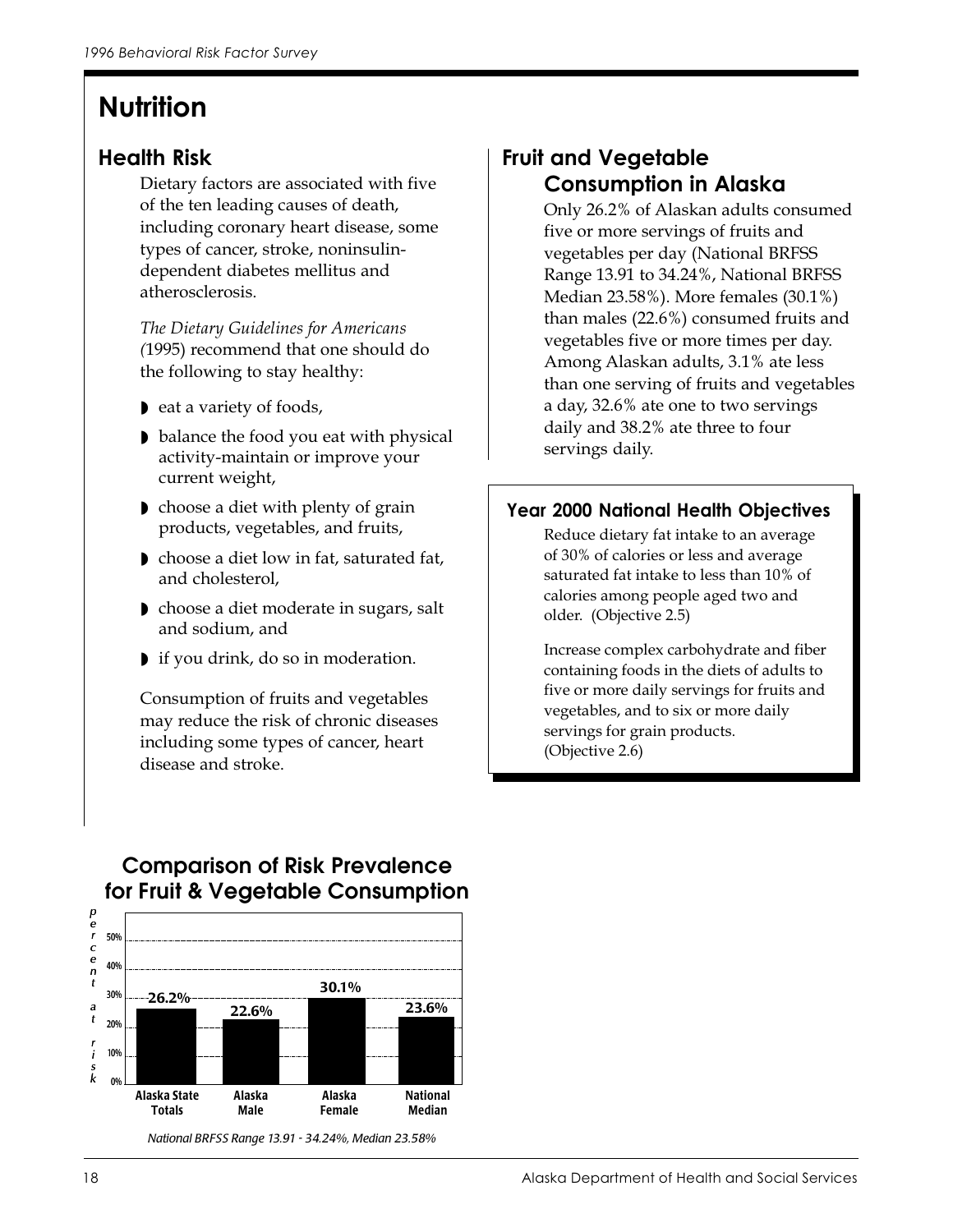# **Overweight**

#### Health Risk

Overweight is associated with high blood cholesterol, high blood pressure, and diabetes and is an independent risk factor for heart disease. Overweight also increases the risk for gall bladder disease and certain types of cancers.

Studies reveal that reduction in body weight can lower blood pressure and improve blood cholesterol levels in overweight individuals and in individuals who have high blood pressure or blood cholesterol.

## Overweight in Alaska

Definition used in this survey:

Overweight: Females with body mass index [weight in kilograms divided by height in meters squared  $(w/h *2) \geq 27.3$  and males with body mass index  $\geq$  27.8.

According to this definition, based on body mass index, 29.4% of Alaskans were overweight (National BRFSS Range 22.32 to 34.68%, National BRFSS Median 29.28%). Among men, 30% were overweight and among women, 28.7% were overweight. This is higher than the Year 2000 goal of 20%.

#### **Comparison of Risk Prevalence**<br>mass index). (Objective 2.3) **for Overweight (2)**



# Weight Control in Alaska

During 1996, 37.0% of Alaskan adults reported they were trying to lose weight. Among men, 29.9% were trying to lose weight and among women, 44.8% were trying to lose weight. Of those who were not trying to lose weight, 52.1% were trying to keep from gaining weight (maintaining current weight). Of those surveyed, 10.6% reported being advised by a health professional in the past month to lose weight. Of those trying to lose weight or maintain their current weight, 10.2% were eating fewer calories, 38.9% were eating less fat and 30.1% were eating fewer calories and less fat. Of those trying to lose weight or maintain their current weight, 65.9% were using physical activity or exercise to lose or maintain their weight.

Of the people surveyed who were overweight based on body mass index, 46.8% were eating fewer calories and/or less fat and exercising to lose weight (National BRFSS Range 25.33 to 50.36%, National BRFSS Median 41.84%).

#### Year 2000 National Health Objective

Reduce overweight to a prevalence of no more than 20% among people aged 20 and older, and no more than 15% among adolescents aged 12 to 19 (based on body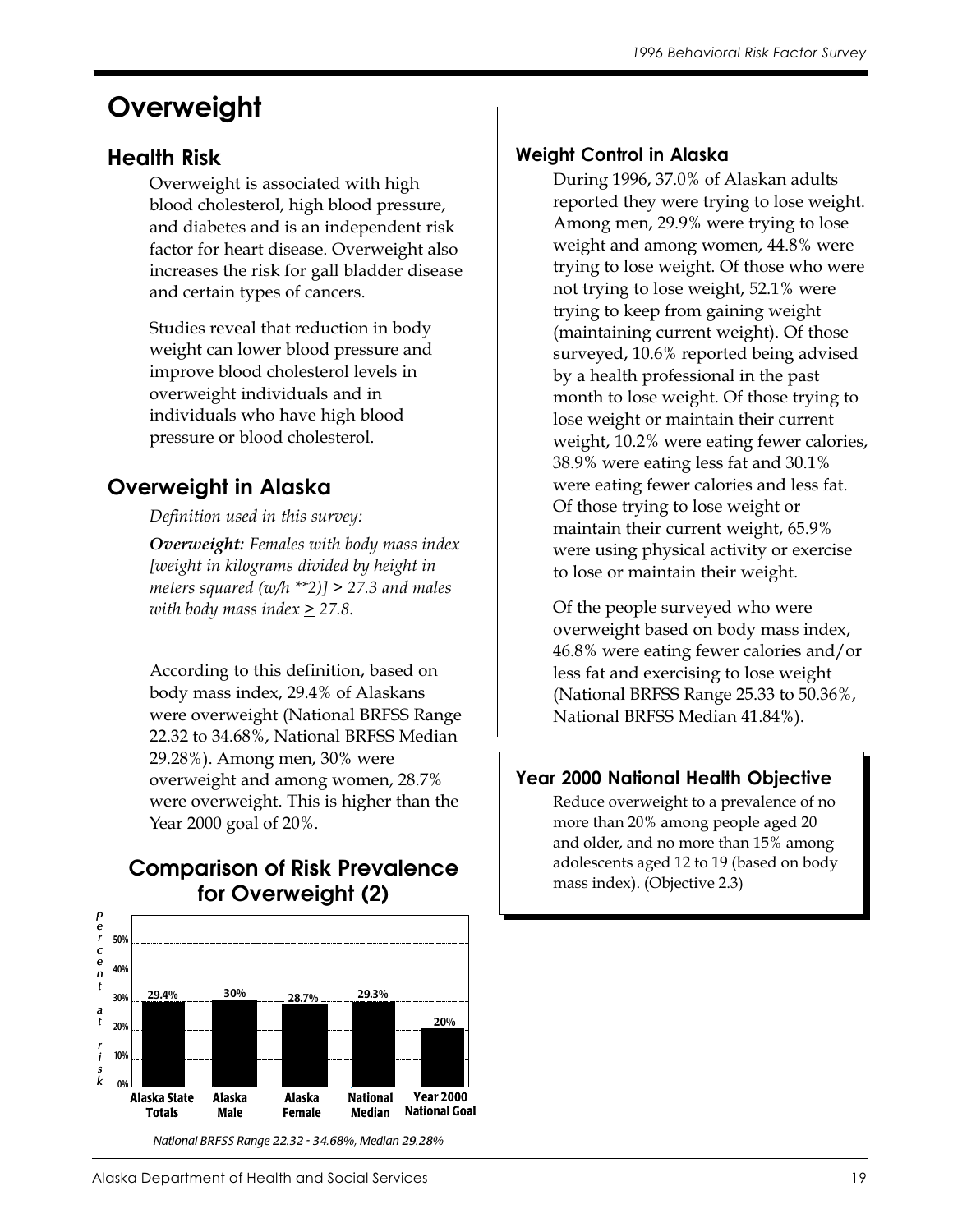## Prevalence of Overweight by Selected Demographics

Alaska BRFSS 1996

|                                                  | n                  | %    | N              |                                                                                                 | n   | %                              | N     |
|--------------------------------------------------|--------------------|------|----------------|-------------------------------------------------------------------------------------------------|-----|--------------------------------|-------|
| Gender                                           |                    |      |                | Race                                                                                            |     |                                |       |
| Male<br>95% Confidence Interval (24.9 - 35.1%)   | 222                | 30.0 | 715            | Native<br>95% Confidence Interval (29.5 - 45.0%)                                                | 126 | 37                             | 319   |
| Female<br>95% Confidence Interval (24.0 - 33.3%) | 246                | 28.7 | 821            | Non-Native<br>95% Confidence Interval (24.4 -32.1%)                                             | 337 | 28                             | 1,206 |
| Age                                              |                    |      |                | <b>Marital Status</b>                                                                           |     |                                |       |
| 18-24                                            | 18                 | 16   | 118            | Married                                                                                         | 275 | 31                             | 879   |
| 25-34                                            | 78                 | 21   | 347            | Divorced                                                                                        | 73  | 33                             | 210   |
| 35-44                                            | 135                | 32   | 431            | Widowed                                                                                         | 25  | 39                             | 79    |
| 45-54                                            | 121                | 34   | 358            | Separated                                                                                       | 11  | ◆◆                             | 33    |
| 55-64                                            | 60                 | 41   | 139            | Never Married                                                                                   | 64  | 18                             | 284   |
| $65+$                                            | 54                 | 45   | 133            | <b>Unmarried Couple</b>                                                                         | 20  | ▸♦                             | 48    |
| Unknown/Refused                                  | $\overline{2}$     |      | 10             | Unknown/Refused                                                                                 |     |                                | 3     |
| <b>Education</b>                                 |                    |      |                | <b>Employment</b>                                                                               |     |                                |       |
| Never Attended<br>School                         |                    |      | $\overline{2}$ | Employed                                                                                        | 267 | 29                             | 922   |
|                                                  | $\mathbf{1}$<br>29 | 47   | 59             | Self employed                                                                                   | 64  | 32                             | 179   |
| Elementary                                       |                    |      | 107            | Out of work                                                                                     |     |                                | 26    |
| Some High School                                 | 42                 | 44   |                | one year or longer<br>Out of work                                                               | 8   |                                |       |
| High School<br>Graduate or GED                   | 171                | 29   | 521            | one year or less                                                                                | 23  | 33                             | 74    |
| Some College or                                  |                    |      |                | Homemaker                                                                                       | 42  | 35                             | 134   |
| Technical School                                 | 140                | 31   | 449            | Student                                                                                         | 3   | ◆◆                             | 29    |
| College Graduate                                 | 85                 | 23   | 397            | Retired or                                                                                      |     |                                |       |
| Unknown/Refused                                  |                    |      | 1              | unable to work                                                                                  | 61  | 33                             | 170   |
| <b>Income</b>                                    |                    |      |                | Unknown                                                                                         |     |                                | 2     |
| $<$ \$10,000                                     | 22                 | 37   | 58             | <b>TOTAL</b>                                                                                    | 468 | 29.4                           | 1,536 |
| \$10,000-14,999                                  | 33                 | 40   | 80             | 95% Confidence Interval (25.9 - 32.9                                                            |     |                                |       |
| \$15,000-19,999                                  | 34                 | 28   | 109            |                                                                                                 |     | $\leftrightarrow$ = Not Report |       |
| \$20,000-24,999                                  | 39                 | 31   | 118            | $\mathsf{n}$ = Number of respondents who are                                                    |     |                                |       |
| \$25,000-34,999                                  | 77                 | 29   | 239            | overweight based on Body Mass Index                                                             |     |                                |       |
| \$35,000-49,999                                  | 78                 | 28   | 280            | $(BMI)$ .                                                                                       |     |                                |       |
| \$50,000-74,999                                  | 93                 | 34   | 290            | % = This is a weighted (adjusted) percentage of<br>the state population (adult) at risk in this |     |                                |       |
| $>$ \$75,000                                     | 60                 | 24   | 225            | demographic subgroup, based on the                                                              |     |                                |       |
| Unknown/Refused                                  | 32                 | 22   | 137            | survey data.                                                                                    |     |                                |       |
|                                                  |                    |      |                | $N =$ Total number of respondents in this                                                       |     |                                |       |

Married 275 31 879 Divorced 73 33 210 Widowed 25 39 79 Separated  $11$   $\leftrightarrow$  33 Never Married 64 18 284 Unmarried Couple  $20$   $\leftrightarrow$   $48$ Unknown/Refused — — 3 Employed 267 29 922 Self employed 64 32 179 one year or longer  $8 \rightarrow 26$ one year or less  $23$   $33$   $74$ Homemaker 42 35 134 Student  $3 \rightarrow 29$ unable to work 61 33 170 Unknown — — 2 A 1,536  $1 (25.9 - 32.9\%)$ Not Reported

- **Index** rcentage of sk in this
- **N** = Total number of respondents in this subgroup. Total sample size = 1,536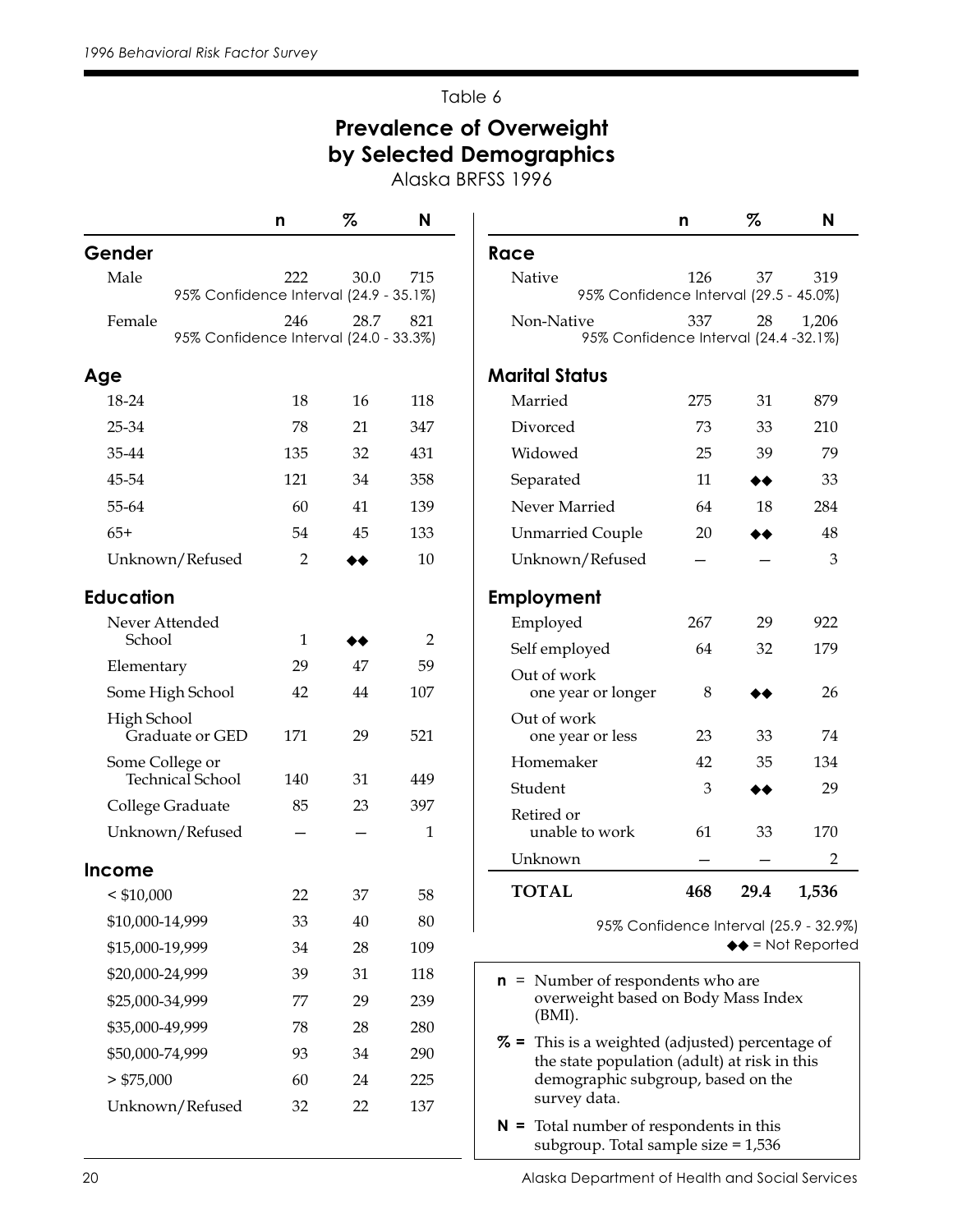# Physical Activity and Sedentary Lifestyle

#### Health Risk

The health benefits of physical activity are significant. Regular physical activity reduces the risk of premature death in general and in particular greatly reduces the risk of dying from coronary heart disease, the second leading cause of death in Alaska. Physical activity also reduces the risk of developing diabetes, hypertension, and colon cancer. In addition, physical activity enhances mental health, fosters healthy muscles, bones and joints and helps maintain function and preserve independence in older adults.

#### Sedentary Lifestyle in Alaska

#### Definitions for this survey:

Sedentary Lifestyle: Respondents who report no physical activity or a physical activity or pair of physical activities that were done for 20 minutes or less, fewer than three times per week.

No Physical Activity (Physically Inactive): Respondents who report no leisure time physical activity during the past month. In 1996, a little more than half of Alaskan adults or 52.8% had a sedentary lifestyle. Of males, 49.3% were sedentary and of females, 56.8% were sedentary.

The proportion of adults that reported no leisure time physical activity was 25.4% (National BRFSS Range 17.12 to 51.35%, National BRFSS Median 27.78%). Of males, 20.1% reported being physically inactive and 31.2% of females reported being physically inactive.

The proportion of adults that engaged in regular and vigorous exercise was 14.1% (National BRFSS Range 6.38 to 17.93%, National BRFSS Median 14.10%).

The proportion of adults that reported engaging in regular and sustained exercise was 23.8% (National BRFSS Range 10.23 to 28.44%, National BRFSS Median 21.01%). Of males, 25.5% engaged in regular and sustained exercise and 21.9% of females engaged in regular and sustained exercise.



#### **Comparison of Risk Prevalence for Sedentary Lifestyle**

### **Comparison of Risk Prevalence for No Physical Activity**



*National BRFSS Range 17.12 - 51.35%, Median 27.78%*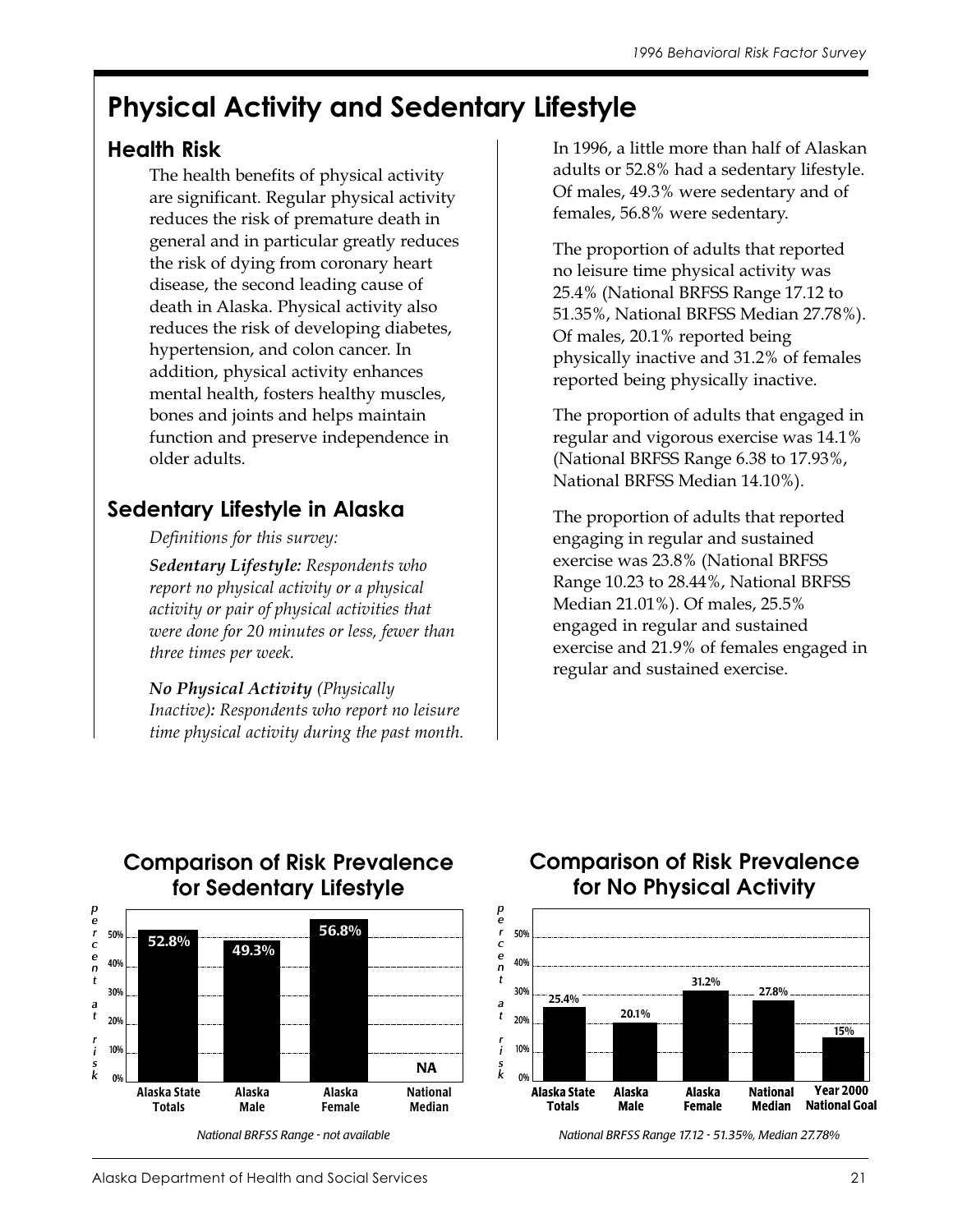

#### Year 2000 National Health Objectives

Increase to at least 30% the proportion of people aged six and older who engage regularly, preferably daily, in light to moderate physical activity for at least 30 minutes a day. (Objective 1.3)

Increase to at least 20% the proportion of people aged 18 and older and to at least 75% the proportion of children and adolescents aged 6–17 who engage in vigorous physical activity that promotes the development of cardiorespiratory fitness 3 or more days per week for 20 or more minutes per occasion. (Objective 1.4)

Reduce to no more than 15% the proportion of people aged six and older who engage in no leisure time physical activity. (Objective 1.5)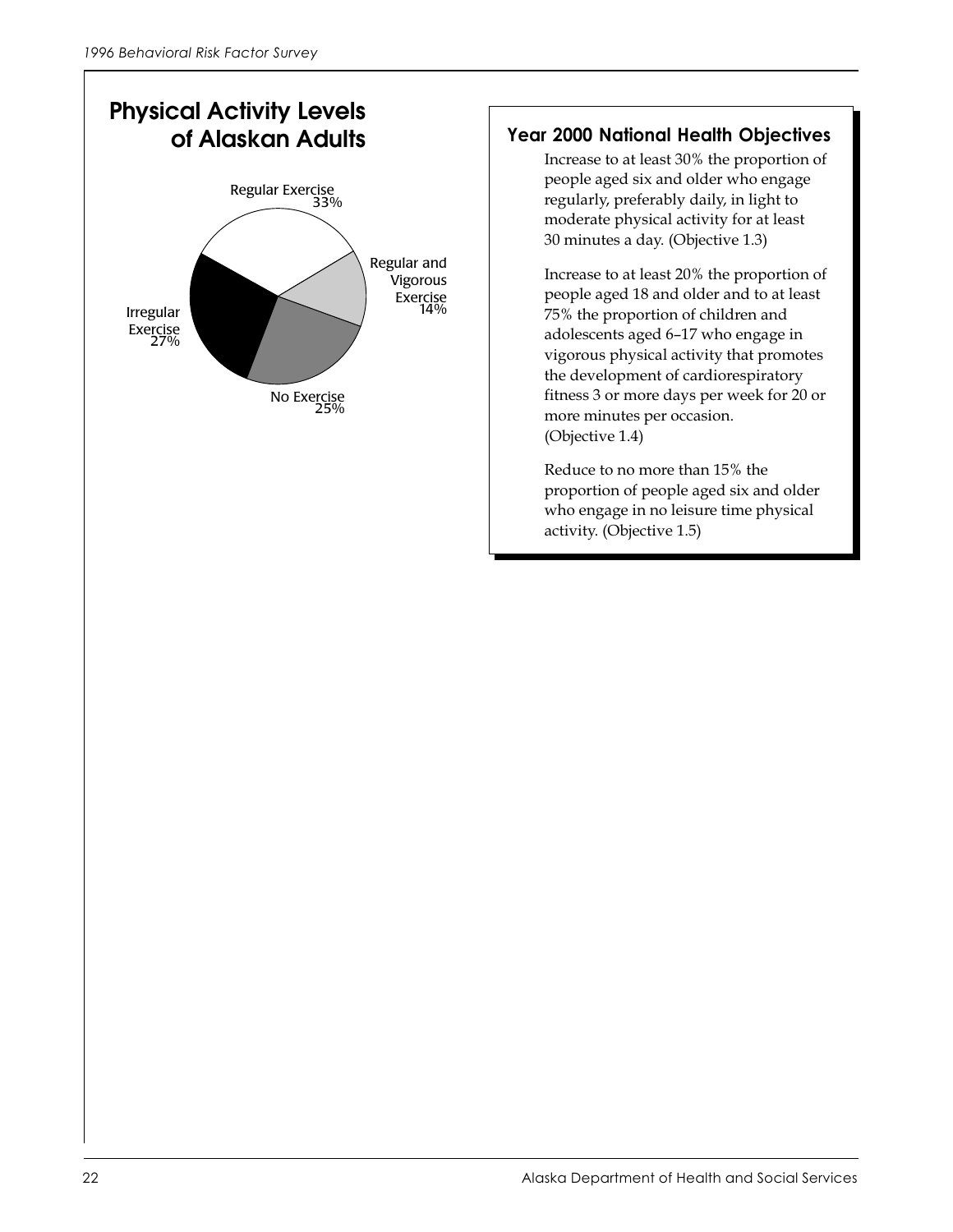#### Prevalence of Sedentary Lifestyle by Selected Demographics

Alaska BRFSS 1996

|                                     | n                                             | %    | N   |
|-------------------------------------|-----------------------------------------------|------|-----|
| Gender                              |                                               |      |     |
| Male                                | 367                                           | 49.3 | 715 |
|                                     | 95% Confidence Interval (43.7- 54.8%)         |      |     |
| Female                              | 449<br>95% Confidence Interval (51.7 - 61.8%) | 56.8 | 821 |
|                                     |                                               |      |     |
| Age                                 |                                               |      |     |
| 18-24                               | 52                                            | 51   | 118 |
| 25-34                               | 176                                           | 47   | 347 |
| 35-44                               | 229                                           | 57   | 431 |
| 45-54                               | 181                                           | 52   | 358 |
| 55-64                               | 83                                            | 46   | 139 |
| $65+$                               | 89                                            | 72   | 133 |
| Unknown/Refused                     | 6                                             | ▸◆   | 10  |
| <b>Education</b>                    |                                               |      |     |
| Never Attended                      |                                               |      |     |
| School                              | 1                                             |      | 2   |
| Elementary                          | 47                                            | 87   | 59  |
| Some High School                    | 75                                            | 59   | 107 |
| High School<br>Graduate or GED      | 314                                           | 60   | 521 |
| Some College or<br>Technical School | 226                                           | 51   | 449 |
| College Graduate                    | 152                                           | 42   | 397 |
| Unknown/Refused                     | 1                                             | ▸♠   | 1   |
| <b>Income</b>                       |                                               |      |     |
| $<$ \$10,000                        | 43                                            | 70   | 58  |
| \$10,000-14,999                     | 52                                            | 69   | 80  |
| \$15,000-19,999                     | 69                                            | 57   | 109 |
| \$20,000-24,999                     | 71                                            | 69   | 118 |
| \$25,000-34,999                     | 130                                           | 53   | 239 |
| \$35,000-49,999                     | 142                                           | 48   | 280 |
| \$50,000-74,999                     | 127                                           | 45   | 290 |
| $>$ \$75,000                        | 109                                           | 51   | 225 |
| Unknown/Refused                     | 73                                            | 53   | 137 |
|                                     |                                               |      |     |

|                                                                                                                                                       | n       | %    | N                                                                              |  |
|-------------------------------------------------------------------------------------------------------------------------------------------------------|---------|------|--------------------------------------------------------------------------------|--|
| Race                                                                                                                                                  |         |      |                                                                                |  |
| Native<br>95% Confidence Interval (54.0 - 71.7%)                                                                                                      | 211     | 63   | 319                                                                            |  |
| Non-Native<br>95% Confidence Interval (47.4 - 55.8%)                                                                                                  | 602     | 52   | 1,206                                                                          |  |
| <b>Marital Status</b>                                                                                                                                 |         |      |                                                                                |  |
| Married                                                                                                                                               | 475     | 54   | 879                                                                            |  |
| Divorced                                                                                                                                              | 109     | 50   | 210                                                                            |  |
| Widowed                                                                                                                                               | 53      | 63   | 79                                                                             |  |
| Separated                                                                                                                                             | 19      | ◆◆   | 33                                                                             |  |
| Never Married                                                                                                                                         | 136     | 50   | 284                                                                            |  |
| <b>Unmarried Couple</b>                                                                                                                               | 23      | ▸◆   | 48                                                                             |  |
| Unknown/Refused                                                                                                                                       | 1       |      | 3                                                                              |  |
| <b>Employment</b>                                                                                                                                     |         |      |                                                                                |  |
| Employed                                                                                                                                              | 475     | 53   | 922                                                                            |  |
| Self employed                                                                                                                                         | 95      | 55   | 179                                                                            |  |
| Out of work<br>one year or longer                                                                                                                     | 16      |      | 26                                                                             |  |
| Out of work<br>one year or less                                                                                                                       | 41      | 42   | 74                                                                             |  |
| Homemaker                                                                                                                                             | 69      | 46   | 134                                                                            |  |
| Student                                                                                                                                               | 10<br>х |      | 29                                                                             |  |
| Retired or<br>unable to work                                                                                                                          | 109     | 60   | 170                                                                            |  |
| Unknown                                                                                                                                               | 1       | ∙●   | 2                                                                              |  |
| <b>TOTAL</b>                                                                                                                                          | 816     | 52.8 | 1,536                                                                          |  |
|                                                                                                                                                       |         |      | 95% Confidence Interval (49.0 - 56.7%)<br>$\blacktriangleright$ = Not Reported |  |
| <b>n</b> = Number of respondents who report no<br>leisure time physical activity or irregular<br>physical activity.                                   |         |      |                                                                                |  |
| % = This is a weighted (adjusted) percentage<br>of the state population (adult) at risk in<br>this demographic subgroup, based on the<br>survey data. |         |      |                                                                                |  |

N = Total number of respondents in this subgroup. Total sample size  $= 1,536$ .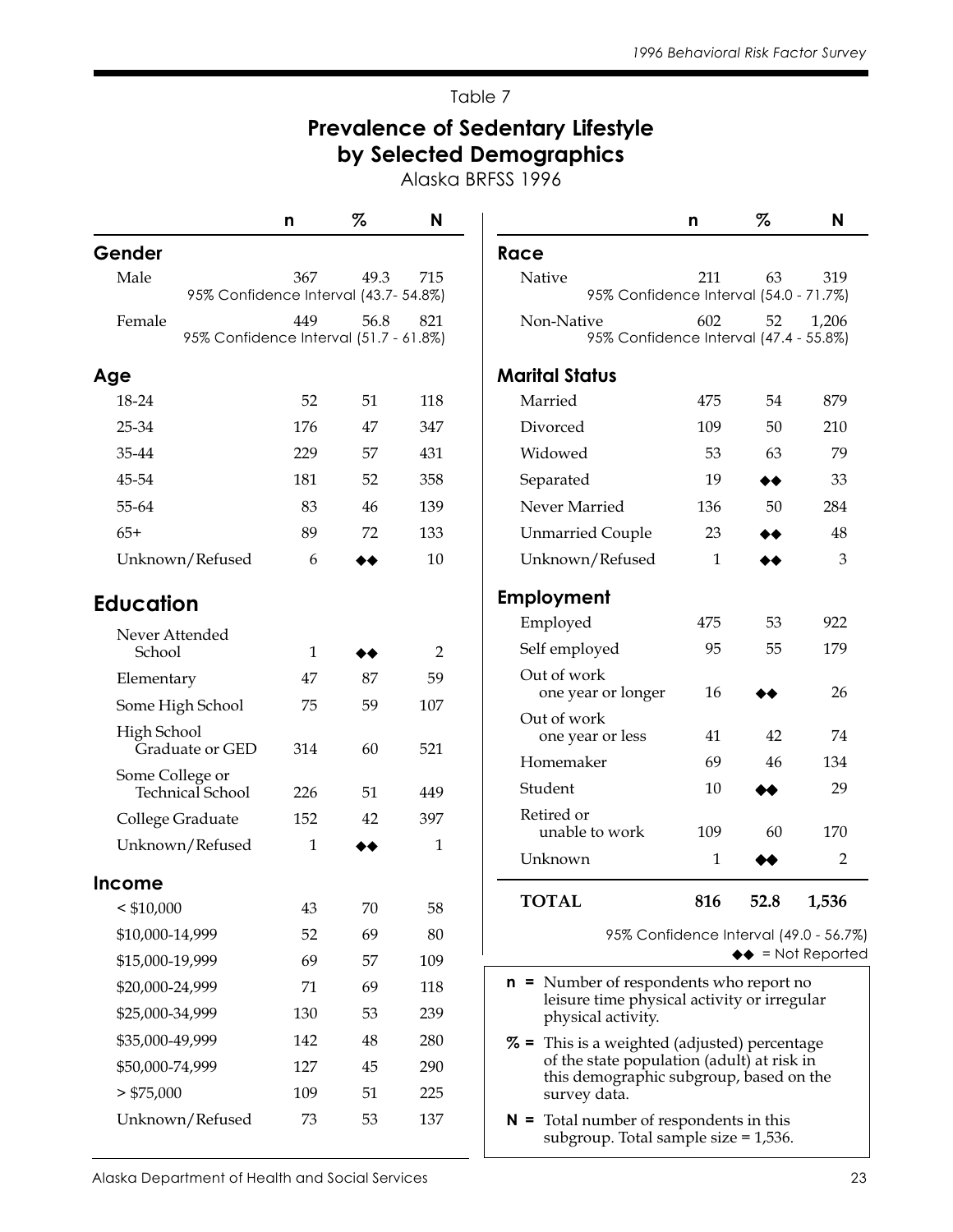#### Prevalence of Physically Inactive by Selected Demographics

Alaska BRFSS 1996

Race

Marital Status

Employment

Out of work

Out of work

Retired or

survey data.

|                                                  | n   | %    | N   |
|--------------------------------------------------|-----|------|-----|
| Gender                                           |     |      |     |
| Male<br>95% Confidence Interval (15.7 - 24.6%)   | 160 | 20.1 | 715 |
| Female<br>95% Confidence Interval (26.3 - 36.1%) | 240 | 31.2 | 821 |
| Age                                              |     |      |     |
| 18-24                                            | 24  | 25   | 118 |
| 25-34                                            | 71  | 20   | 347 |
| 35-44                                            | 97  | 23   | 431 |
| 45-54                                            | 94  | 26   | 358 |
| 55-64                                            | 41  | 22   | 139 |
| $65+$                                            | 69  | 56   | 133 |
| Unknown<br>or Refused                            | 4   |      | 10  |
| <b>Education</b>                                 |     |      |     |
| Never Attended<br>School                         | 1   |      | 2   |
| Elementary                                       | 37  | 71   | 59  |
| Some High School                                 | 48  | 38   | 107 |
| High School<br>Graduate or GED                   | 159 | 28   | 521 |
| Some College or<br>Technical School              | 103 | 25   | 449 |
| College Graduate                                 | 51  | 15   | 397 |
| Unknown/Refused                                  | 1   |      | 1   |
| <b>Income</b>                                    |     |      |     |
| $<$ \$10,000                                     | 28  | 42   | 58  |
| \$10,000-14,999                                  | 34  | 54   | 80  |
| \$15,000-19,999                                  | 44  | 31   | 109 |
| \$20,000-24,999                                  | 33  | 26   | 118 |
| \$25,000-34,999                                  | 71  | 29   | 239 |
| \$35,000-49,999                                  | 64  | 25   | 280 |
| \$50,000-74,999                                  | 43  | 13   | 290 |
| > \$75,000                                       | 40  | 21   | 225 |
| Unknown/Refused                                  | 43  | 33   | 137 |
|                                                  |     |      |     |

| 24 | Alaska Department of Health and Social Services |
|----|-------------------------------------------------|

n% N

Native 123 37 319

Non-Native 275 24 1,206

Married 218 26 879 Divorced 71 30 210 Widowed 39 41 79 Separated 11 ◆◆ 33 Never Married 52 18 284 Unmarried Couple 9 → 48 Unknown/Refused — — 3

Employed 209 24 922 Self employed  $40$  19 179

one year or longer 11 ◆◆ 26

one year or less 22 29 74 Homemaker 36 25 134 Student  $4 \rightarrow 29$ 

unable to work  $77$  41 170 Unknown  $1 \rightarrow 2$ 

TOTAL 400 25.4 1,536

n = Number of respondents who report no leisure time physical activity.

 $N =$  Total number of respondents in this subgroup. Total sample size  $= 1,536$ .

% = This is a weighted percentage of the state population (adult) at risk in this demographic subgroup, based on the

95% Confidence Interval (22.1 - 28.7%)

 $\leftrightarrow$  = Not Reported

95% Confidence Interval (29.3 - 45.1%)

95% Confidence Interval (20.1 - 27.4%)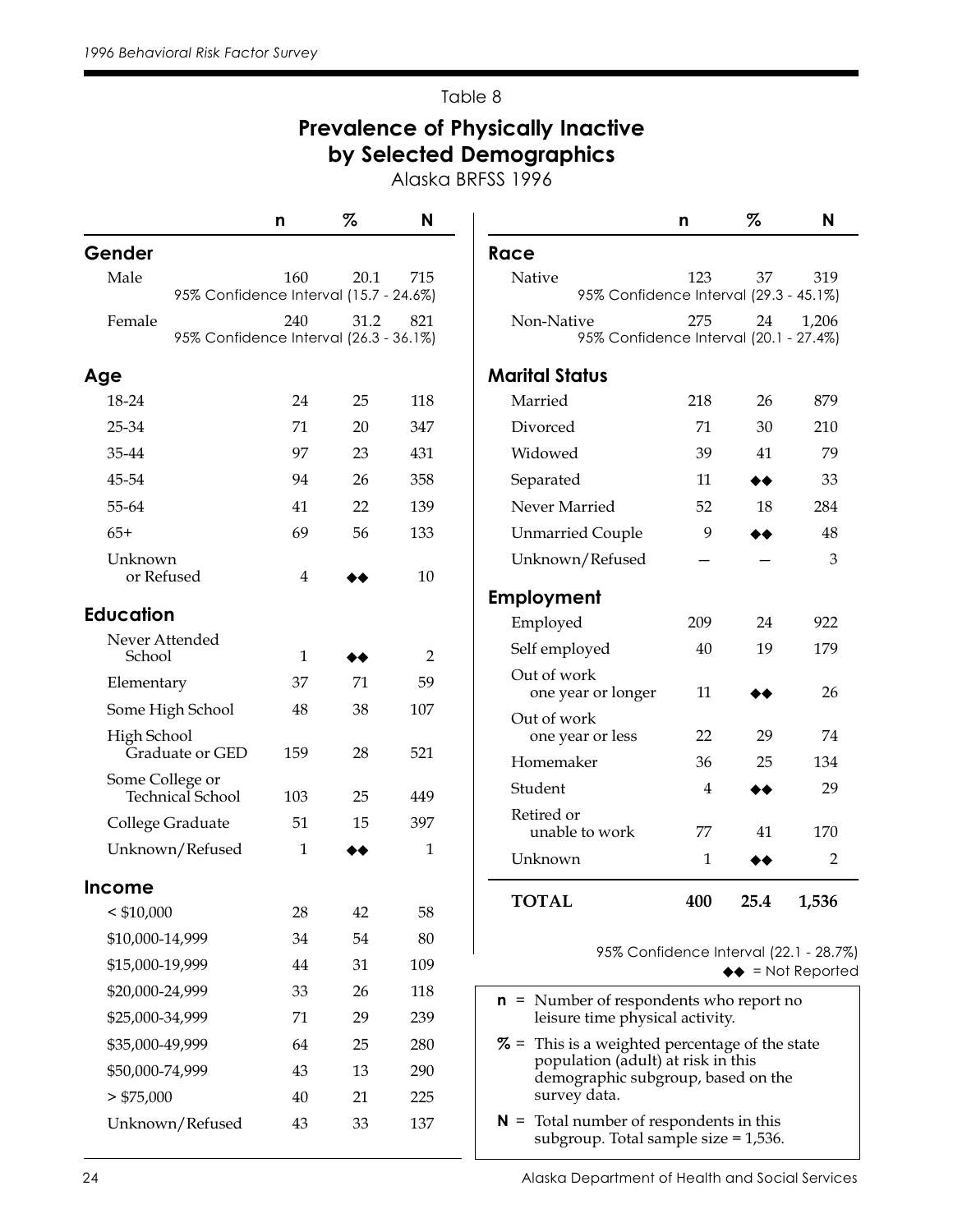# Smoking

## Health Risk

Tobacco use is the most important single preventable cause of death and disease in our society. Tobacco use is a major risk factor for diseases of the heart and blood vessels; chronic bronchitis and emphysema; cancers of the lung, larynx, pharynx, oral cavity, esophagus, pancreas, and bladder; and other problems such as respiratory infections and stomach ulcers. Cigarette smoking accounts for about 400,000 deaths in the United States each year. Smoking accounts for 21% of all coronary heart disease deaths, 87% of lung cancer deaths, and 30% of all cancer deaths. From 1992 to 1994, smoking accounted for 19.8% of the deaths in Alaska.

Cigarette smoking during pregnancy accounts for 20 to 30% of low birth weight babies, up to 14% of preterm deliveries, and about 10% of all infant deaths.

## **Comparison of Risk Prevalence for Cigarette Smoking**



*National BRFSS Range 15.91 - 31.66%, Median 23.51%*

## Smoking In Alaska

Current smoking definition used in this survey: Respondents who have smoked at least 100 cigarettes in their entire life and smoke now (regularly and irregularly).

Among Alaskan adults, 27.6% currently smoked cigarettes (National BRFSS Range 15.91 to 31.66%, National BRFSS Median 23.51%). The prevalence was higher among males (30.7%) than females (24.1%).

Over half of all the people surveyed (53.6%) had smoked at least 100 cigarettes in their lifetime. Of all the people who had smoked during their lifetime, approximately a quarter (26%) had quit. Many (65.6%) former smokers quit smoking more than five years ago. Half (45.3%) of the current smokers had quit smoking for one day or longer within the last year.

#### Year 2000 National Health Objectives

Reduce cigarette smoking to a prevalence of no more than 15% among people aged 20 and older. (Objective 3.4)

Increase to at least 50% the proportion of cigarette smokers aged 18 and older who stopped smoking cigarettes for at least one day during the preceding year. (Objective 3.6)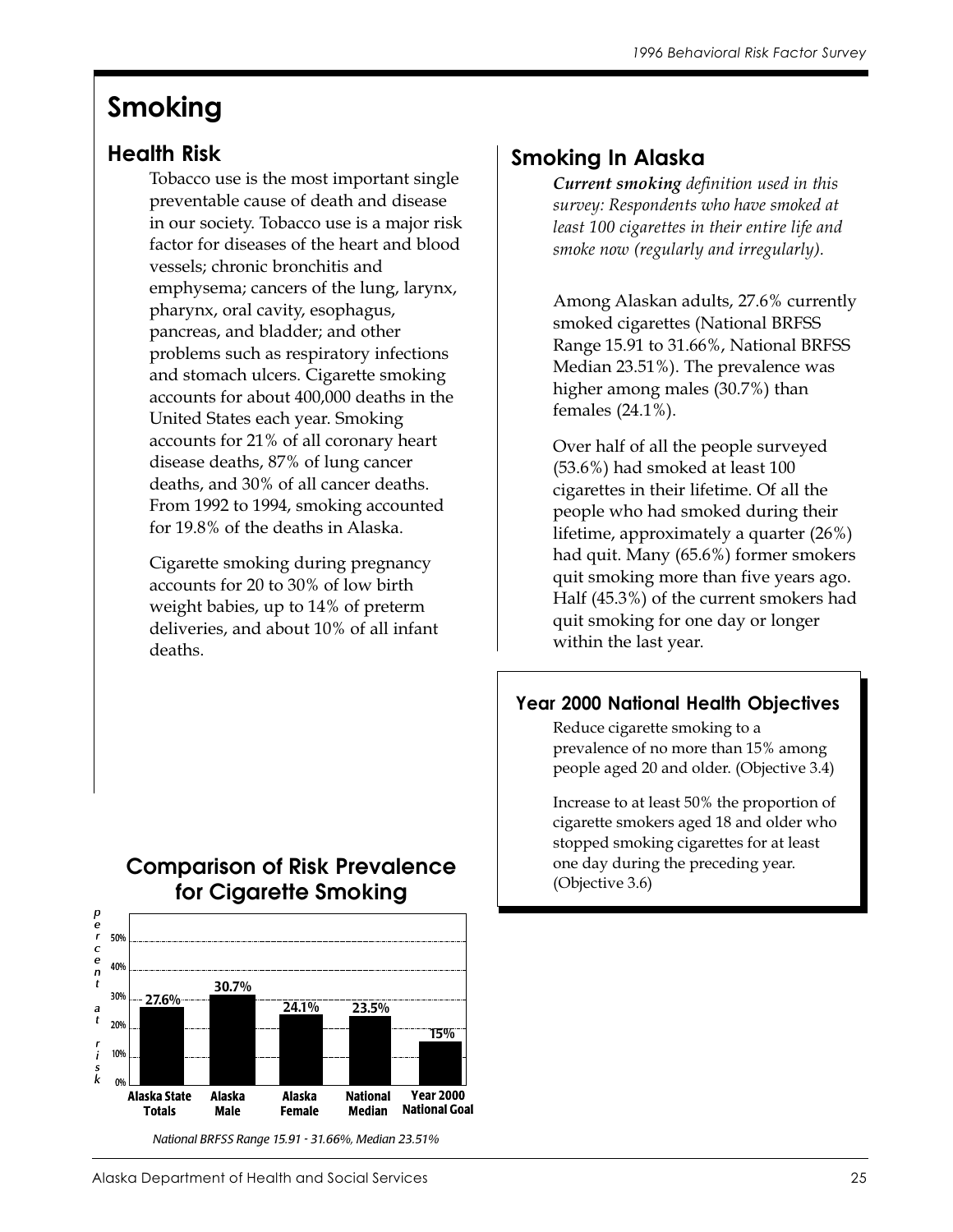## Prevalence of Cigarette Smoking by Selected Demographics

Alaska BRFSS 1996

|                                                  | n              | %    | N              |                                                                                                                                                                                                                                                 | n   | %    | N                                |
|--------------------------------------------------|----------------|------|----------------|-------------------------------------------------------------------------------------------------------------------------------------------------------------------------------------------------------------------------------------------------|-----|------|----------------------------------|
| Gender                                           |                |      |                | Race                                                                                                                                                                                                                                            |     |      |                                  |
| Male<br>95% Confidence Interval (25.6 - 35.9%)   | 220            | 30.7 | 715            | Native<br>95% Confidence Interval (38.6 - 55.6%)                                                                                                                                                                                                | 139 | 47   | 319                              |
| Female<br>95% Confidence Interval (20.0 - 28.3%) | 233            | 24.1 | 821            | Non-Native<br>95% Confidence Interval (21.3 - 28.5%)                                                                                                                                                                                            | 310 | 25   | 1,206                            |
| Age                                              |                |      |                | <b>Marital Status</b>                                                                                                                                                                                                                           |     |      |                                  |
| 18-24                                            | 43             | 28   | 118            | Married                                                                                                                                                                                                                                         | 214 | 24   | 879                              |
| 25-34                                            | 104            | 28   | 347            | Divorced                                                                                                                                                                                                                                        | 82  | 43   | 210                              |
| 35-44                                            | 136            | 31   | 431            | Widowed                                                                                                                                                                                                                                         | 30  | 29   | 79                               |
| 45-54                                            | 101            | 28   | 358            | Separated                                                                                                                                                                                                                                       | 11  | ◆◆   | 33                               |
| 55-64                                            | 40             | 28   | 139            | Never Married                                                                                                                                                                                                                                   | 100 | 30   | 284                              |
| $65+$                                            | 27             | 12   | 133            | <b>Unmarried Couple</b>                                                                                                                                                                                                                         | 16  | ◆◆   | 48                               |
| Unknown/Refused                                  | $\overline{2}$ | ▸♠   | 10             | Unknown/Refused                                                                                                                                                                                                                                 |     |      | 3                                |
| <b>Education</b>                                 |                |      |                | <b>Employment</b>                                                                                                                                                                                                                               |     |      |                                  |
| Never Attended                                   |                |      |                | Employed                                                                                                                                                                                                                                        | 253 | 27   | 922                              |
| School                                           |                |      | $\overline{2}$ | Self employed                                                                                                                                                                                                                                   | 50  | 31   | 179                              |
| Elementary                                       | 13             | 24   | 59             | Out of work                                                                                                                                                                                                                                     |     |      |                                  |
| Some High School                                 | 53             | 44   | 107            | one year or longer                                                                                                                                                                                                                              | 12  |      | 26                               |
| High School<br>Graduate or GED                   | 194            | 37   | 521            | Out of work<br>one year or less                                                                                                                                                                                                                 | 46  | 55   | 74                               |
| Some College or<br>Technical School              | 133            | 27   | 449            | Homemaker                                                                                                                                                                                                                                       | 36  | 20   | 134                              |
|                                                  | 60             | 12   | 397            | Student                                                                                                                                                                                                                                         | 7   | ◆◆   | 29                               |
| College Graduate                                 |                |      |                | Retired or<br>unable to work                                                                                                                                                                                                                    |     | 27   | 170                              |
| Unknown/Refused                                  |                |      | 1              | Unknown                                                                                                                                                                                                                                         | 49  |      | 2                                |
| Income                                           |                |      |                |                                                                                                                                                                                                                                                 |     |      |                                  |
| $<$ \$10,000                                     | 22             | 41   | 58             | <b>TOTAL</b>                                                                                                                                                                                                                                    | 453 | 27.6 | 1,536                            |
| \$10,000-14,999                                  | 33             | 53   | 80             | 95% Confidence Interval (24.3 - 30.9%)                                                                                                                                                                                                          |     |      |                                  |
| \$15,000-19,999                                  | 50             | 42   | 109            |                                                                                                                                                                                                                                                 |     |      | $\leftrightarrow$ = Not Reported |
| \$20,000-24,999                                  | 47             | 35   | 118            |                                                                                                                                                                                                                                                 |     |      |                                  |
| \$25,000-34,999                                  | 76             | 30   | 239            | $\mathbf{n}$ = Number of respondents who are current<br>regular and irregular smokers.<br>% = This is a weighted (adjusted) percentage of<br>the state population (adult) at risk in this<br>demographic subgroup, based on the<br>survey data. |     |      |                                  |
| \$35,000-49,999                                  | 83             | 22   | 280            |                                                                                                                                                                                                                                                 |     |      |                                  |
| \$50,000-74,999                                  | 69             | 24   | 290            |                                                                                                                                                                                                                                                 |     |      |                                  |
| $>$ \$75,000                                     | 29             | 16   | 225            |                                                                                                                                                                                                                                                 |     |      |                                  |
| Unknown/Refused                                  | 44             | 32   | 137            | $N =$ Total number of respondents in this<br>subgroup. Total sample size = 1,536.                                                                                                                                                               |     |      |                                  |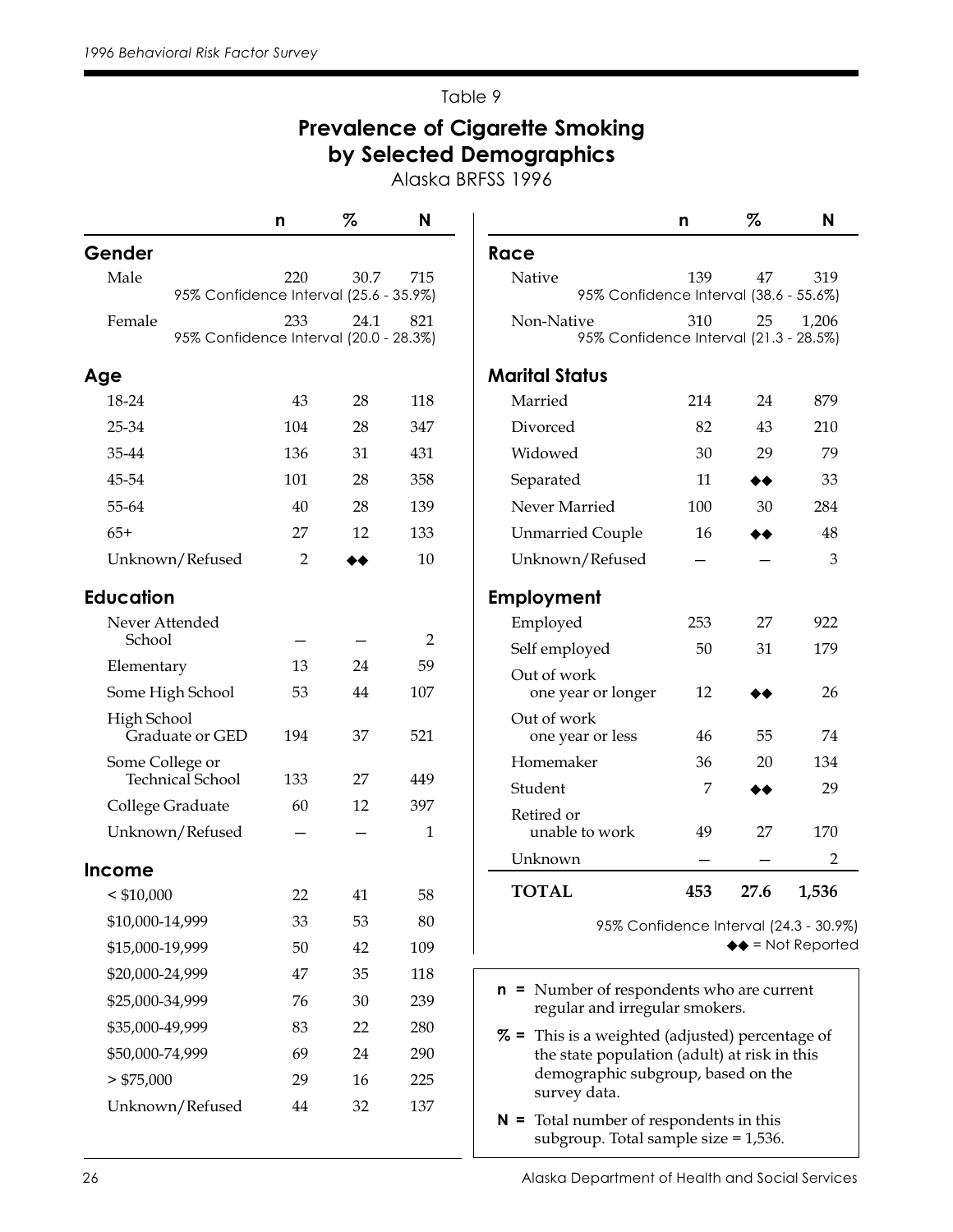# Smokeless Tobacco Use

#### Health Risk

Oral cancer has been shown to occur several times more frequently among smokeless tobacco users than among nonusers and may be 50 times as frequent among long-term snuff users.

Smokeless tobacco, especially moist snuff, contains high levels of potent carcinogens. About one third of users develop leukoplakia, a white wrinkled patch on the gums and inside the mouth, which is a premalignant condition.

All smokeless tobacco products contain substantial amounts of nicotine; their use can support nicotine dependence and may lead to cigarette use.

The consumption of smokeless tobacco in the United States increased 40% between 1970 and 1986. Most new users of smokeless tobacco products are adolescent males. In 1988, 6.6% of males aged 12 through 17 had used some form of smokeless tobacco in the preceding month.

In rural Alaskan communities, smokeless tobacco use is not uncommon among five year olds. Nationally, the average age to start smokeless tobacco is twelve years.

### Smokeless Tobacco Use in Alaska

Of all Alaskan adults, 24.7% reported to have ever used or tried chewing tobacco or snuff or both. Of men, 39.9% had used or tried such products, and 7.7% of women.

Among Alaskan adults, 4% were current smokeless tobacco users. The prevalence of smokeless tobacco use was higher among males (6.7%) than females (1.1%).

Among the 18 to 24 year old males, 6% used smokeless tobacco and among the 18 to 24 year old females, almost 0% used smokeless tobacco.

#### Year 2000 National Health Objective

Reduce smokeless tobacco use by males aged 12 to 24 to a prevalence of no more than 4%. (Objective 3.9)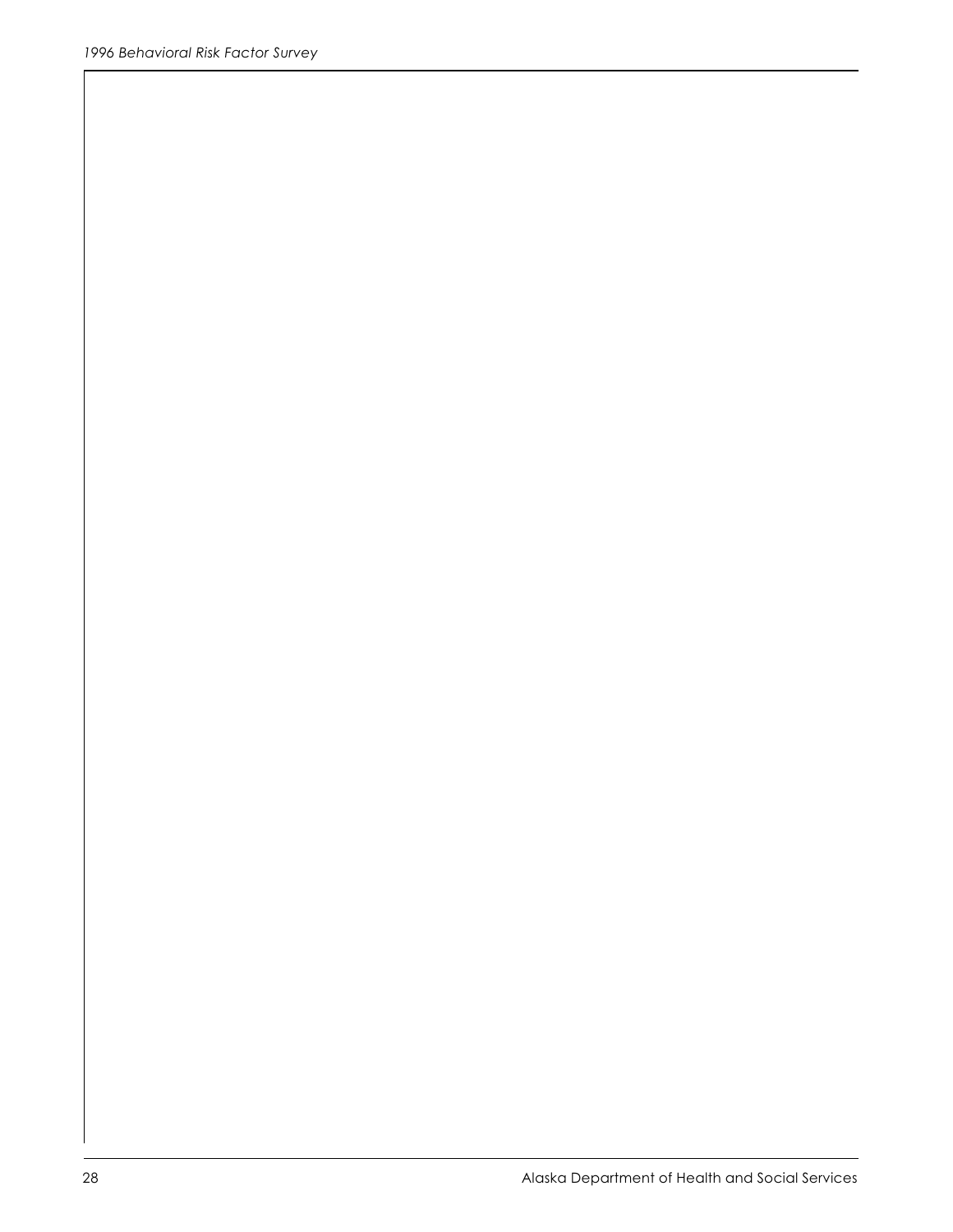# Preventive Health Care **Practices**

#### **Overview**

The effectiveness of preventive services in reducing disease and premature death is now well documented. There have been dramatic declines for stroke mortality, cervical cancer mortality, and childhood infectious diseases because of the widespread application of such preventive services as high blood pressure detection and control, pap tests, and childhood immunizations. Other preventive services such as mammography have also been shown to be effective.

Many Americans lack access to an ongoing source of primary care, and therefore, to essential clinical preventive services as well as to other health care. Millions of Americans are without any form of health insurance and many more are underinsured. For a variety of reasons, in many areas, access to primary care is limited by an inadequate supply of primary care providers.

Even when access to primary care is not an issue, many preventive services are not offered by health care providers at regular intervals and few preventive services are covered under existing insurance plans despite their proven effectiveness in improving health.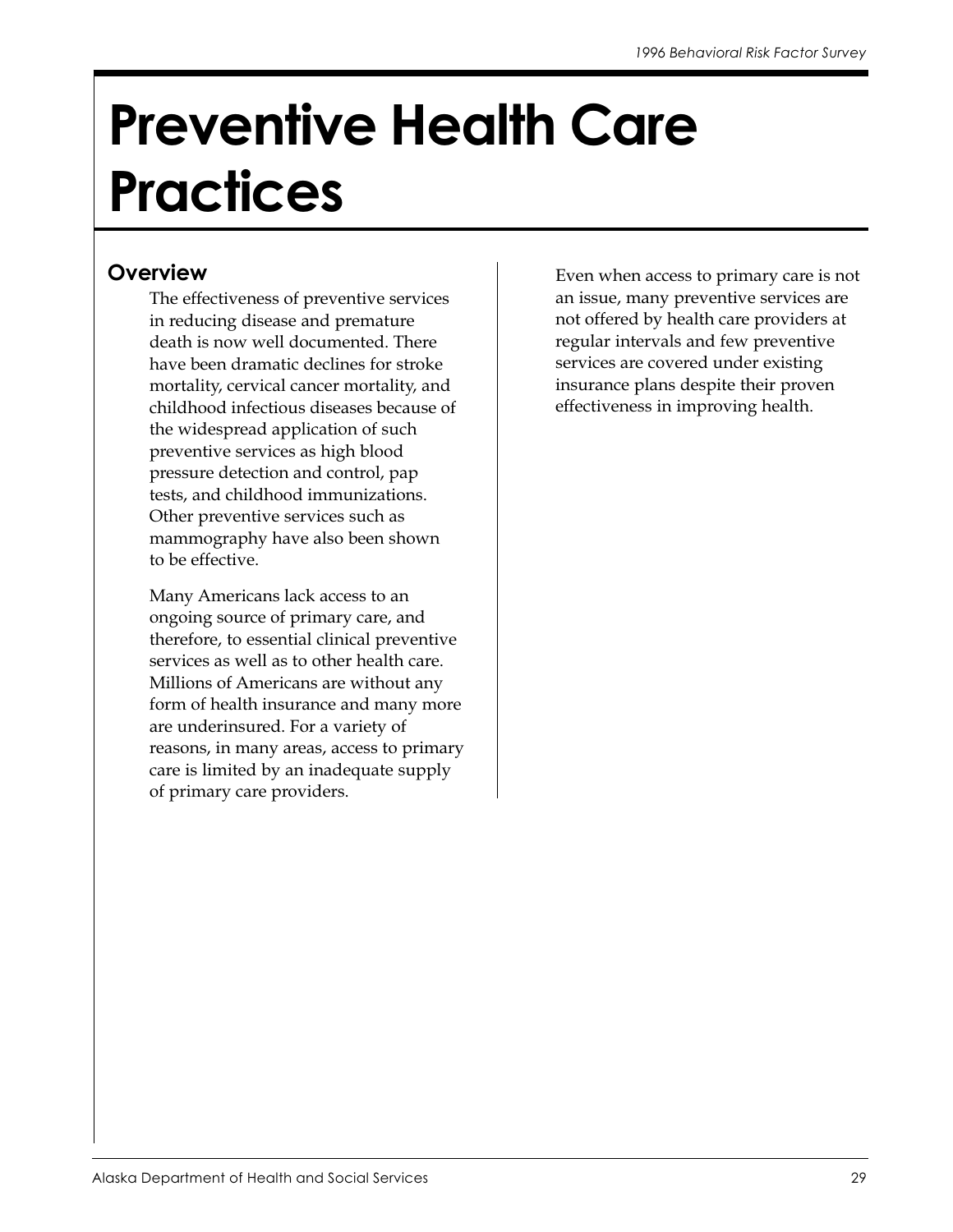## Health Care Coverage and Health Checkups in Alaska

It was estimated that 85.5% of Alaskan adults had some kind of health care plan. According to this survey, 14.2% of Alaskan adults did not.

In total, 13.2% of Alaskan adults reported needing to see a doctor in the last year, but could not due to the cost. Of Alaskan females, 14.0% reported not being able to see a doctor due to the cost compared to 12.4% of Alaskan males.

In total, 65.2% of Alaskan adults had visited a doctor within the last year for a routine checkup. Of Alaskan males, 54.7% had visited a doctor for a routine checkup in the last year compared to 76.7% of females.

#### Year 2000 National Health Objective

Increase to at least 95 percent the proportion of people who have a specific source of ongoing primary care for coordination of their preventive and episodic health care. (Objective 21.3)

## **Alaskan Adults with No Health Care Plan** No Health Plan 14%





#### **Routine Checkup by a Doctor within the Past Year**



Health Plan

86%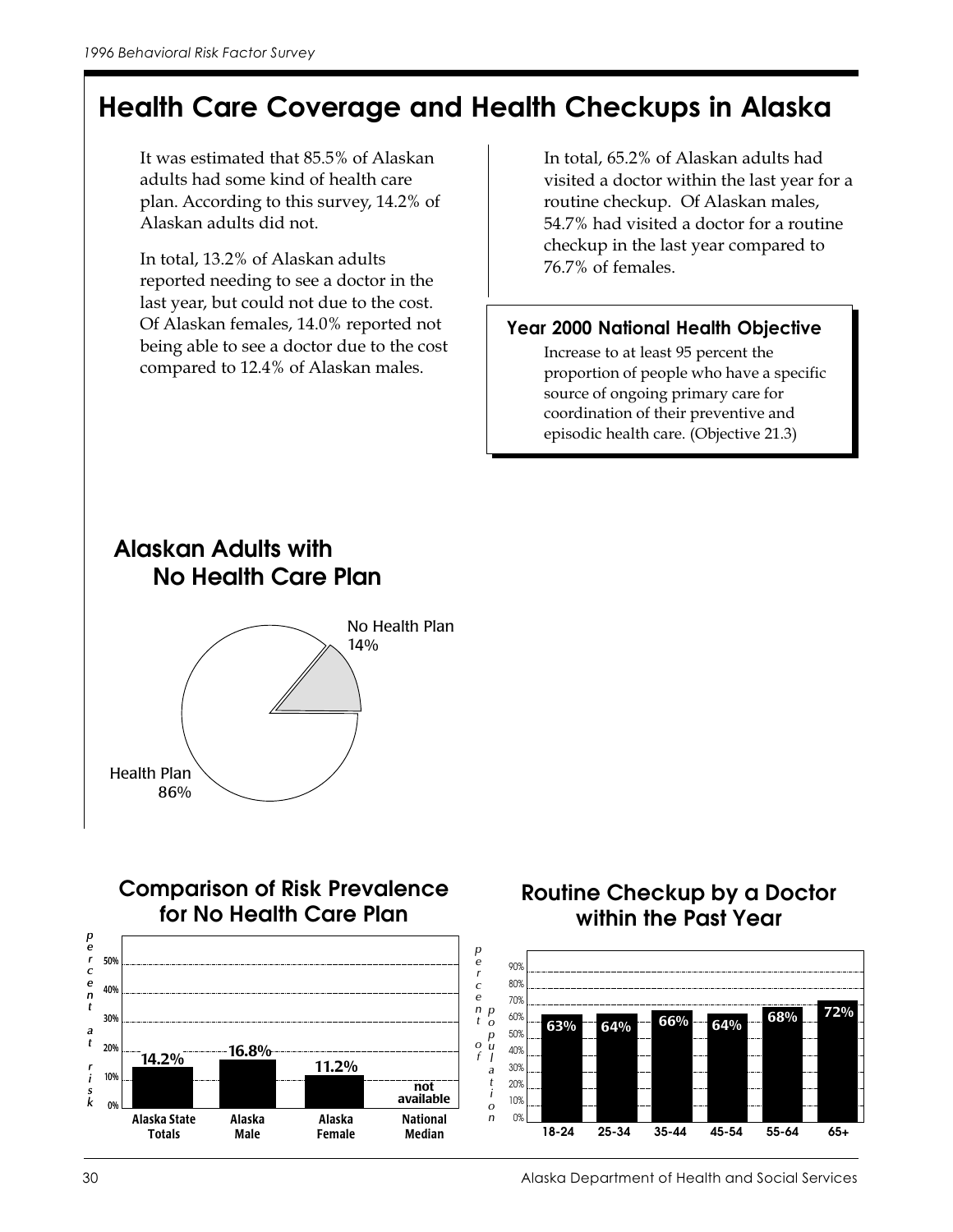#### Prevalence of No Health Care Plan by Selected Demographics

Alaska BRFSS 1996

|                                                 | n                  | %                   | N                   |                                                                                                   | n              | %    | N                                |
|-------------------------------------------------|--------------------|---------------------|---------------------|---------------------------------------------------------------------------------------------------|----------------|------|----------------------------------|
| Gender                                          |                    |                     |                     | Race                                                                                              |                |      |                                  |
| Male<br>95% Confidence Interval (12.5 - 21.1%)  | 111                | 16.8                | 715                 | Native<br>95% Confidence Interval (38.6 - 55.6%)                                                  | 40             | 10.8 | 319                              |
| Female<br>95% Confidence Interval (8.2 - 14.2%) | 110                | 11.2                | 821                 | Non-Native<br>95% Confidence Interval (21.3 - 28.5%)                                              | 181            | 14.7 | 1,206                            |
| Age                                             |                    |                     |                     | <b>Marital Status</b>                                                                             |                |      |                                  |
| 18-24                                           | 33                 | 26                  | 118                 | Married                                                                                           | 88             | 9    | 879                              |
| 25-34                                           | 51                 | 14                  | 347                 | Divorced                                                                                          | 43             | 27   | 210                              |
| 35-44                                           | 69                 | 16                  | 431                 | Widowed                                                                                           | 12             | 9    | 79                               |
| 45-54                                           | 41                 | 10                  | 358                 | Separated                                                                                         | $\mathfrak{Z}$ | ◆◆   | 33                               |
| 55-64                                           | 20                 | 10                  | 139                 | Never Married                                                                                     | 62             | 23   | 284                              |
| $65+$                                           | 6                  | 3                   | 133                 | <b>Unmarried Couple</b>                                                                           | 12             | ◆◆   | 48                               |
| Unknown/Refused                                 | 1                  |                     | 10                  | Unknown/Refused                                                                                   | $\mathbf{1}$   |      | 3                                |
| <b>Education</b>                                |                    |                     |                     | Employment                                                                                        |                |      |                                  |
| Never Attended<br>School                        |                    |                     | $\overline{2}$      | Employed                                                                                          | 97             | 13   | 922                              |
|                                                 | 10                 | 11                  | 59                  | Self employed                                                                                     | 46             | 23   | 179                              |
| Elementary<br>Some High School                  | 23                 | 30                  | 107                 | Out of work<br>one year or longer                                                                 | 5              |      | 26                               |
| High School<br>Graduate or GED                  | 98                 | 18                  | 521                 | Out of work<br>one year or less                                                                   | 30             | 38   | 74                               |
| Some College or                                 |                    |                     |                     | Homemaker                                                                                         | 24             | 12   | 134                              |
| <b>Technical School</b>                         | 60                 | 13                  | 449                 | Student                                                                                           | $\mathfrak{Z}$ |      | 29                               |
| College Graduate<br>Unknown/Refused             | 29<br>$\mathbf{1}$ | 8                   | 397<br>$\mathbf{1}$ | Retired or<br>unable to work                                                                      | 16             | 6    | 170                              |
|                                                 |                    |                     |                     | Unknown                                                                                           | 1              |      | 2                                |
| <b>Income</b>                                   |                    |                     |                     |                                                                                                   |                |      |                                  |
| $<$ \$10,000                                    | 21                 | 57                  | 58                  | <b>TOTAL</b>                                                                                      | 221            | 14.2 | 1,536                            |
| \$10,000-14,999                                 | 24                 | 32                  | 80                  |                                                                                                   |                |      | 95% Confidence Interval          |
| \$15,000-19,999                                 | 32                 | 37                  | 109                 |                                                                                                   |                |      | $\leftrightarrow$ = Not Reported |
| \$20,000-24,999<br>\$25,000-34,999              | 17                 | 14                  | 118                 | $\mathbf{n}$ = Number of persons who report having no                                             |                |      |                                  |
| \$35,000-49,999                                 | 46<br>31           | 20                  | 239<br>280          | kind of health care plan.                                                                         |                |      |                                  |
|                                                 |                    | 9                   |                     | $% =$ This is a weighted (adjusted) percentage of<br>the state population (adult) at risk in this |                |      |                                  |
| \$50,000-74,999<br>$>$ \$75,000                 | 15<br>8            | 5<br>$\overline{2}$ | 290<br>225          | demographic subgroup, based on the                                                                |                |      |                                  |
|                                                 | 27                 | 19                  | 137                 | survey data.                                                                                      |                |      |                                  |
| Unknown/Refused                                 |                    |                     |                     | $N =$ Total number of respondents in this<br>subgroup. Total sample size = 1,536.                 |                |      |                                  |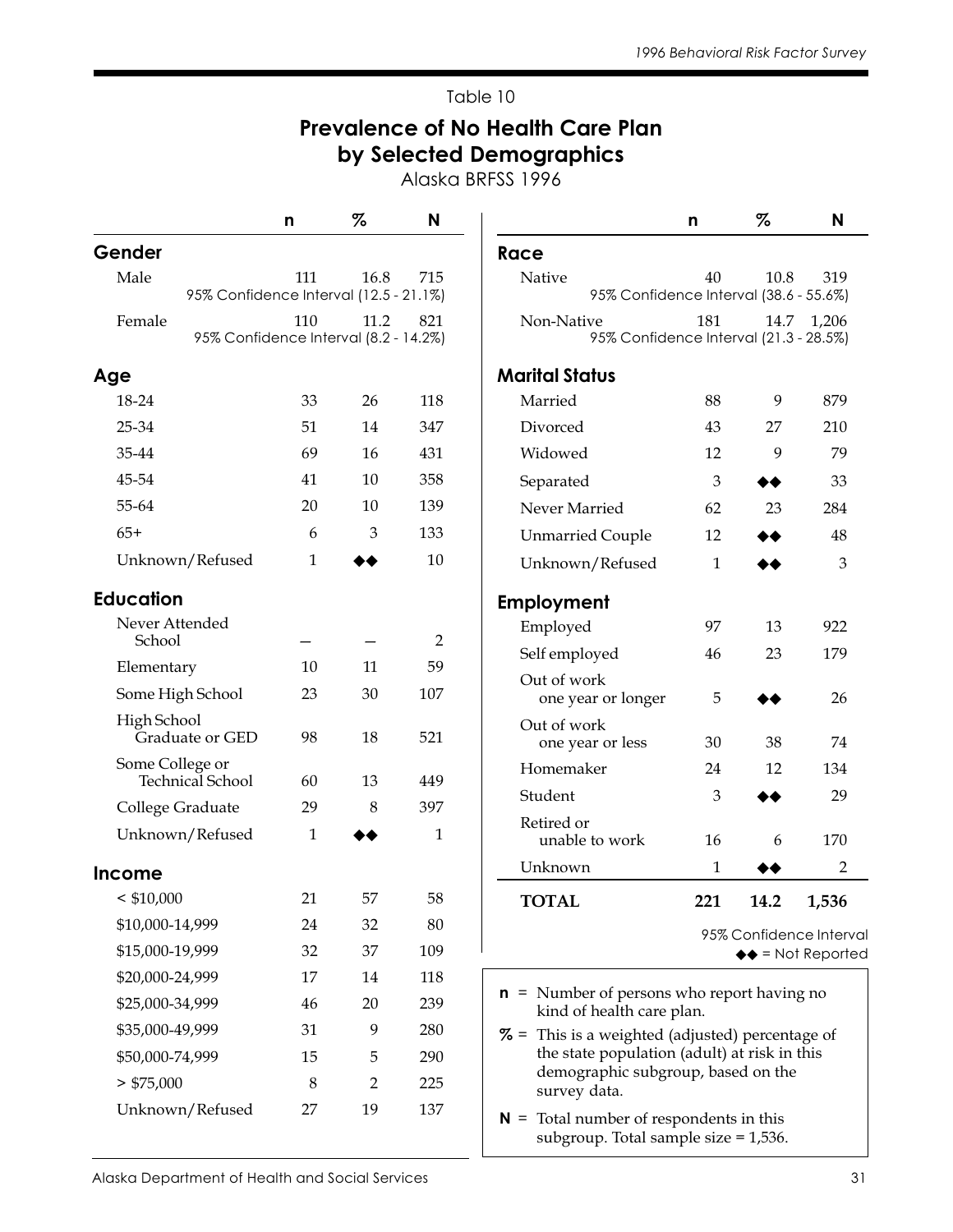## Breast Cancer Screening

#### Health Risk

Breast cancer is the second leading cause of cancer death among women and accounts for nearly a third of all cancers in women. Approximately one woman in every nine will develop breast cancer in her lifetime. The risk of breast cancer increases with age.

The National Cancer Institute reports that there is general consensus among experts that routine screening every year with mammography and clinical breast examination can reduce breast cancer mortality by about one-third for women aged 50 and older.

The Alaska Breast and Cervical Cancer Early Detection Program recommends women aged 40-49 receive mammography every 1-2 years based on provider/patient counseling. Clinical breast exams are recommended every 1-3 years for women aged 20 to 30 and annually for women over 30.

#### Breast Cancer Screening in Alaska

Definitions used in this survey:

Clinical Breast Exams: A clinical breast exam is when the breast is felt for lumps by a doctor or other medical professional. Of women aged 18 and older, 93.0% had ever had a clinical breast exam. Of those women who had ever had a breast exam, 79.0% had one within the past year and an additional 12.4% had one in the previous year.

Mammography: A mammogram is an x-ray of the breast to look for cancer. Of all the women 18 and older, 56.5% had ever had a mammogram. Of those women 18 and older who ever had a mammogram, 81.5% reported their last one was done as part of a routine checkup, 14.3%

reported it was done because of a breast problem and 1.9% because they had breast cancer.

Of women aged 40 and older, 91.7% had ever had a mammogram (National BRFSS Range 71.79 to 91.66%, National BRFSS Median 83.95%).

In 1996, 88% of women 40 and older, had ever had both a mammogram and a breast exam (National BRFSS Range 68.74 to 88.04%, National BRFSS Median 79.09%). Of the women 50 and older, 69% had a mammogram and a breast exam in the past two years (National BRFSS Range 51.76 to 75.46%, National BRFSS Median 63.55%).

#### Year 2000 National Health Objective

Increase to at least 80% the proportion of women aged 40 and older who have ever received a clinical breast exam and a mammogram, and to at least 60% those aged 50 and older who have received them within the preceding one to two years. (Objective 16.11)



#### **Mammography and Breast Exams**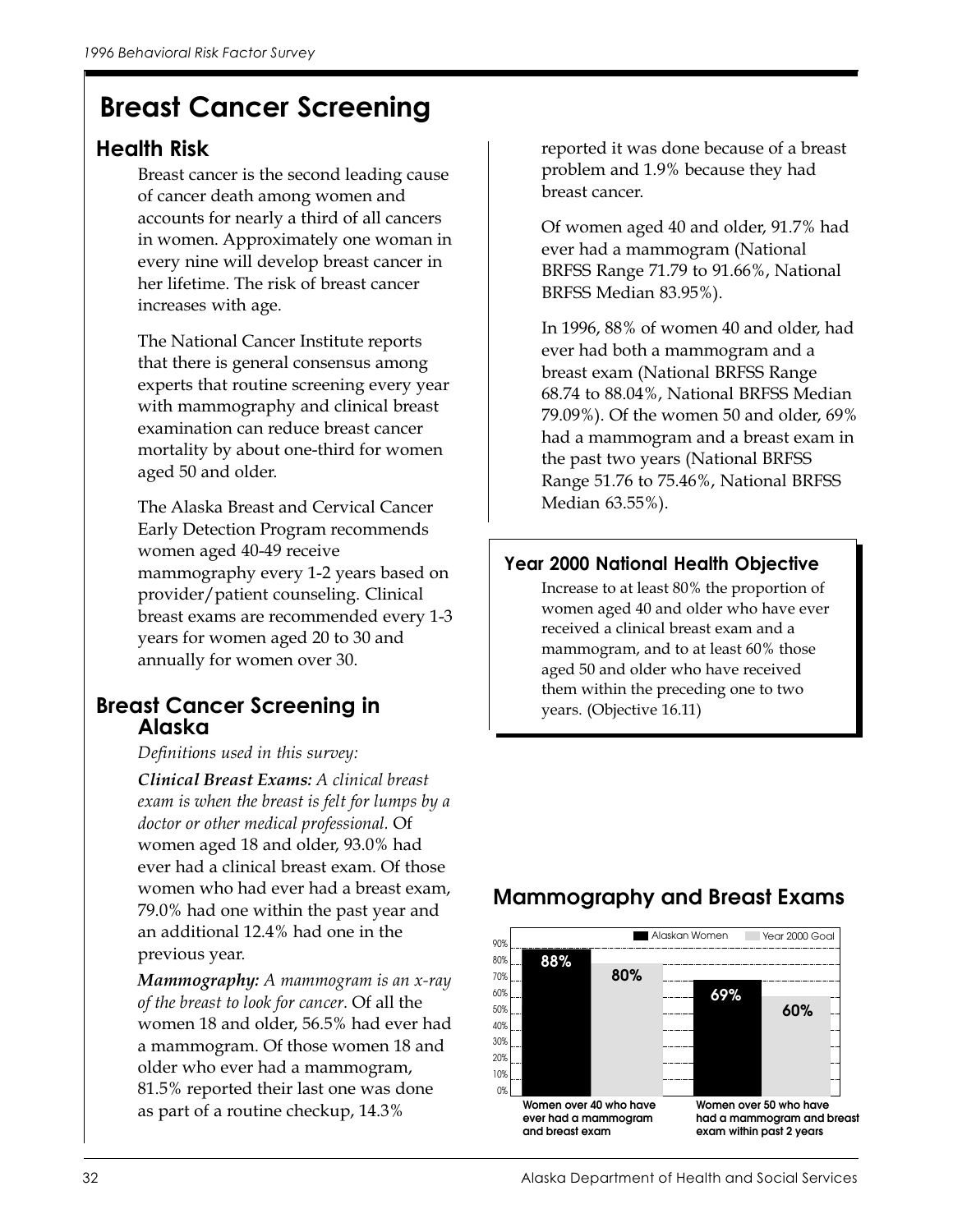## Cervical Cancer Screening

### Health Risk

Cervical cancer now kills an estimated 4,800 women annually in the United States, and about 14,500 new cases of cervical cancer are diagnosed each year. The incidence of invasive cervical cancer has steadily decreased over the years. Cervical carcinoma in situ, (a precancerous condition) is now more frequent than invasive cancer, especially in women under 50.

The pap test is highly effective in detecting early cancer of the uterine cervix and greatly reduces the risk of mortality from invasive cervical cancer.

The National Cancer Institute recommends an annual pelvic examination with a pap test for all women who are or who have been sexually active, or who have reached age 18; and less frequent exams after three consecutive normal exams at the discretion of the physician.

#### Cervical Cancer Screening in Alaska

Definition used in this survey: Females with intact cervix-uteri who report they have had a pap smear within the past three years.

Of Alaskan females aged 18 and older (with intact cervix-uteri), 96.9% had ever had a pap test (National BRFSS Range 90.22 to 97.18%, National BRFSS Median 94.78%). According to this definition, 92.0% of women aged 18 and older (with intact cervix-uteri) had a pap test within the past three years (National BRFSS Range 84.01 to 96.54%, National BRFSS Median 90.13%).

Of the women aged 18 and older who had ever had a pap test, 78.3% were in the last year, 10.9% in the last one to two years, 6.2% within the past two to five years and 3.7% were more than five years ago.

#### Year 2000 National Health Objective

Increase to at least 95% the proportion of women aged 18 and older with uterine cervix who have ever received a pap test, and to at least 85% those who received a pap test within the preceding one to three years. (Objective 16.12)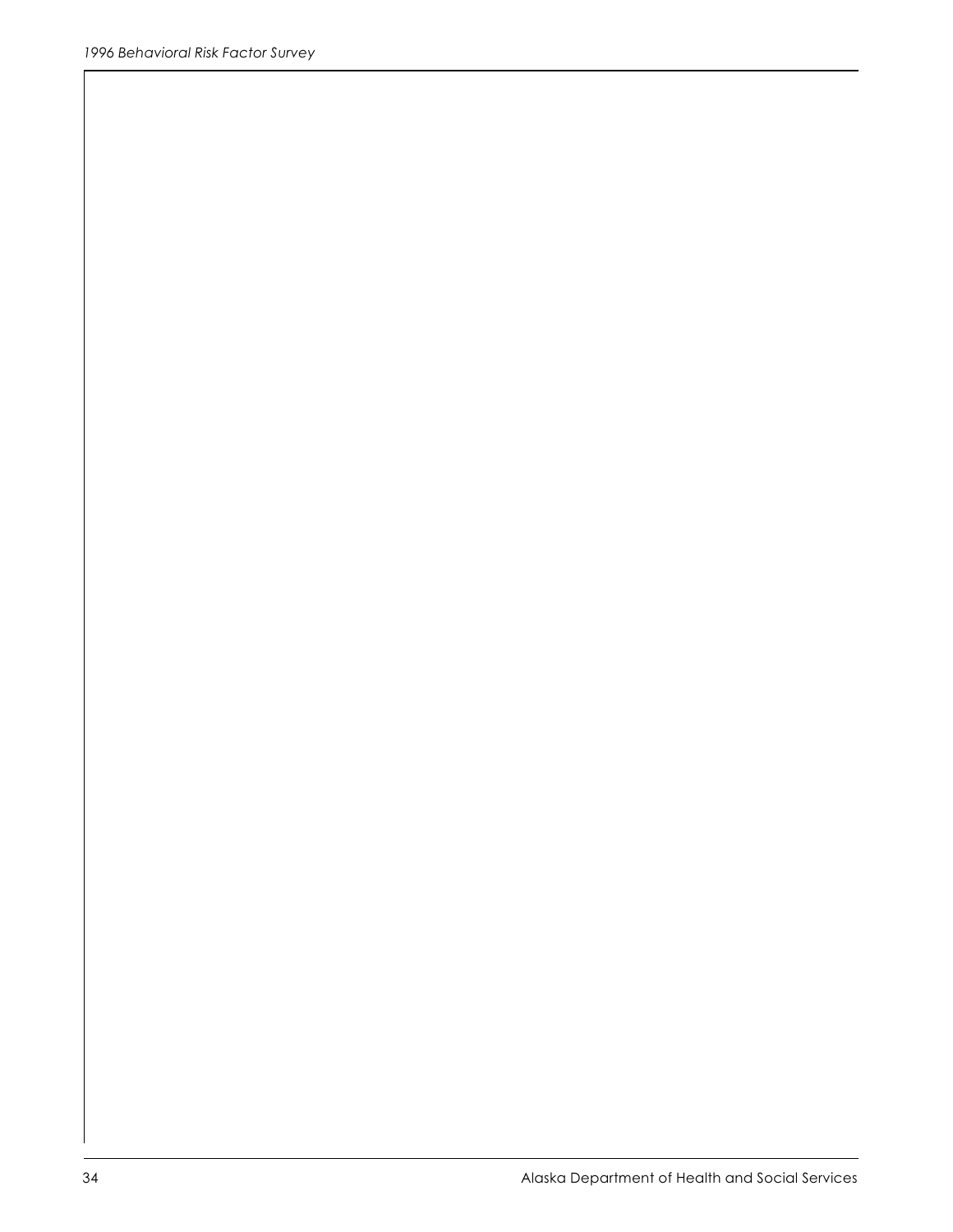## HIV/AIDS Beliefs and Opinions

An estimated 650,000 – 900,000 people in the United States are presently infected with HIV (human immunodeficiency virus), with approximately 40,000 additional people newly infected each year. HIV infection and AIDS (Acquired Immunodeficiency Syndrome) will make increasing demands on our health and social service systems for many decades to come.

Through June 30, 1997, 394 Alaskans have been confirmed to have AIDS. Of these, 197 are known to have died. Data from HIV antibody testing conducted by the State Section of Laboratories through June 30, 1997, show that 653 (0.6%) of 105,268 individuals voluntarily tested are infected with HIV. Of the 15,523 civilian applicants for military service who have been screened for HIV infection in Alaska from October 1985 through December 1996, 3 (0.02%) are infected.

AIDS information and education programs have increased public knowledge and influenced attitudes about HIV and AIDS, although some misinformation about HIV transmission persists. A critical step in reducing new HIV infections is for people to understand and use information about how HIV is transmitted to assess their own risks for exposure. When people recognize their risks, they can learn ways to change their behaviors to reduce their risk of becoming infected. Individuals at high risk should seek HIV counseling and testing. Infected individuals may seek medical care to preserve their health, and may alter those behaviors likely to transmit HIV infection to others.

#### Behavioral Risk Factor Survey

In 1996, only survey respondents aged 18-64 were asked the HIV and AIDS questions (1,403 respondents).

Half (49.5%) of Alaskan adults believed that a condom is somewhat effective in preventing getting infected with HIV through sexual activity and 34.8% thought that it is very effective. Most (86.7%) adults said that if they had a sexually active teenager, they would encourage him or her to use a condom.

Many (59.0%) Alaskan adults believed their chance of getting infected with HIV were none, 33.8% thought their chances were low, 3.2% thought their chances were medium and 1.9% thought their chances were high. Among Alaskan adults 10.1% reported having changed their sexual behavior in the last 12 months, due to their knowledge of HIV. Of those who changed their sexual behavior, 71% reported having sexual intercourse with only one partner, 62% reported using condoms for protection, and 89% reported being more careful in selecting sexual partners.

Among Alaskan adults, 46.5% had been tested for HIV. The most common reasons for being tested were to see if infected, due to pregnancy, as part of a routine check up and for military service. The most common places of HIV testing were private doctor, military site and hospital or emergency room.

Among Alaska adults, 43.0% reported that if they had a child in school, AIDS education should begin in school between fourth and the sixth grade.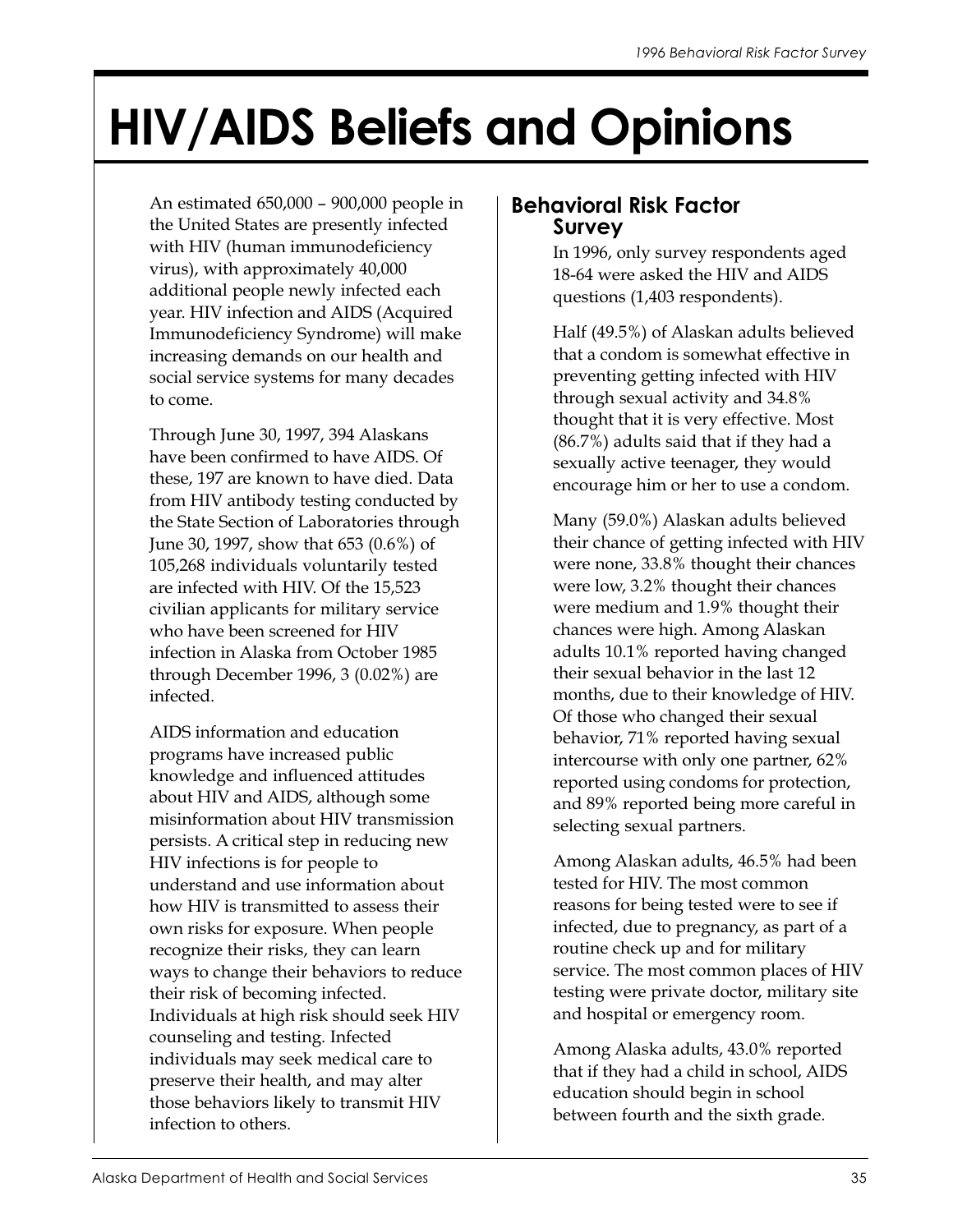## Alaskan Beliefs and Opinions About AIDS ◆

What are your chances of getting the AIDS virus?

| Unknown/Refused 2.2% |
|----------------------|
|                      |

Have you ever had your blood tested for the AIDS virus infection?

| Unknown/Refused 3.9% |  |
|----------------------|--|

#### What was the main reason you had your last AIDS blood test? (of 638 respondents tested)

| To see if infected  23.2%     |  |
|-------------------------------|--|
| Pregnancy test  16.9%         |  |
| Routine checkup  15.8%        |  |
|                               |  |
|                               |  |
| Blood donation process  4.8%  |  |
| Employment  4.6%              |  |
|                               |  |
| Hospitalization 2.0%          |  |
| Referred by Doctor  1.9%      |  |
| Marriage license 1.6%         |  |
| Occupational exposure  1.2%   |  |
| Immigration 1.1%              |  |
| Health Insurance 0.2%         |  |
| Referred by sex partner  0.1% |  |
|                               |  |
| Unknown/Refused 0.8%          |  |
|                               |  |

Where did you have your last blood test for the AIDS virus? (of 637 respondents tested)

#### When was your last test?

(of 637 respondents tested)

| 1989 - 1992  15.3%   |  |
|----------------------|--|
|                      |  |
| Unknown/Refused 3.9% |  |

Did you receive the results of your last HIV test?

(of 638 respondents tested)

| Unknown/Refused 6.2% |  |
|----------------------|--|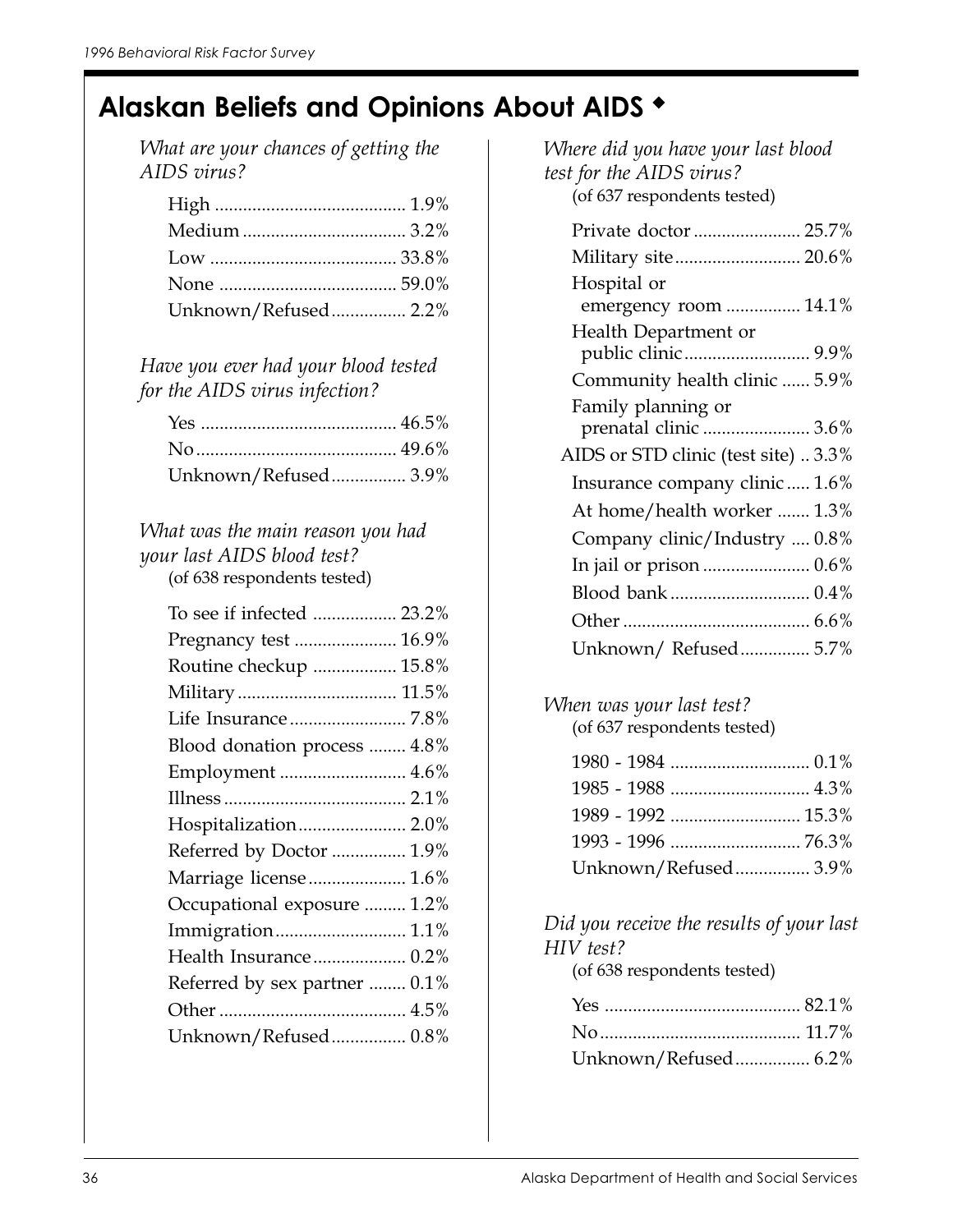Did you receive counseling after getting the results of your last test? (of 524 respondents who were

tested and received their results)

| Unknown/Refused 0.3% |  |
|----------------------|--|

If you had a child in school, in what grade do you think he or she should begin AIDS education?

| 1st - 3rd grade  21.4%       |  |
|------------------------------|--|
| 4th - 6th grade  43.0%       |  |
| 7th - 9th grade  13.8%       |  |
| 10th - 12th grade  1.4%      |  |
|                              |  |
| Don't know or refused  11.2% |  |
|                              |  |

If you had a sexually active teenager, would you encourage him or her to use a condom?

| Would give other advice 5.9% |  |
|------------------------------|--|
| Unknown/Refused 5.3%         |  |

#### How effective do you think using a condom is in preventing getting the AIDS virus through sexual activity?

| Somewhat effective  49.5%        |
|----------------------------------|
|                                  |
| Did not know how effective. 7.4% |
| Did not know method  0.2%        |
| Unknown/Refused 2.5%             |

Due to what you know about HIV, have you changed your sexual behavior in the last 12 months?

| Unknown refused  3.9% |  |
|-----------------------|--|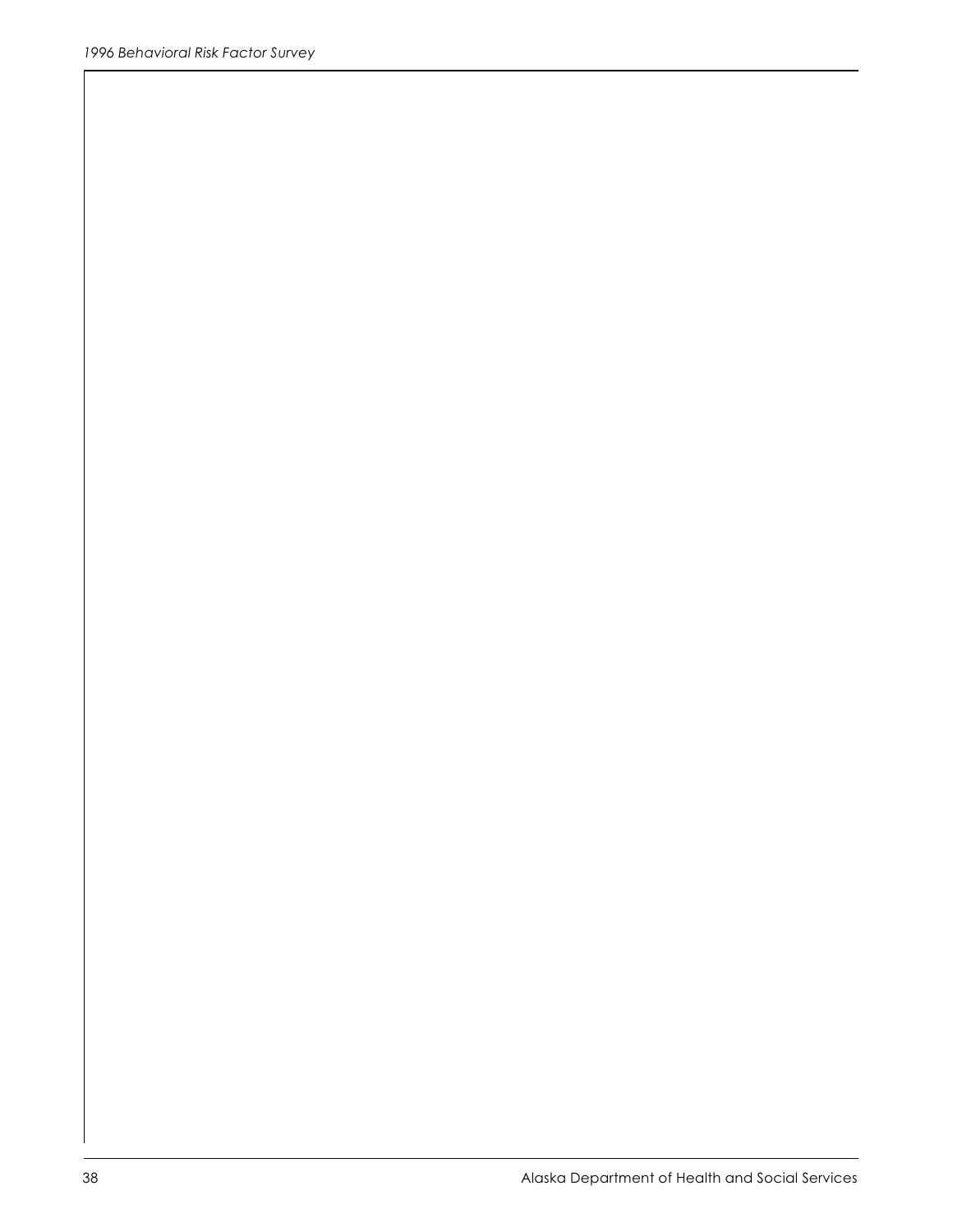# Firearm Safety

#### **Overview**

In 1996, injuries were the third leading cause of death in Alaska and the number one cause of years of life lost for persons under the age of 65.

From 1994 - 1996, 26.6% of all injury deaths in Alaska were firearm related, and 23.5% of all injury deaths among youth (under the age of 18) were firearm related.

Factors involved in many firearm related deaths are carelessness in handling, lack of safe storage, and lack of knowledge about its operation.

#### Behavioral Risk Factor Survey

Among Alaskan adults, 59.9% reported having a firearm in their home, garage, or outdoor storage area, or in their car, truck, or motor vehicle. Forty percent (40%) of Alaskan adults reported that they have handguns, such as pistols or revolvers and 53.9% reported they have long guns such as rifles or shotguns.

Of 984 respondents with a firearm in or around the household, 66% reported that the firearm(s) belonged to themselves personally.

The main reason there was a firearm in around the household (of 984 respondents) was: hunting or sport 72.1%; protection 14.3%; work 1.2%; some other reason 10.4%; unknown/ refused 2.0%.

Among Alaskan adults, 11.5% reported having a firearm in or around their home that was both loaded and unlocked.

About 2% of Alaskan adults reported carrying a loaded firearm outside of the home for protection against people during the last 30 days.

Less than 1% (0.4%) reported confronting another person with a firearm (even if it was not fired) in the past year, to protect themselves, their property or some else.

Among Alaskan adults, 9.7% reported that in the past 30 days, they had driven or been a passenger in a motor vehicle in which they knew there was a loaded firearm.

Of 984 respondents with a firearm in or around the household, 16% had attended a firearm safety workshop, class or clinic in the past three years.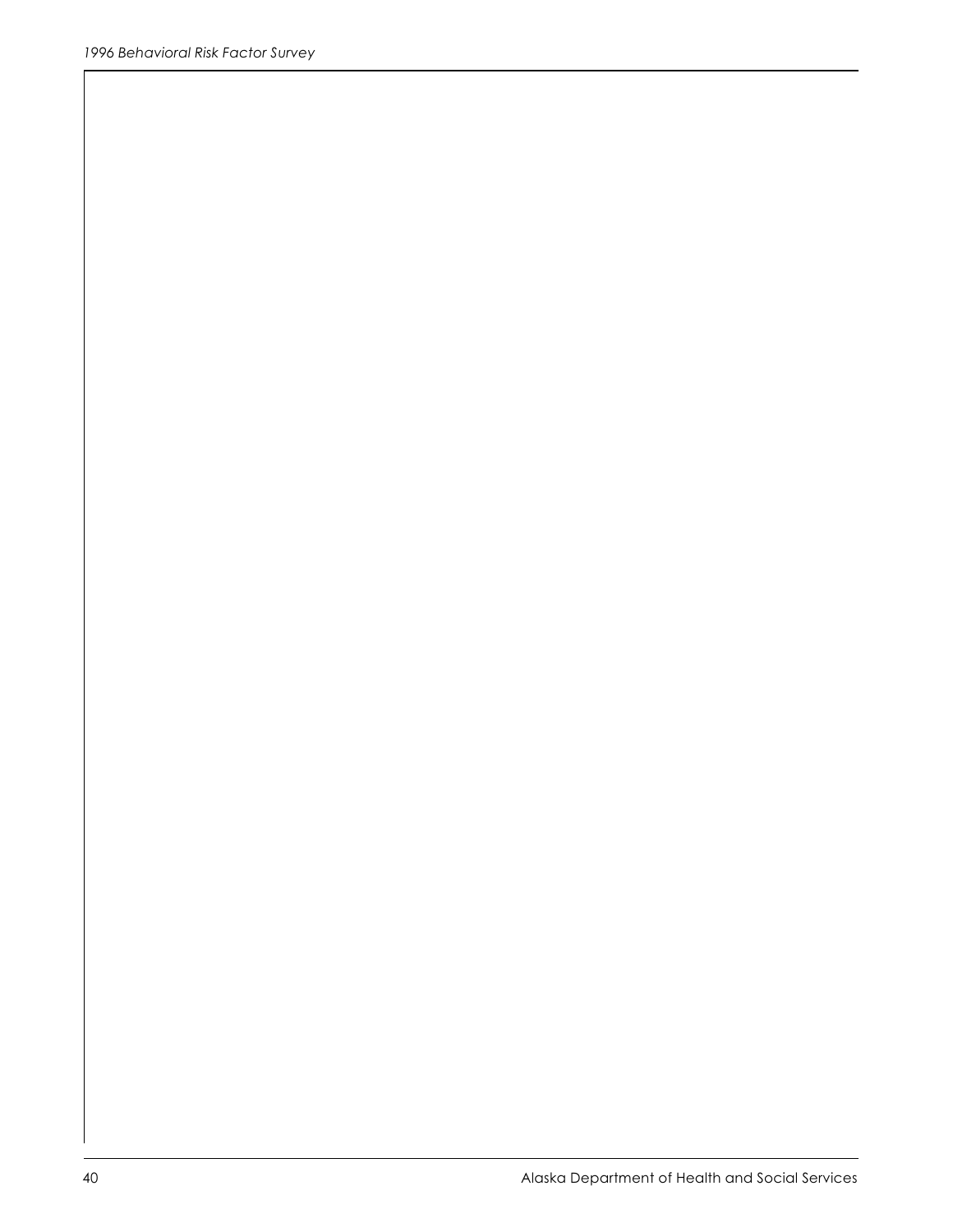# Risks by Region

This section provides summary tables of the prevalence of behavioral health risks for each of the four BRFSS regions in Alaska (see Appendix B). This section also provides a comparison of risk factors by region.

Please note the following:

s

◗ Prevalence estimates for each region are weighted to the 18 and older population of the respective region (see Appendix D).

### Definitions for Tables 11 – 21

- $n =$  Number of respondents at risk.
- $% =$  This is a weighted (adjusted) percentage of the population at risk in this region, in this demographic subgroup, based on the survey data.
- $N =$  Total number of respondents in this subgroup, in this region.
- 95% C.I. = 95% Confidence Interval. The range of values within which the true value of a prevalence estimate would be expected to fall within, 95% of the time.



◗ It is important to consider the confidence intervals when comparing prevalence estimates. Generally speaking, the smaller the sample size, the wider the range of values within which the true prevalence is believed to be.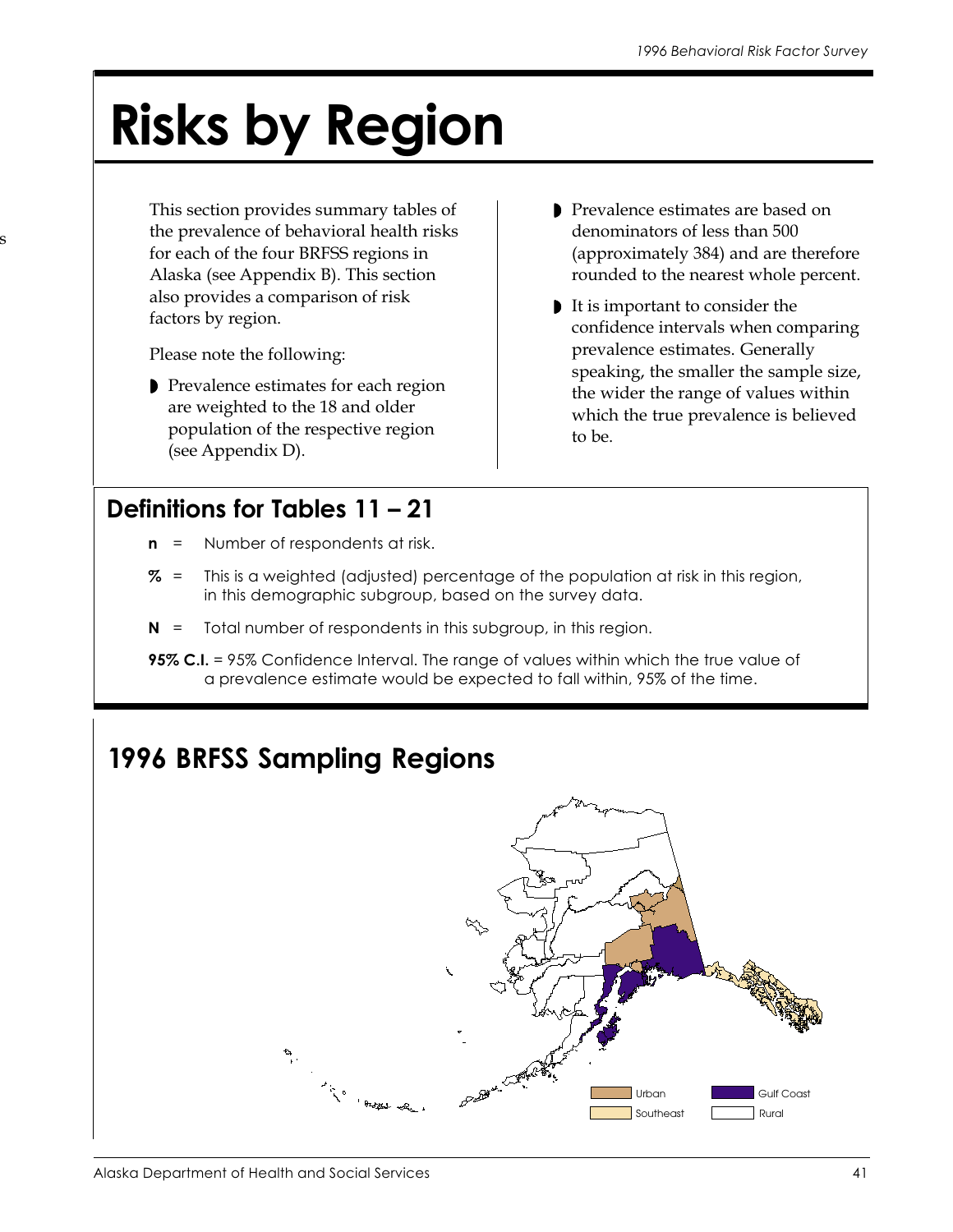## Regional Summary Prevalence of Select Risk Factors Urban (Region 1)

| <b>Risk Factor</b>                               | n            | %     | N   | 95% C.I.      |
|--------------------------------------------------|--------------|-------|-----|---------------|
| <b>Acute (Binge) Drinking</b>                    |              |       |     |               |
| Male                                             | 48           | 26    | 177 | $19.1 - 33.4$ |
| Female                                           | 21           | 10    | 207 | $5.5 - 14.3$  |
| Total                                            | 69           | 18    | 384 | $14.0 - 22.7$ |
| <b>Chronic Drinking</b>                          |              |       |     |               |
| Male                                             | 12           | 6     | 177 | $2.5 - 9.5$   |
| Female                                           | $\mathbf{1}$ | $<$ 1 | 207 | $0.0 - 0.7$   |
| Total                                            | 13           | 3     | 384 | $1.4 - 5.0$   |
| Overweight                                       |              |       |     |               |
| Male                                             | 50           | 29    | 177 | $21.9 - 36.9$ |
| Female                                           | 58           | 28    | 207 | $21.5 - 34.8$ |
| Total                                            | 108          | 29    | 384 | $23.7 - 33.8$ |
| <b>Fruits and Vegetables</b> (5 or more per day) |              |       |     |               |
| Male                                             | 45           | 26    | 177 | $18.3 - 32.7$ |
| Female                                           | 62           | 32    | 207 | $25.3 - 39.3$ |
| Total                                            | 107          | 29    | 384 | $23.7 - 33.8$ |
| <b>Physically Inactive</b>                       |              |       |     |               |
| Male                                             | 27           | 18    | 177 | $11.6 - 24.5$ |
| Female                                           | 69           | 33    | 207 | $26.3 - 40.3$ |
| Total                                            | 96           | 25    | 384 | $20.6 - 30.2$ |
| <b>Current Smoking</b>                           |              |       |     |               |
| Male                                             | 51           | 30    | 177 | $22.6 - 37.7$ |
| Female                                           | 48           | 21    | 207 | $15.5 - 27.1$ |
| Total                                            | 99           | 26    | 384 | $21.0 - 30.7$ |
| <b>No Health Care Plan</b>                       |              |       |     |               |
| Male                                             | 33           | 17    | 177 | $11.1 - 23.5$ |
| Female                                           | 23           | 10    | 207 | $5.6 - 13.9$  |
| Total                                            | 56           | 14    | 384 | $9.9 - 17.5$  |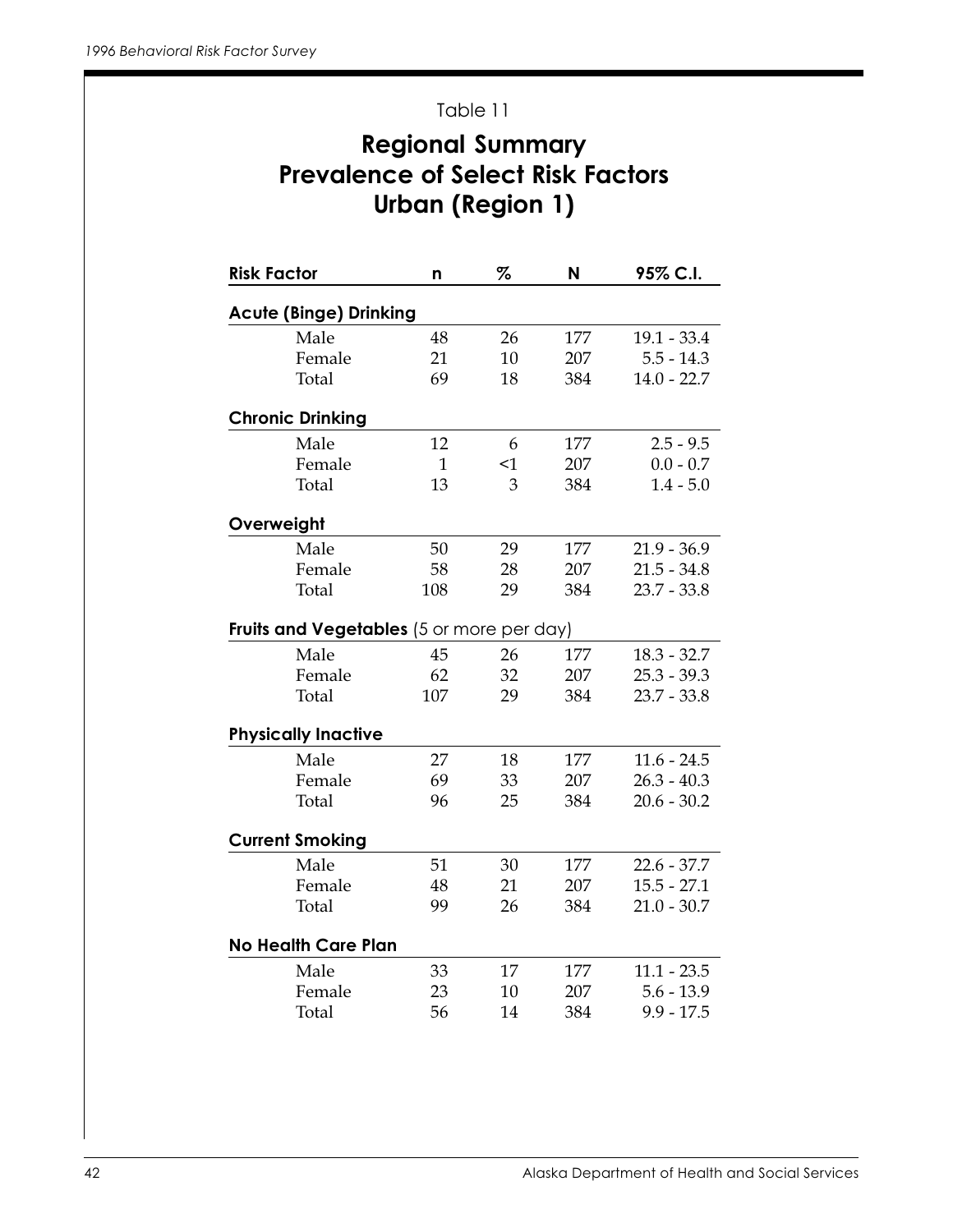#### Regional Summary Prevalence of Select Risk Factors Gulf Coast (Region 2)

| <b>Risk Factor</b>                               | n              | %  | N   | 95% C.I.      |
|--------------------------------------------------|----------------|----|-----|---------------|
| <b>Acute (Binge) Drinking</b>                    |                |    |     |               |
| Male                                             | 41             | 24 | 176 | $17.1 - 31.0$ |
| Female                                           | 20             | 9  | 208 | $4.7 - 12.3$  |
| Total                                            | 61             | 17 | 384 | $12.6 - 21.1$ |
| <b>Chronic Drinking</b>                          |                |    |     |               |
| Male                                             | 12             | 7  | 176 | $2.9 - 11.5$  |
| Female                                           | $\overline{0}$ | 0  | 208 | $0.0 - 0.0$   |
| Total                                            | 12             | 4  | 384 | $1.5 - 6.2$   |
| Overweight                                       |                |    |     |               |
| Male                                             | 54             | 31 | 176 | $23.3 - 38.1$ |
| Female                                           | 56             | 24 | 208 | $18.3 - 30.4$ |
| Total                                            | 110            | 28 | 384 | $22.9 - 32.7$ |
| <b>Fruits and Vegetables</b> (5 or more per day) |                |    |     |               |
| Male                                             | 31             | 20 | 176 | $13.0 - 26.5$ |
| Female                                           | 55             | 27 | 208 | $20.2 - 33.4$ |
| Total                                            | 86             | 23 | 384 | $18.3 - 27.8$ |
| <b>Physically Inactive</b>                       |                |    |     |               |
| Male                                             | 37             | 20 | 176 | $13.9 - 27.0$ |
| Female                                           | 57             | 26 | 208 | $19.6 - 32.3$ |
| Total                                            | 94             | 23 | 384 | $18.4 - 27.6$ |
| <b>Current Smoking</b>                           |                |    |     |               |
| Male                                             | 48             | 27 | 176 | $19.7 - 33.8$ |
| Female                                           | 62             | 29 | 208 | $22.4 - 35.6$ |
| Total                                            | 110            | 28 | 384 | $22.9 - 32.7$ |
| <b>No Health Care Plan</b>                       |                |    |     |               |
| Male                                             | 31             | 18 | 176 | $11.7 - 24.3$ |
| Female                                           | 39             | 19 | 208 | $13.6 - 25.3$ |
| Total                                            | 70             | 19 | 384 | $14.4 - 23.0$ |
|                                                  |                |    |     |               |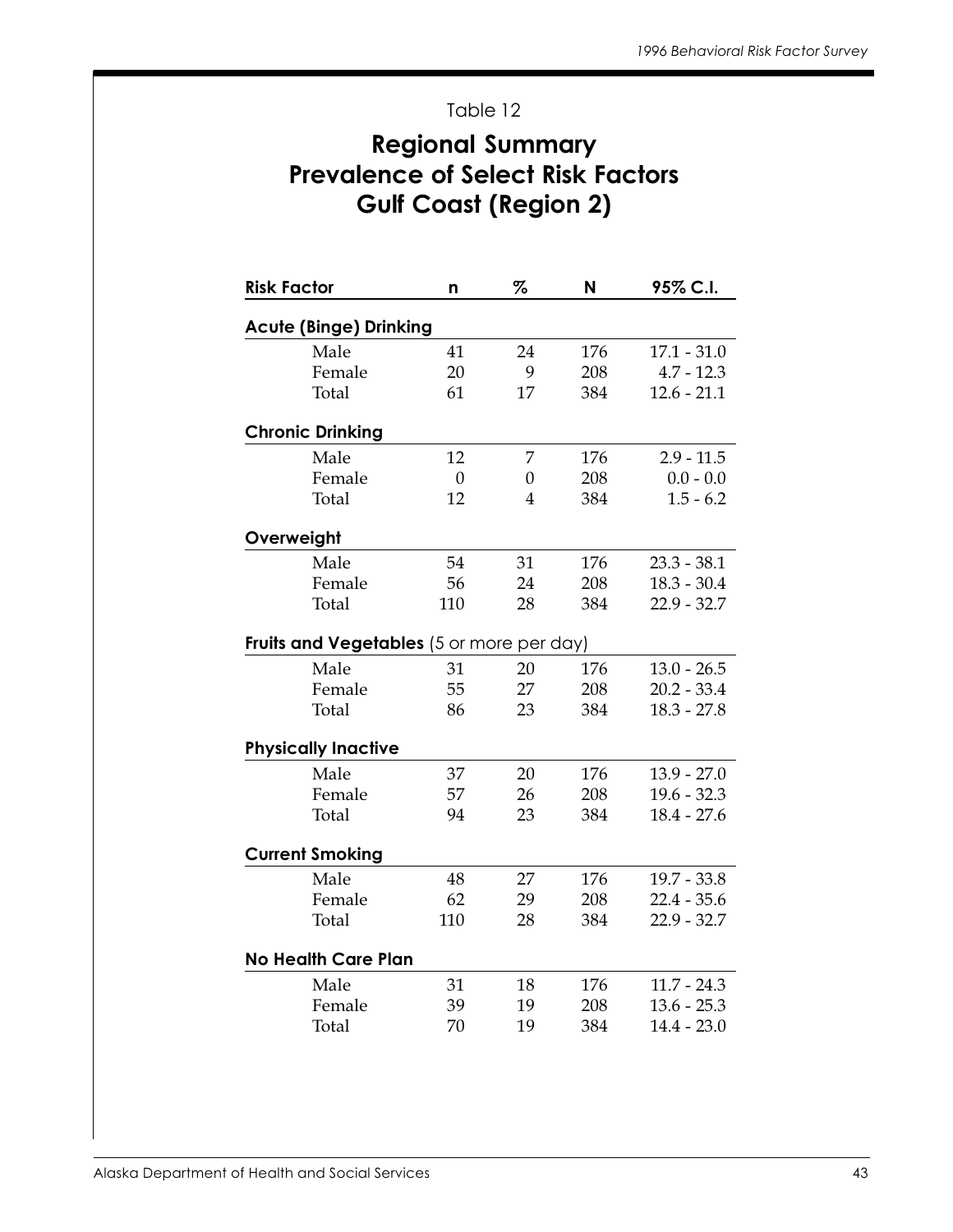#### Regional Summary Prevalence of Select Risk Factors Southeast (Region 3)

| <b>Risk Factor</b>                               | n            | %            | N   | 95% C.I.      |
|--------------------------------------------------|--------------|--------------|-----|---------------|
| <b>Acute (Binge) Drinking</b>                    |              |              |     |               |
| Male                                             | 53           | 33           | 174 | $24.2 - 40.7$ |
| Female                                           | 15           | 8            | 210 | $3.7 - 11.8$  |
| Total                                            | 68           | 21           | 384 | $15.7 - 25.7$ |
| <b>Chronic Drinking</b>                          |              |              |     |               |
| Male                                             | 18           | 10           | 174 | $5.3 - 14.6$  |
| Female                                           | $\mathbf{1}$ | $\mathbf{1}$ | 210 | $0.0 - 1.7$   |
| Total                                            | 19           | 6            | 384 | $3.0 - 8.0$   |
| Overweight                                       |              |              |     |               |
| Male                                             | 56           | 34           | 174 | $25.7 - 42.2$ |
| Female                                           | 61           | 30           | 210 | $23.4 - 37.2$ |
| Total                                            | 117          | 32           | 384 | $26.8 - 37.7$ |
| <b>Fruits and Vegetables</b> (5 or more per day) |              |              |     |               |
| Male                                             | 28           | 15           | 174 | $9.5 - 21.2$  |
| Female                                           | 61           | 29           | 210 | $22.4 - 35.7$ |
| Total                                            | 89           | 22           | 384 | $17.4 - 26.4$ |
| <b>Physically Inactive</b>                       |              |              |     |               |
| Male                                             | 33           | 20           | 174 | $12.7 - 27.1$ |
| Female                                           | 44           | 21           | 210 | $14.9 - 27.1$ |
| Total                                            | 77           | 20           | 384 | $15.7 - 25.2$ |
| <b>Current Smoking</b>                           |              |              |     |               |
| Male                                             | 51           | 29           | 174 | $21.5 - 37.3$ |
| Female                                           | 59           | 28           | 210 | $20.9 - 34.0$ |
| Total                                            | 110          | 29           | 384 | $23.3 - 33.7$ |
| <b>No Health Care Plan</b>                       |              |              |     |               |
| Male                                             | 23           | 15           | 174 | $8.7 - 21.2$  |
| Female                                           | 21           | 9            | 210 | $5.4 - 13.6$  |
| Total                                            | 44           | 12           | 384 | $8.5 - 16.2$  |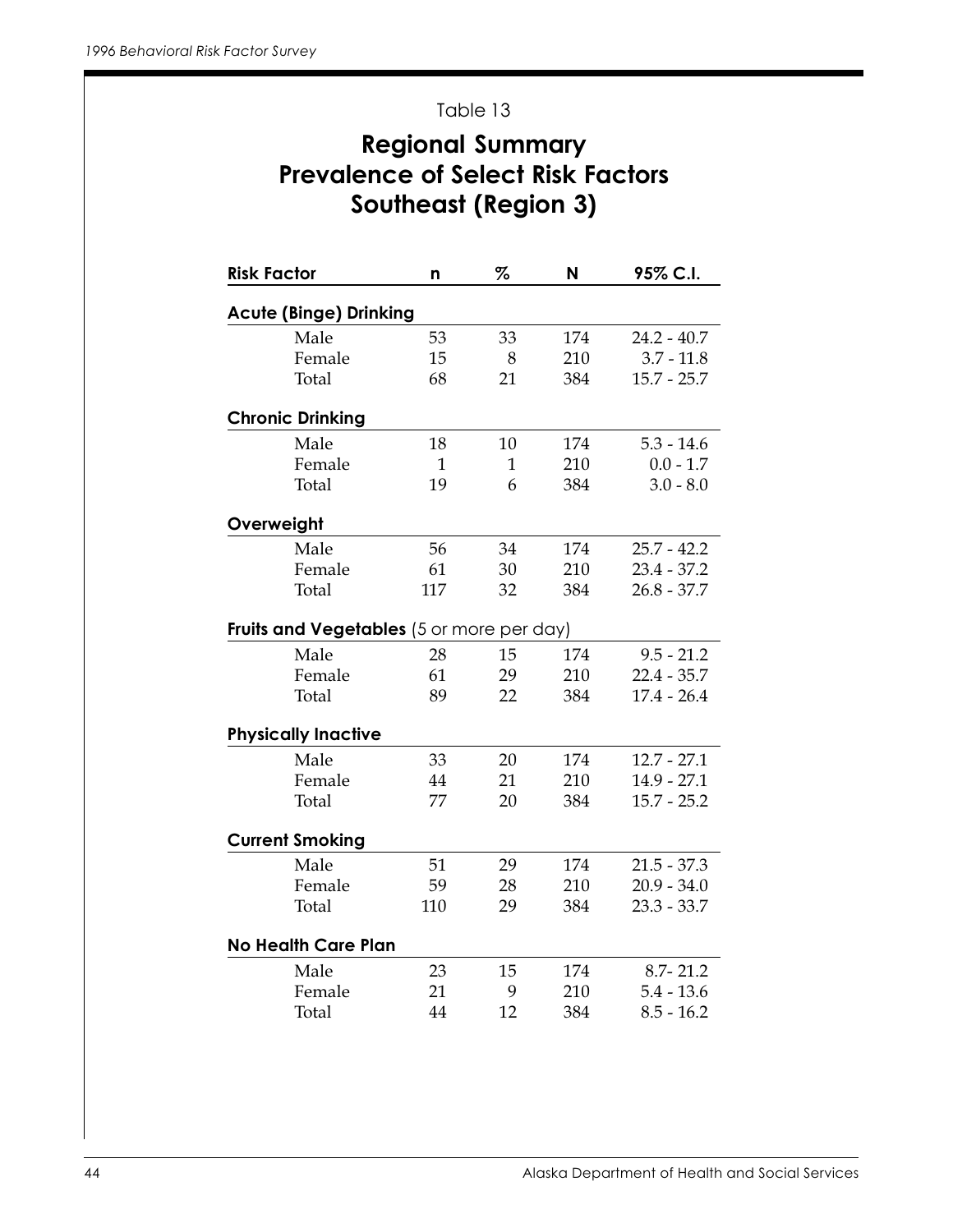#### Regional Summary Prevalence of Select Risk Factors Rural (Region 4)

| <b>Risk Factor</b>                               | n   | %              | N   | 95% C.I.      |
|--------------------------------------------------|-----|----------------|-----|---------------|
| <b>Acute (Binge) Drinking</b>                    |     |                |     |               |
| Male                                             | 51  | 28             | 188 | $19.7 - 35.4$ |
| Female                                           | 24  | 15             | 196 | $9.0 - 21.4$  |
| Total                                            | 75  | 22             | 384 | $17.0 - 27.4$ |
| <b>Chronic Drinking</b>                          |     |                |     |               |
| Male                                             | 13  | 5              | 188 | $1.9 - 8.3$   |
| Female                                           | 3   | $\overline{2}$ | 196 | $0.0 - 4.8$   |
| Total                                            | 16  | $\overline{4}$ | 384 | $1.7 - 6.0$   |
| Overweight                                       |     |                |     |               |
| Male                                             | 62  | 29             | 188 | $21.5 - 35.9$ |
| Female                                           | 71  | 36             | 196 | $27.9 - 43.2$ |
| Total                                            | 133 | 32             | 384 | $26.4 - 37.0$ |
| <b>Fruits and Vegetables</b> (5 or more per day) |     |                |     |               |
| Male                                             | 28  | 16             | 188 | $10.0 - 22.7$ |
| Female                                           | 36  | 20             | 196 | $13.1 - 26.4$ |
| Total                                            | 64  | 18             | 384 | $13.2 - 22.4$ |
| <b>Physically Inactive</b>                       |     |                |     |               |
| Male                                             | 63  | 32             | 188 | $24.2 - 39.9$ |
| Female                                           | 70  | 35             | 196 | $27.8 - 43.1$ |
| Total                                            | 133 | 34             | 384 | $28.0 - 39.1$ |
| <b>Current Smoking</b>                           |     |                |     |               |
| Male                                             | 70  | 40             | 188 | $31.1 - 48.0$ |
| Female                                           | 64  | 34             | 196 | $26.7 - 42.0$ |
| Total                                            | 134 | 37             | 384 | $31.5 - 43.2$ |
| <b>No Health Care Plan</b>                       |     |                |     |               |
| Male                                             | 24  | 14             | 188 | $8.0 - 20.9$  |
| Female                                           | 27  | 14             | 196 | $8.3 - 19.7$  |
| Total                                            | 51  | 14             | 384 | $9.9 - 18.7$  |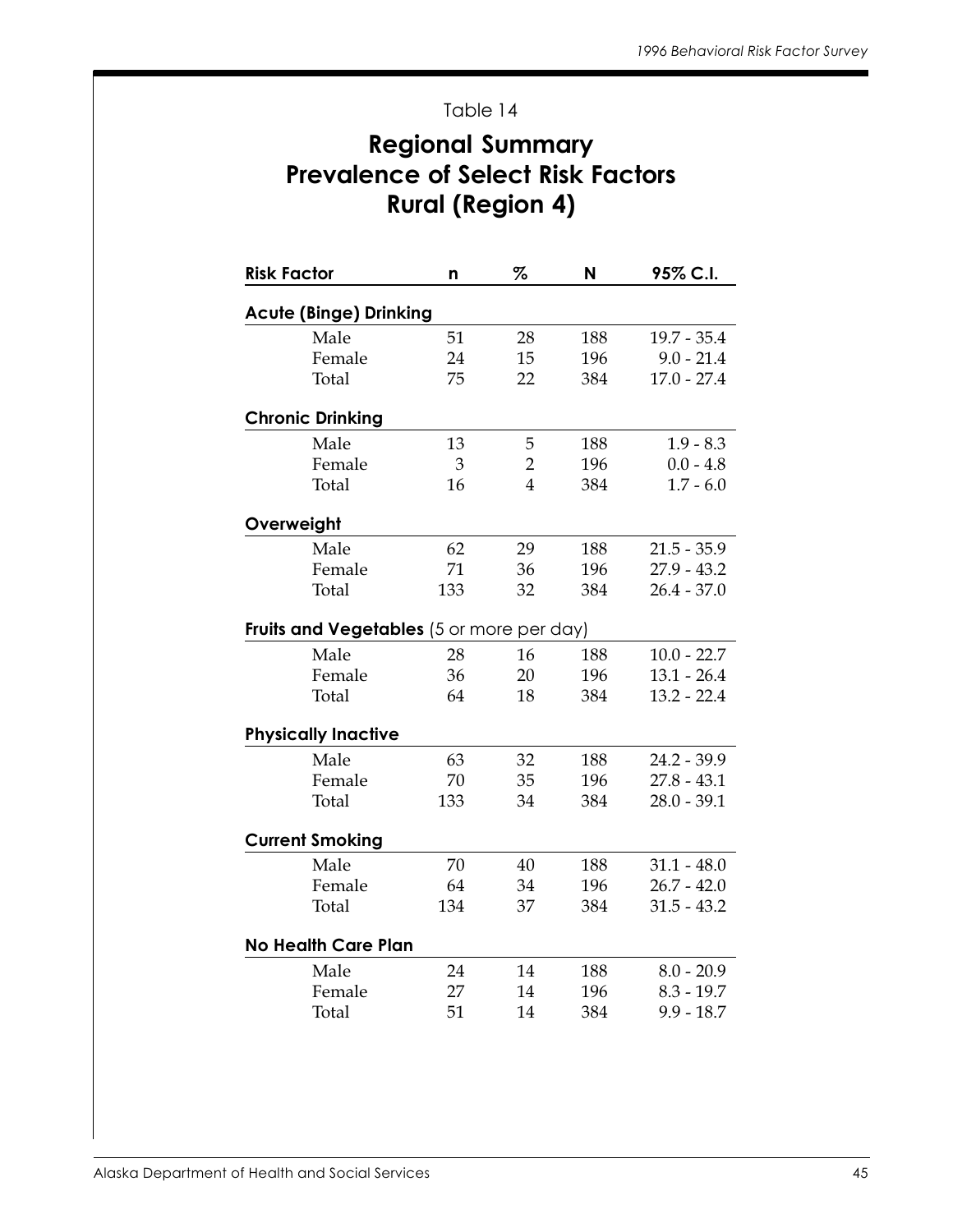## Table 15 Acute (Binge) Drinking by Region

| Region                       | n  | %  | N   | 95% C.I.      |
|------------------------------|----|----|-----|---------------|
| <b>Urban</b> (Region 1)      |    |    |     |               |
| Male                         | 48 | 26 | 177 | $19.1 - 33.4$ |
| Female                       | 21 | 10 | 207 | $5.5 - 14.3$  |
| Total                        | 69 | 18 | 384 | $14.0 - 22.7$ |
| <b>Gulf Coast</b> (Region 2) |    |    |     |               |
| Male                         | 41 | 24 | 176 | 17.1 - 31.0   |
| Female                       | 20 | 9  | 208 | $4.7 - 12.3$  |
| Total                        | 61 | 17 | 384 | $12.6 - 21.1$ |
| <b>Southeast</b> (Region 3)  |    |    |     |               |
| Male                         | 53 | 33 | 174 | $24.2 - 40.7$ |
| Female                       | 15 | 8  | 210 | $3.7 - 11.8$  |
| Total                        | 68 | 21 | 384 | $15.7 - 25.7$ |
| <b>Rural</b> (Region 4)      |    |    |     |               |
| Male                         | 51 | 28 | 188 | 19.7 - 35.4   |
| Female                       | 24 | 15 | 196 | $9.0 - 21.4$  |
| Total                        | 75 | 22 | 384 | $17.0 - 27.4$ |

**Comparison of Risk Prevalence for Acute (Binge) Drinking by Region**

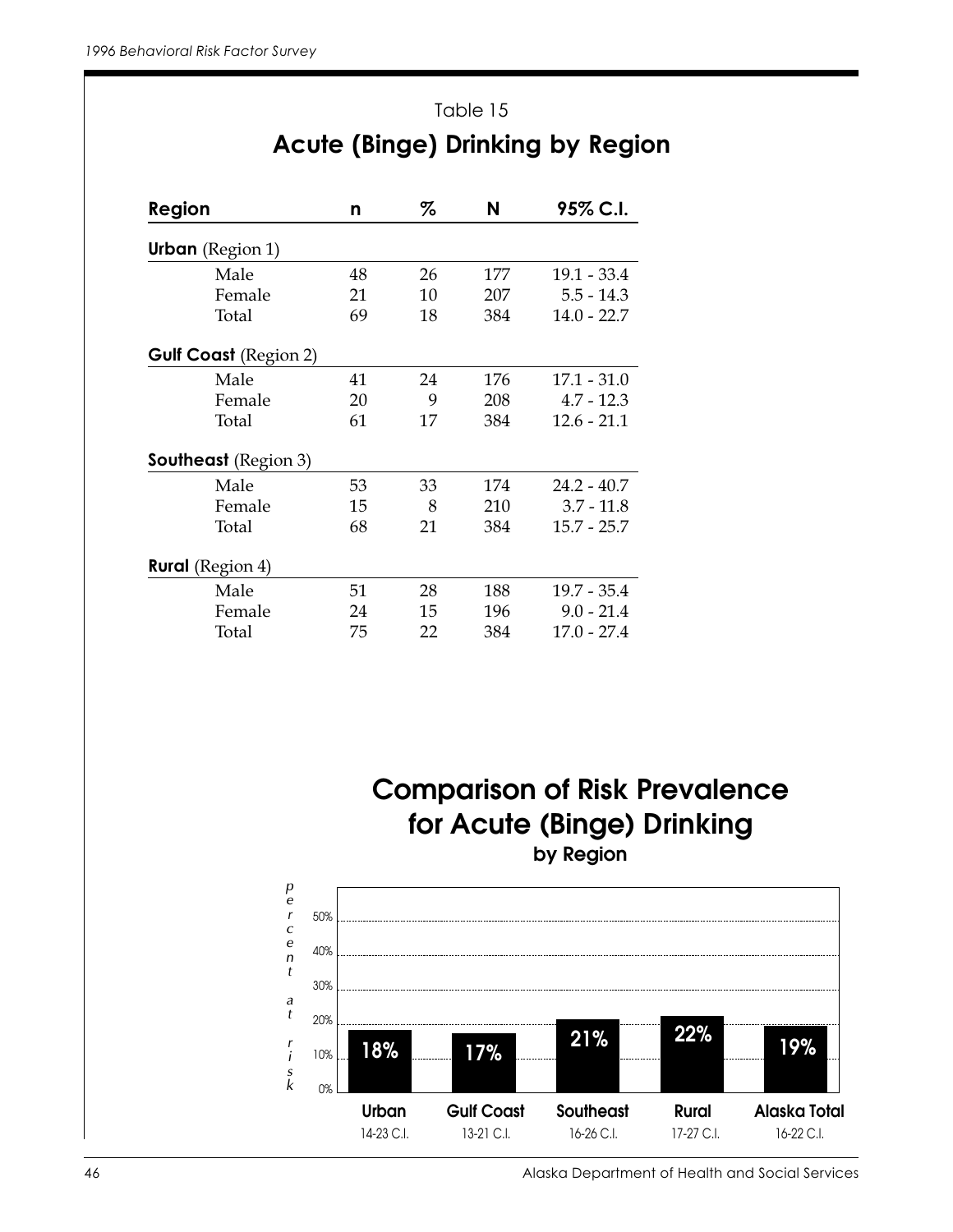| Table 16                          |  |
|-----------------------------------|--|
| <b>Chronic Drinking by Region</b> |  |

| Region                       | n  | %     | N   | 95% C.I.     |
|------------------------------|----|-------|-----|--------------|
| <b>Urban</b> (Region $1$ )   |    |       |     |              |
| Male                         | 12 | 6     | 177 | $2.5 - 9.5$  |
| Female                       | 1  | $<$ 1 | 207 | $0.0 - 0.7$  |
| Total                        | 13 | 3     | 384 | $1.4 - 5.0$  |
| <b>Gulf Coast</b> (Region 2) |    |       |     |              |
| Male                         | 12 | 7     | 176 | $2.9 - 11.5$ |
| Female                       | 0  | 0     | 208 | $0.0 - 0.0$  |
| Total                        | 12 | 4     | 384 | $1.5 - 6.2$  |
| <b>Southeast</b> (Region 3)  |    |       |     |              |
| Male                         | 18 | 10    | 174 | $5.3 - 14.6$ |
| Female                       | 1  | 1     | 210 | $0.0 - 1.7$  |
| Total                        | 19 | 6     | 384 | $3.0 - 8.0$  |
| <b>Rural</b> (Region 4)      |    |       |     |              |
| Male                         | 13 | 5     | 188 | $1.9 - 8.3$  |
| Female                       | 3  | 2     | 196 | $0.0 - 4.8$  |
| Total                        | 16 | 4     | 384 | $1.7 - 6.0$  |

**Comparison of Risk Prevalence for Chronic Drinking**

**by Region**

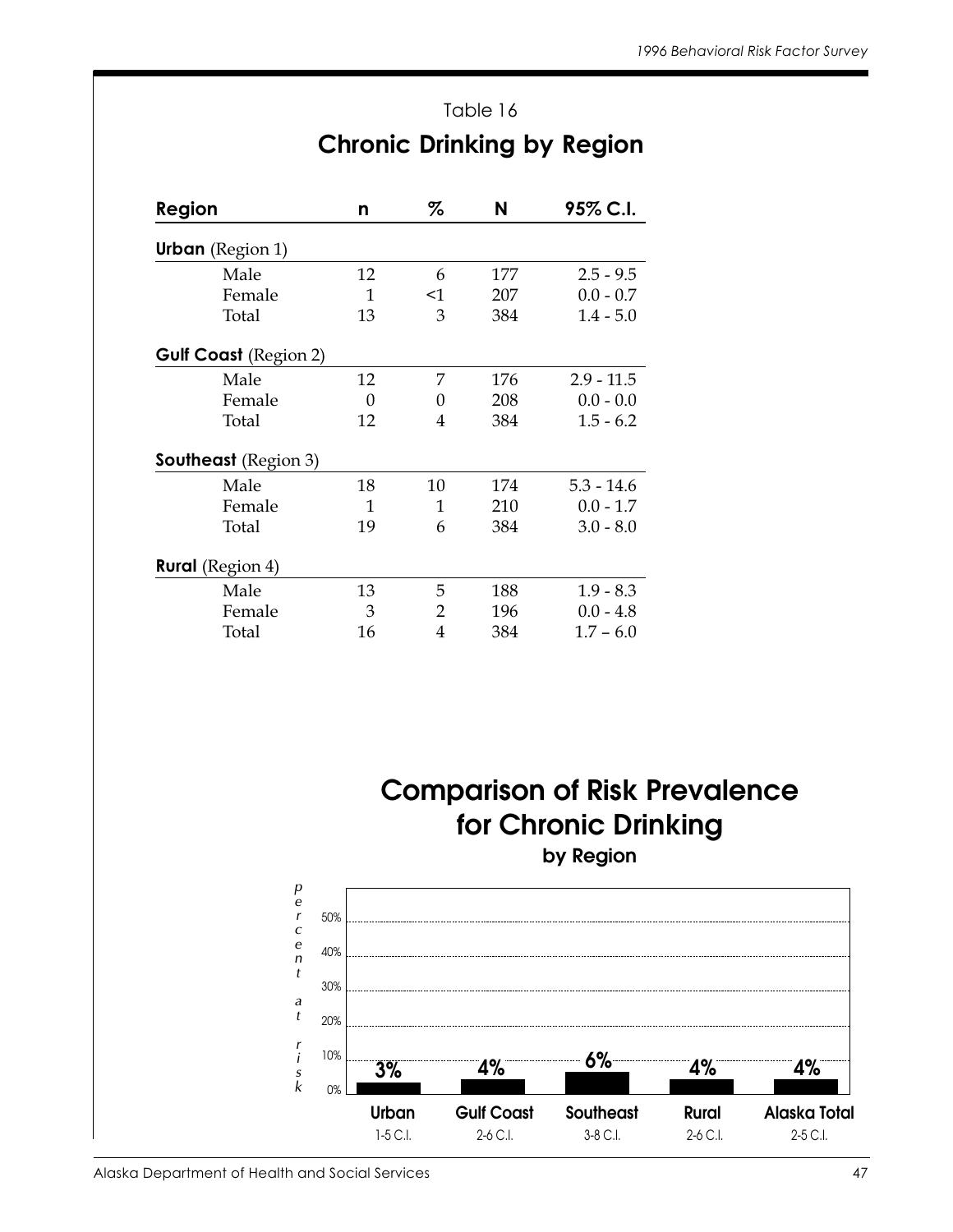|                                                             |     | Table 17 |     |                             |  |
|-------------------------------------------------------------|-----|----------|-----|-----------------------------|--|
|                                                             |     |          |     | <b>Overweight by Region</b> |  |
| Region                                                      | n   | %        | N   | 95% C.I.                    |  |
| <b>Urban</b> (Region 1)                                     |     |          |     |                             |  |
| Male                                                        | 50  | 29       | 177 | $21.9 - 36.9$               |  |
| Female                                                      | 58  | 28       | 207 | $21.5 - 34.8$               |  |
| Total                                                       | 108 | 29       | 384 | $23.7 - 33.8$               |  |
| <b>Gulf Coast</b> (Region 2)                                |     |          |     |                             |  |
| Male                                                        | 54  | 31       | 176 | $23.3 - 38.1$               |  |
| Female                                                      | 56  | 24       | 208 | $18.3 - 30.4$               |  |
| Total                                                       | 110 | 28       | 384 | $22.9 - 32.7$               |  |
| <b>Southeast</b> (Region 3)                                 |     |          |     |                             |  |
| Male                                                        | 56  | 34       | 174 | $25.7 - 42.2$               |  |
| Female                                                      | 61  | 30       | 210 | $23.4 - 37.2$               |  |
| Total                                                       | 117 | 32       | 384 | $26.8 - 37.7$               |  |
| $\mathbf{D} \cdot \mathbf{w} = \mathbf{D} \cdot \mathbf{D}$ |     |          |     |                             |  |

| <b>Rural</b> (Region 4) |     |    |     |               |
|-------------------------|-----|----|-----|---------------|
| Male                    | 62  | 29 | 188 | $21.5 - 35.9$ |
| Female                  | 71  | 36 | 196 | $27.9 - 43.2$ |
| Total                   | 133 | 32 | 384 | $26.4 - 37.0$ |
|                         |     |    |     |               |

## **Comparison of Risk Prevalence for Overweight**

**by Region**

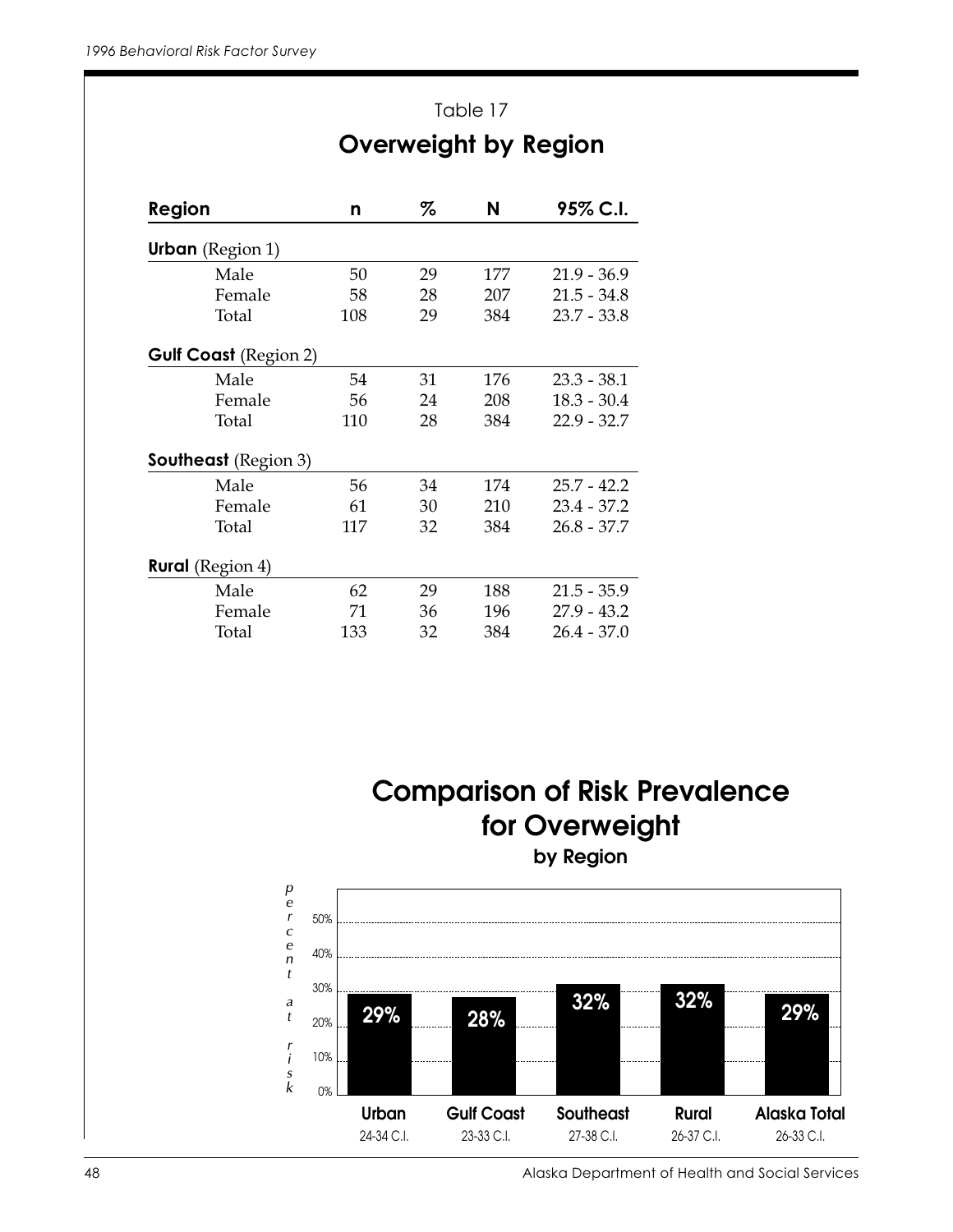|                              |     |    |     | <b>Fruits and Vegetables by Regior</b> |
|------------------------------|-----|----|-----|----------------------------------------|
| Region                       | n   | %  | N   | 95% C.I.                               |
| <b>Urban</b> (Region 1)      |     |    |     |                                        |
| Male                         | 45  | 26 | 177 | $18.3 - 32.7$                          |
| Female                       | 62  | 32 | 207 | $25.3 - 39.3$                          |
| Total                        | 107 | 29 | 384 | $23.7 - 33.8$                          |
| <b>Gulf Coast (Region 2)</b> |     |    |     |                                        |
| Male                         | 31  | 20 | 176 | $13.0 - 26.5$                          |
| Female                       | 55  | 27 | 208 | $20.2 - 33.4$                          |
| Total                        | 86  | 23 | 384 | $18.3 - 27.8$                          |

## Fruits and Vegetables by Region

Table 18

| Total                       | 86 | 23 | 384 | 18.3 - 27.8   |
|-----------------------------|----|----|-----|---------------|
| <b>Southeast</b> (Region 3) |    |    |     |               |
| Male                        | 28 | 15 | 174 | $9.5 - 21.2$  |
| Female                      | 61 | 29 | 210 | $22.4 - 35.7$ |
| Total                       | 89 | 22 | 384 | $17.4 - 26.4$ |
| <b>Rural</b> (Region 4)     |    |    |     |               |
| Male                        | 28 | 16 | 188 | $10.0 - 22.7$ |
| Female                      | 36 | 20 | 196 | $13.1 - 26.4$ |
| Total                       | 64 | 18 | 384 | $13.2 - 22.4$ |

**Comparison of Risk Prevalence for Fruit & Vegetable Consumption by Region**

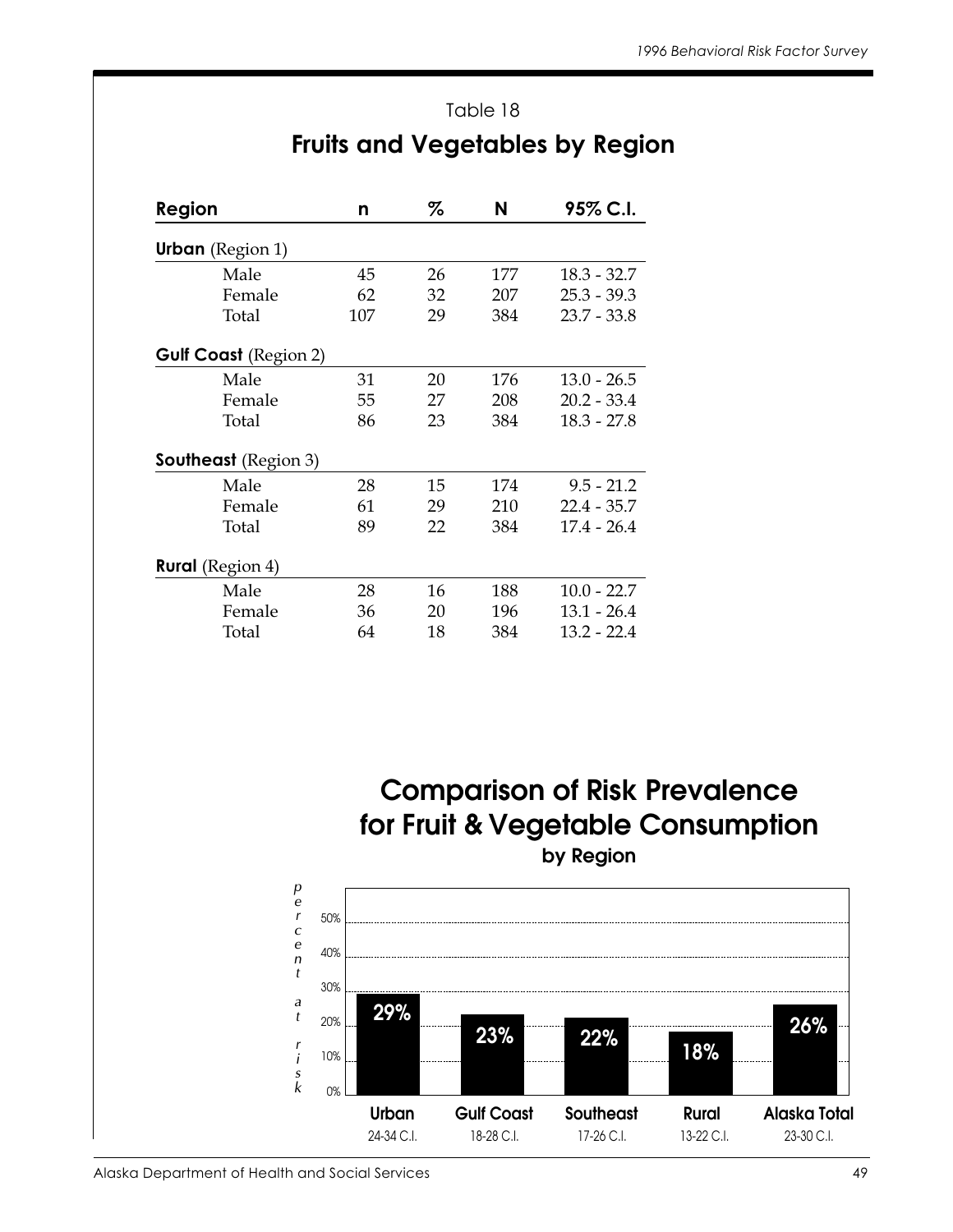|                              | Table 19 |                            |     |               |  |
|------------------------------|----------|----------------------------|-----|---------------|--|
| Region                       |          | <b>Physically Inactive</b> |     |               |  |
|                              | n        | %                          | N   | 95% C.I.      |  |
| <b>Urban</b> (Region 1)      |          |                            |     |               |  |
| Male                         | 27       | 18                         | 177 | $11.6 - 24.5$ |  |
| Female                       | 69       | 33                         | 207 | $26.3 - 40.3$ |  |
| Total                        | 96       | 25                         | 384 | $20.6 - 30.2$ |  |
| <b>Gulf Coast</b> (Region 2) |          |                            |     |               |  |
| Male                         | 37       | 20                         | 176 | $13.9 - 27.0$ |  |
| Female                       | 57       | 26                         | 208 | $19.6 - 32.3$ |  |
| Total                        | 94       | 23                         | 384 | $18.4 - 27.6$ |  |
| <b>Southeast</b> (Region 3)  |          |                            |     |               |  |
| Male                         | 33       | 20                         | 174 | $12.7 - 27.1$ |  |
| Female                       | 44       | 21                         | 210 | $14.9 - 27.1$ |  |
| Total                        | 77       | 20                         | 384 | $15.7 - 25.2$ |  |
| <b>Rural</b> (Region 4)      |          |                            |     |               |  |
| Male                         | 63       | 32                         | 188 | $24.2 - 39.9$ |  |
| Female                       | 70       | 35                         | 196 | $27.8 - 43.1$ |  |
| Total                        | 133      | 34                         | 384 | $28.0 - 39.1$ |  |

**Comparison of Risk Prevalence for Physically Inactive**



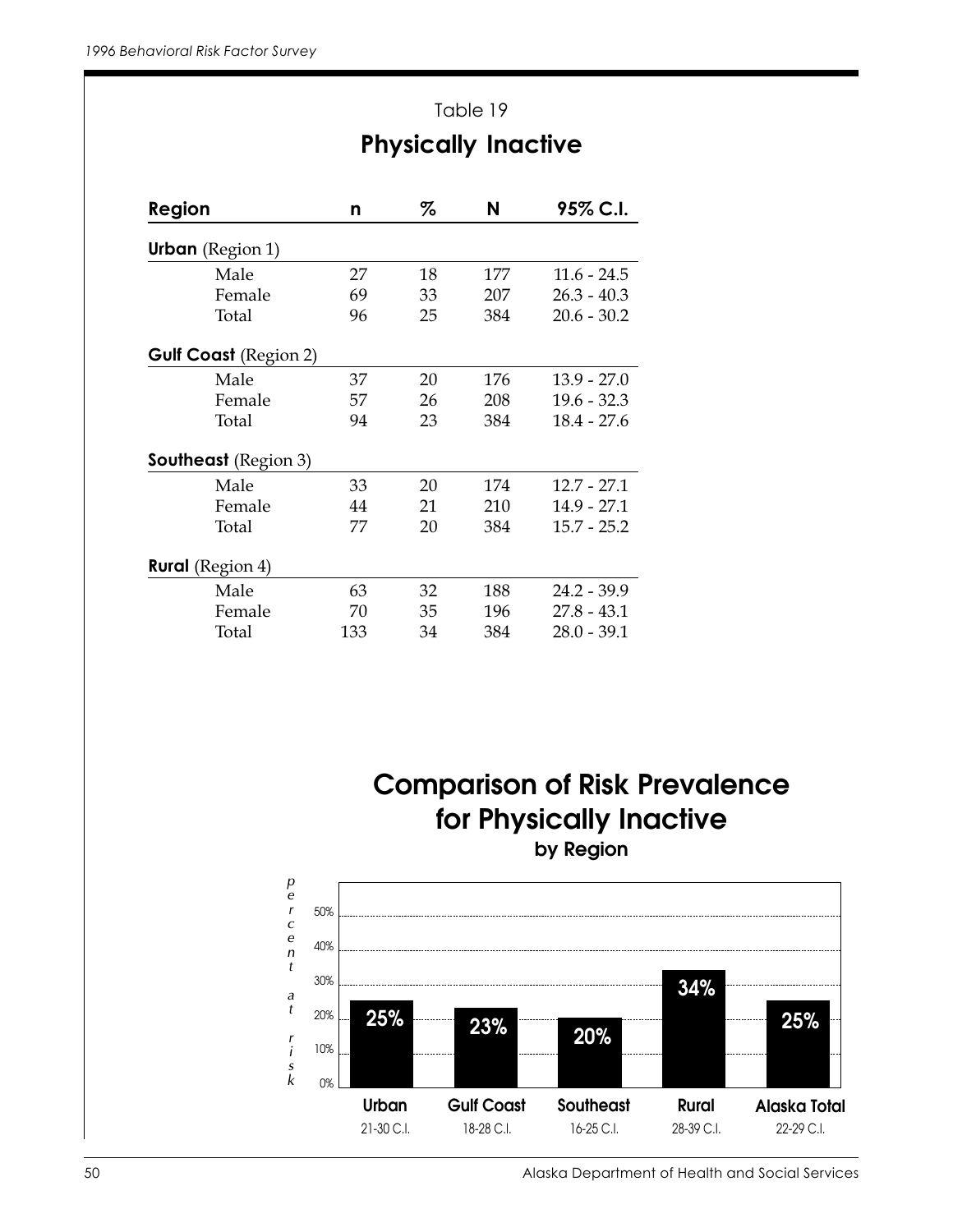### Table 20 Current Smoking by Region

| Region                       | n   | %  | N   | 95% C.I.      |
|------------------------------|-----|----|-----|---------------|
| <b>Urban</b> (Region 1)      |     |    |     |               |
| Male                         | 51  | 30 | 177 | $22.6 - 37.7$ |
| Female                       | 48  | 21 | 207 | $15.5 - 27.1$ |
| Total                        | 99  | 26 | 384 | $21.0 - 30.7$ |
| <b>Gulf Coast</b> (Region 2) |     |    |     |               |
| Male                         | 48  | 27 | 176 | 19.7 - 33.8   |
| Female                       | 62  | 29 | 208 | $22.4 - 35.6$ |
| Total                        | 110 | 28 | 384 | $22.9 - 32.7$ |
| <b>Southeast</b> (Region 3)  |     |    |     |               |
| Male                         | 51  | 29 | 174 | $21.5 - 37.3$ |
| Female                       | 59  | 28 | 210 | $20.9 - 34.0$ |
| Total                        | 110 | 29 | 384 | $23.3 - 33.7$ |
| <b>Rural</b> (Region 4)      |     |    |     |               |
| Male                         | 70  | 40 | 188 | $31.1 - 48.0$ |
| Female                       | 64  | 34 | 196 | $26.7 - 42.0$ |
| Total                        | 134 | 37 | 384 | $31.5 - 43.2$ |

**Comparison of Risk Prevalence for Current Smoking**



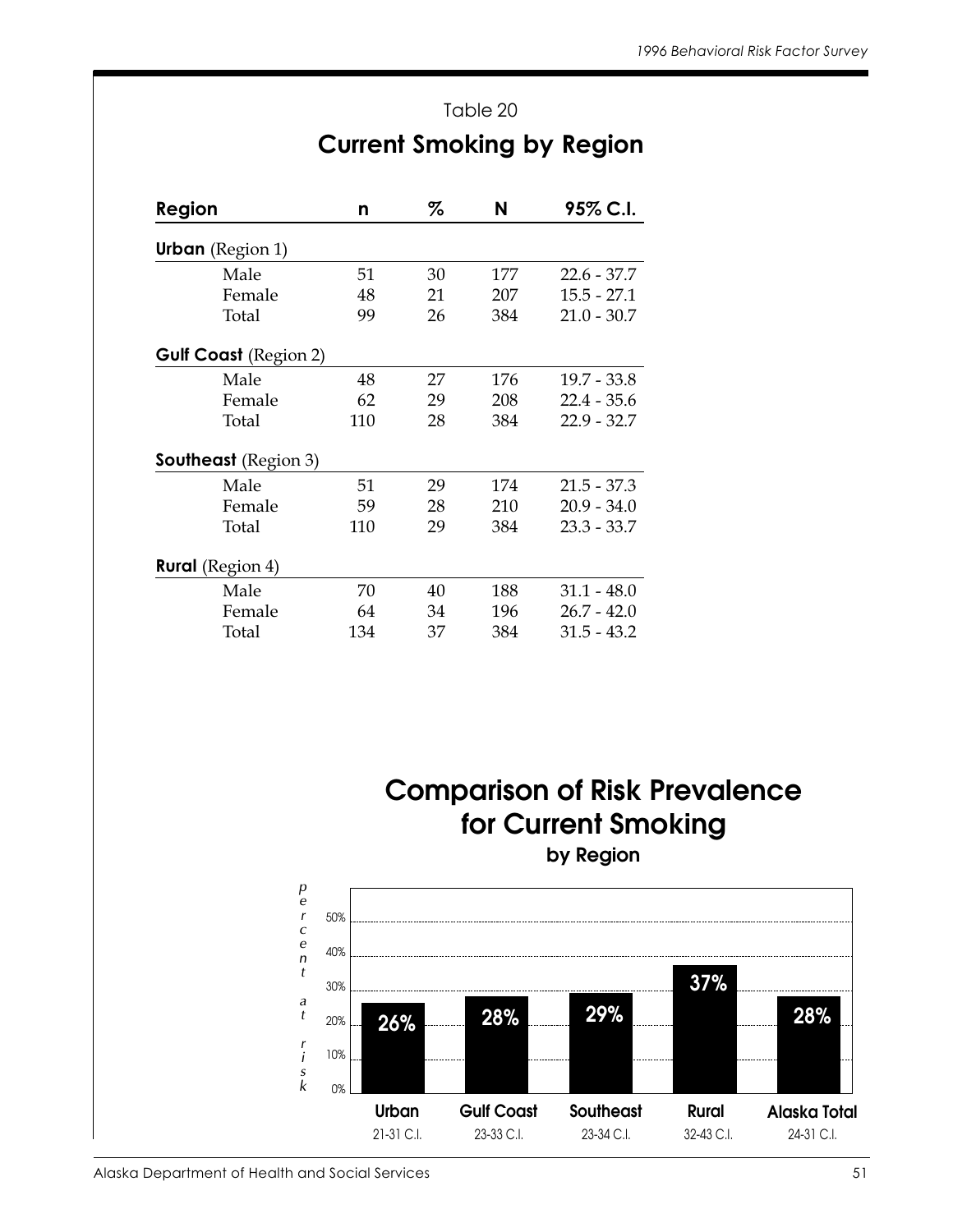| Table 21                      |    |    |     |               |  |  |
|-------------------------------|----|----|-----|---------------|--|--|
| No Health Care Plan by Region |    |    |     |               |  |  |
| Region                        | n  | %  | N   | 95% C.I.      |  |  |
| <b>Urban</b> (Region 1)       |    |    |     |               |  |  |
| Male                          | 33 | 17 | 177 | $11.1 - 23.5$ |  |  |
| Female                        | 23 | 10 | 207 | $5.6 - 13.9$  |  |  |
| Total                         | 56 | 14 | 384 | $9.9 - 17.5$  |  |  |
| <b>Gulf Coast (Region 2)</b>  |    |    |     |               |  |  |
| Male                          | 31 | 18 | 176 | $11.7 - 24.3$ |  |  |
| Female                        | 39 | 19 | 208 | $13.6 - 25.3$ |  |  |
| Total                         | 70 | 19 | 384 | $14.4 - 23.0$ |  |  |
| <b>Southeast</b> (Region 3)   |    |    |     |               |  |  |
| Male                          | 23 | 15 | 174 | $8.7 - 21.2$  |  |  |
| Female                        | 21 | 9  | 210 | $5.4 - 13.6$  |  |  |
| Total                         | 44 | 12 | 384 | $8.5 - 16.2$  |  |  |
| <b>Rural</b> (Region 4)       |    |    |     |               |  |  |
| Male                          | 24 | 14 | 188 | $8.0 - 20.9$  |  |  |
| Female                        | 27 | 14 | 196 | $8.3 - 19.7$  |  |  |
| Total                         | 51 | 14 | 384 | $9.9 - 18.7$  |  |  |

**Comparison of Risk Prevalence for No Health Care Plan by Region**

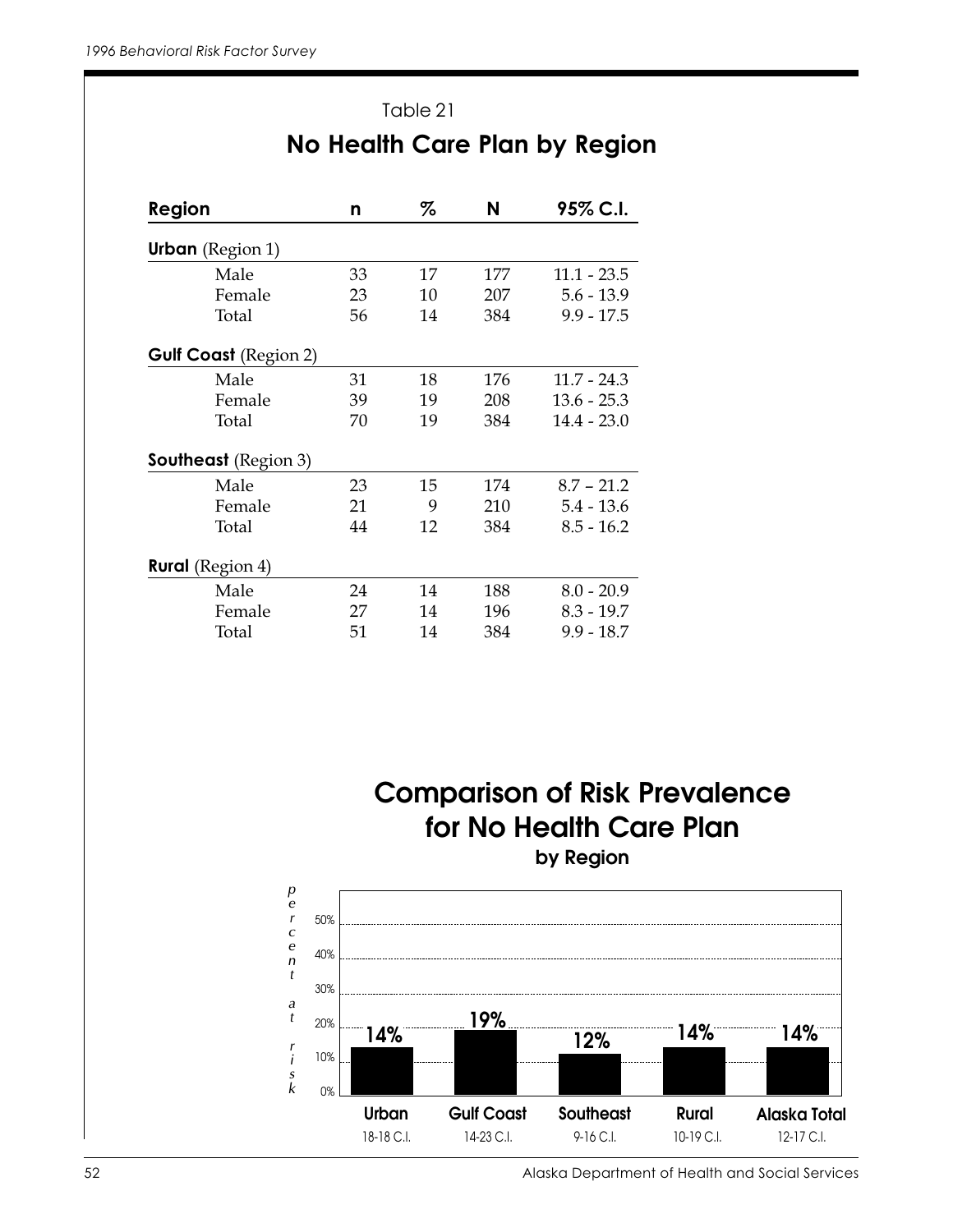## Appendix A: BRFSS Definitions

 $\overline{\phantom{a}}$ 

- Acute (Binge) Drinking Respondents who report having five or more drinks on an occasion, one or more times in the past month.
- **Chronic Drinking** Respondents who report an average of 60 or more alcoholic drinks a month.
- **Current Smoking** Respondents who report ever smoking 100 cigarettes and smoke now (regularly and irregularly).
- Diabetes Awareness Respondents who report they were told by a doctor that they have diabetes.
- **Drinking and Driving** Respondents who report having driven after having too much to drink, one or more times in the past month.
- **Mammogram** Females 40 and older who report they ever had a mammogram.
- **Mammogram (2)** Females 50 and older who report they have had a mammogram within the past two years.

#### Mammogram and Clinical Breast Exam

Females 40 and older who report that they have ever had a mammogram and a breast exam.

#### Mammogram and Clinical Breast Exam (2)

Females 50 and older who report they have had a mammogram and a breast exam in the past two years.

| Overweight               | Females with body mass<br>index [weight in kilograms<br>divided by height in meters<br>squared (W/H**2)]>=27.3<br>and males with body mass<br>index $\ge$ = 27.8.       |
|--------------------------|-------------------------------------------------------------------------------------------------------------------------------------------------------------------------|
| <b>Pap Test</b>          | Females with intact cervix-<br>uteri who report they have<br>ever had a pap smear test.                                                                                 |
| <b>Physical Activity</b> |                                                                                                                                                                         |
|                          | Physically Inactive Respondents who<br>report no leisure time<br>physical activity during the<br>past month.                                                            |
|                          | <b>Regular and Sustained Physical Activity</b>                                                                                                                          |
|                          | Respondents who report<br>physical activity 5 or more<br>sessions per week, 30 or<br>more minutes per session,<br>regardless of intensity.                              |
|                          | <b>Regular and Vigorous Physical Activity</b>                                                                                                                           |
|                          | Respondents who report<br>physical activity or pair of<br>activities for 3 or more<br>sessions per week, 20<br>minutes or more per session,<br>at 50% or more capacity. |
|                          | Sedentary Lifestyle Respondents who                                                                                                                                     |
|                          | report no activity or a                                                                                                                                                 |
|                          | physical activity or pair of                                                                                                                                            |
|                          | activities that were done for                                                                                                                                           |
|                          | 20 minutes or less, fewer<br>than three times per week.                                                                                                                 |
|                          |                                                                                                                                                                         |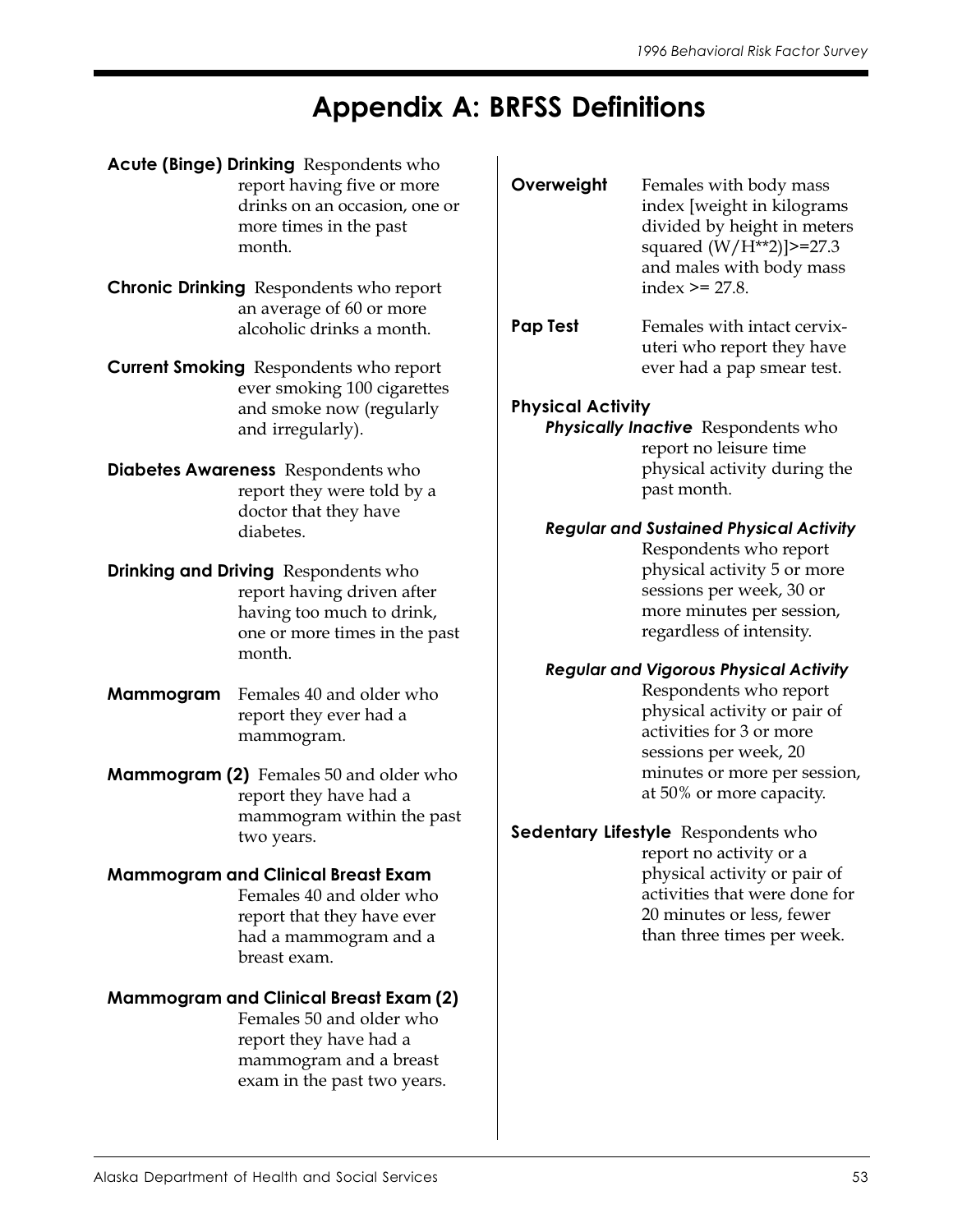

## Appendix B: 1996 BRFSS Sampling Regions

## common demographics:

|                                                               | Population<br>18 years<br>and older $\bullet$ | Number of<br><i>interviews</i><br>conducted |
|---------------------------------------------------------------|-----------------------------------------------|---------------------------------------------|
|                                                               |                                               |                                             |
| Anchorage, Fairbanks & vicinity                               |                                               |                                             |
|                                                               |                                               |                                             |
| Kenai, Kodiak, Valdez, Cordova & vicinity                     |                                               |                                             |
|                                                               |                                               |                                             |
| All of Southeast Alaska                                       |                                               |                                             |
| <b>Rural</b> (Region 4) <b><i>manufacture and a 384 n</i></b> |                                               |                                             |
| All other nonurban areas of Alaska                            |                                               |                                             |
|                                                               |                                               |                                             |

◆ Claritas. 1996 Race by Age by Sex Report for All Counties Nationwide. Ithaca, New York.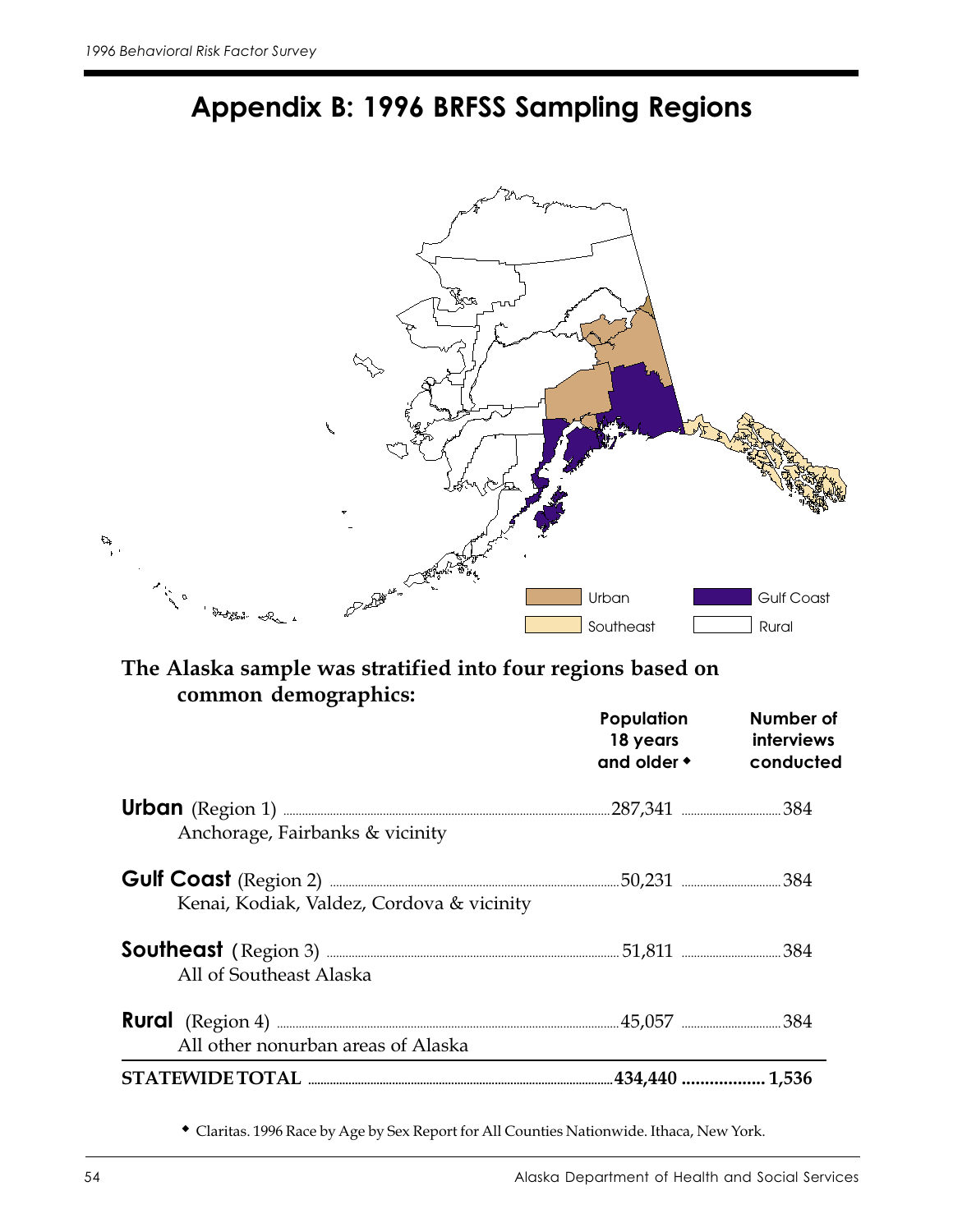|                              | 18 years<br>and older |  |
|------------------------------|-----------------------|--|
| <b>Urban</b> (Region 1)      |                       |  |
| Anchorage Borough            | 188,002               |  |
| Fairbanks-Northstar          | 61,115                |  |
| Matanuska-Susitna            | 34,377                |  |
| Southeast Fairbanks          | 3,847                 |  |
| <b>TOTAL</b>                 | 287,341               |  |
| <b>Gulf Coast (Region 2)</b> |                       |  |
| Kenai Peninsula              | 31,969                |  |
| Kodiak Island                | 10,823                |  |
| Valdez Cordova               | 7,439                 |  |
| <b>TOTAL</b>                 | 50,231                |  |
| <b>Southeast</b> (Region 3)  |                       |  |
| Haines Borough               | 1,599                 |  |
| Juneau Borough               | 20,798                |  |
| Ketchikan Gateway            | 10,267                |  |
| <b>Prince of Wales</b>       | 4,913                 |  |
| Sitka                        | 6,138                 |  |
| Skagway, Angoon              | 3,102                 |  |
| Wrangell, Petersburg         | 4,994                 |  |
| <b>TOTAL</b>                 | 51,811                |  |
| <b>Rural</b> (Region 4)      |                       |  |
| <b>Aleutians East</b>        | 1,656                 |  |
| Aleutian Islands             | 5,625                 |  |
| <b>Bethel Census</b>         | 9,614                 |  |
| <b>Bristol Bay Borough</b>   | 1,050                 |  |
| Dillingham                   | 2,824                 |  |
| Lake and Peninsula Borough   | 1,114                 |  |
| Nome                         | 5,659                 |  |
| North Slope Borough          | 4,469                 |  |
| Northwest Arctic             | 3,910                 |  |
| Wade Hampton                 | 3,774                 |  |
| Yukon-Koyukuk                | 5,362                 |  |
| <b>TOTAL</b>                 | 45,057                |  |
| <b>STATEWIDE TOTAL</b>       | 434,440               |  |

## Appendix C: Alaska BRFSS Sample Design ◆

◆ Claritas. 1996 Race by Age by Sex Report for All Counties Nationwide. Ithaca, New York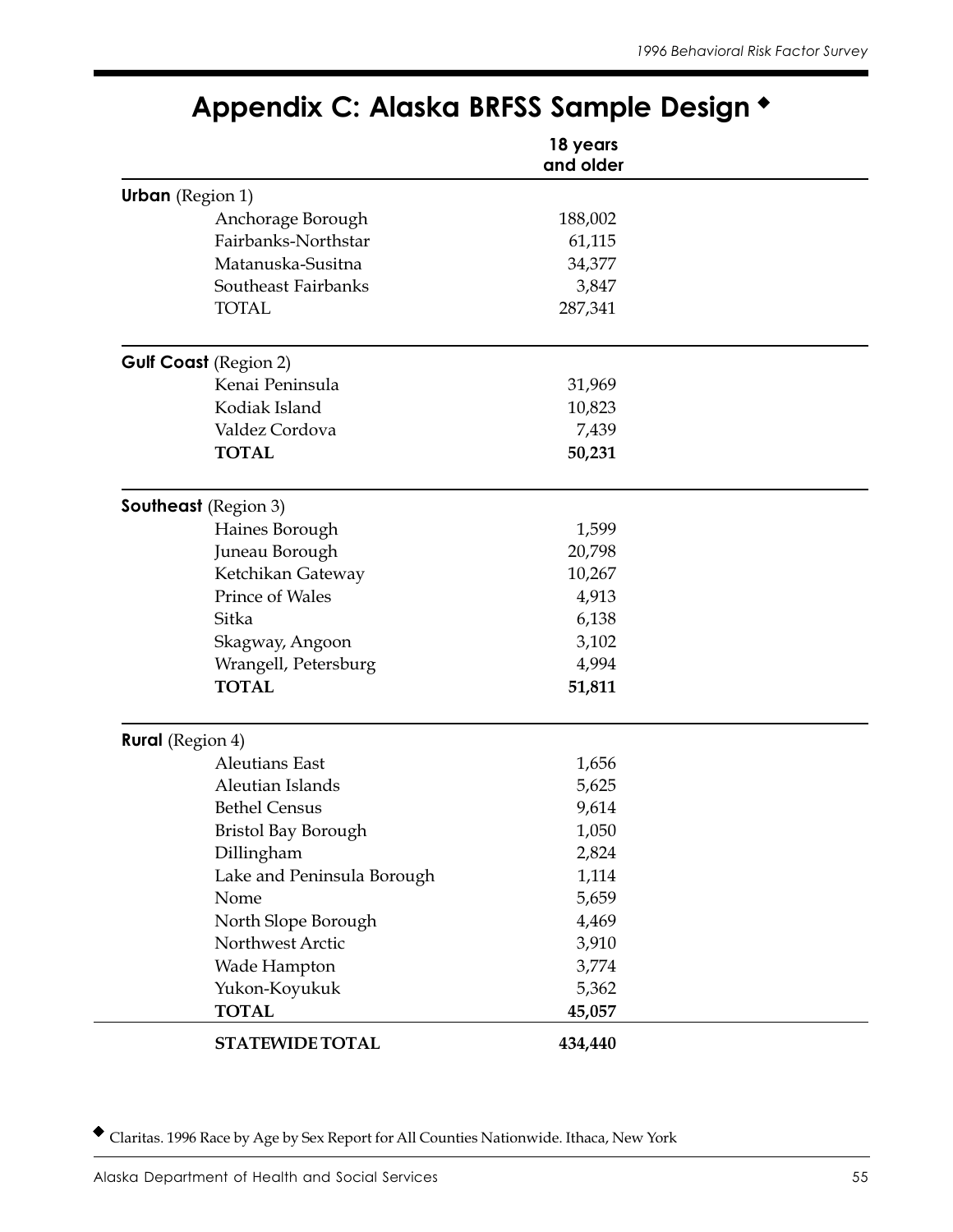## Appendix D: Alaska BRFSS Region Description ◆

| Age                          | <b>Total Population</b> | Male    | Female  |
|------------------------------|-------------------------|---------|---------|
| <b>Urban</b> (Region 1)      |                         |         |         |
| 18-24                        | 36,784                  | 20,474  | 16,310  |
| 25-34                        | 73,958                  | 37,815  | 36,143  |
| 35-44                        | 79,216                  | 41,237  | 37,979  |
| 45-54                        | 50,457                  | 25,800  | 24,657  |
| 55-64                        | 29,509                  | 16,877  | 12,632  |
| $65+$                        | 17,417                  | 6,402   | 11,015  |
| <b>TOTAL</b>                 | 287,341                 | 148,605 | 138,736 |
| <b>Gulf Coast (Region 2)</b> |                         |         |         |
| 18-24                        | 5,537                   | 3,085   | 2,452   |
| 25-34                        | 11,388                  | 6,123   | 5,265   |
| 35-44                        | 14,781                  | 8,050   | 6,731   |
| 45-54                        | 9,306                   | 4,911   | 4,395   |
| 55-64                        | 4,861                   | 2,643   | 2,218   |
| $65+$                        | 4,358                   | 2,197   | 2,161   |
| <b>TOTAL</b>                 | 50,231                  | 27,009  | 23,222  |
| <b>Southeast</b> (Region 3)  |                         |         |         |
| 18-24                        | 4,060                   | 2,978   | 1,082   |
| 25-34                        | 13,151                  | 6,139   | 7,012   |
| 35-44                        | 14,685                  | 7,738   | 6,947   |
| 45-54                        | 9,751                   | 5,221   | 4,530   |
| 55-64                        | 5,104                   | 2,688   | 2,416   |
| $65+$                        | 5,060                   | 2,377   | 2,683   |
| <b>TOTAL</b>                 | 51,811                  | 27,141  | 24,670  |
| <b>Rural</b> (Region 4)      |                         |         |         |
| 18-24                        | 5,946                   | 2,943   | 3,003   |
| 25-34                        | 14,121                  | 8,739   | 5,382   |
| 35-44                        | 9,648                   | 5,532   | 4,116   |
| 45-54                        | 7,812                   | 4,279   | 3,533   |
| 55-64                        | 3,799                   | 1,693   | 2,106   |
| $65+$                        | 3,602                   | 2,211   | 1,391   |
| <b>TOTAL</b>                 | 45,057                  | 25,526  | 19,531  |

◆ Claritas. 1996 Race by Age by Sex Report for All Counties Nationwide. Ithaca, New York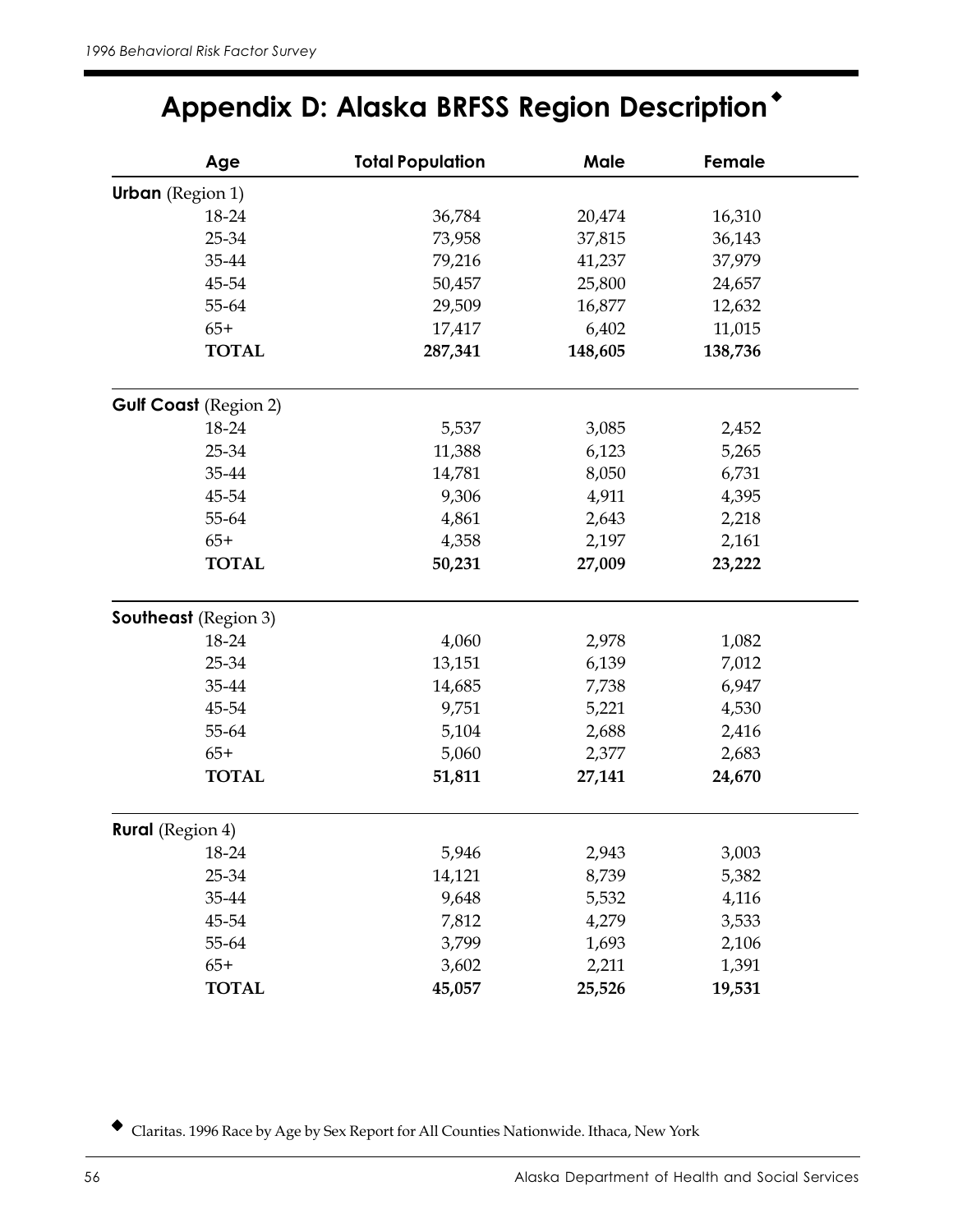## Appendix E: Alaska BRFSS 1996 Survey Population

by Age and Gender

| Age                     | Male             | Female           | <b>Total</b>     |
|-------------------------|------------------|------------------|------------------|
| <b>Urban</b> (Region1)  |                  |                  |                  |
| 18-24                   | 16               | 22               | 38               |
| 25-34                   | 56               | 46               | 102              |
| 35-44                   | 45               | 64               | 109              |
| 45-54                   | 37               | 41               | 78               |
| 55-64                   | 16               | 17               | 33               |
| $65+$                   | $\overline{7}$   | 15               | 22               |
| Unknown                 | $\boldsymbol{0}$ | $\overline{2}$   | $\overline{2}$   |
| <b>TOTAL</b>            | 177              | 207              | 384              |
| Gulf Coast (Region 2)   |                  |                  |                  |
| 18-24                   | 15               | 16               | 31               |
| 25-34                   | 39               | 40               | 79               |
| 35-44                   | 44               | 62               | 106              |
| 45-54                   | 49               | 49               | 98               |
| 55-64                   | 18               | 18               | 36               |
| $65+$                   | $10\,$           | 22               | 22               |
| Unknown                 | $\mathbf{1}$     | $\mathbf{1}$     | $\overline{2}$   |
| <b>TOTAL</b>            | 176              | 208              | 384              |
| Southeast (Region 3)    |                  |                  |                  |
| 18-24                   | 13               | 7                | 20               |
| 25-34                   | 33               | 49               | 82               |
| 35-44                   | 42               | 67               | 109              |
| 45-54                   | 53               | 41               | 94               |
| 55-64                   | 15               | 19               | 34               |
| $65+$                   | 15               | 26               | 41               |
| Unknown                 | 3                | $\mathbf 1$      | $\boldsymbol{4}$ |
| <b>TOTAL</b>            | 174              | 210              | 384              |
| <b>Rural</b> (Region 4) |                  |                  |                  |
| 18-24                   | 12               | 17               | 29               |
| 25-34                   | 43               | 41               | 84               |
| 35-44                   | 53               | 54               | 107              |
| 45-54                   | 42               | 46               | 88               |
| 55-64                   | 15               | 21               | 36               |
| $65+$                   | 21               | 17               | 38               |
| Unknown                 | $\overline{2}$   | $\boldsymbol{0}$ | $\overline{2}$   |
| <b>TOTAL</b>            | 188              | 196              | 384              |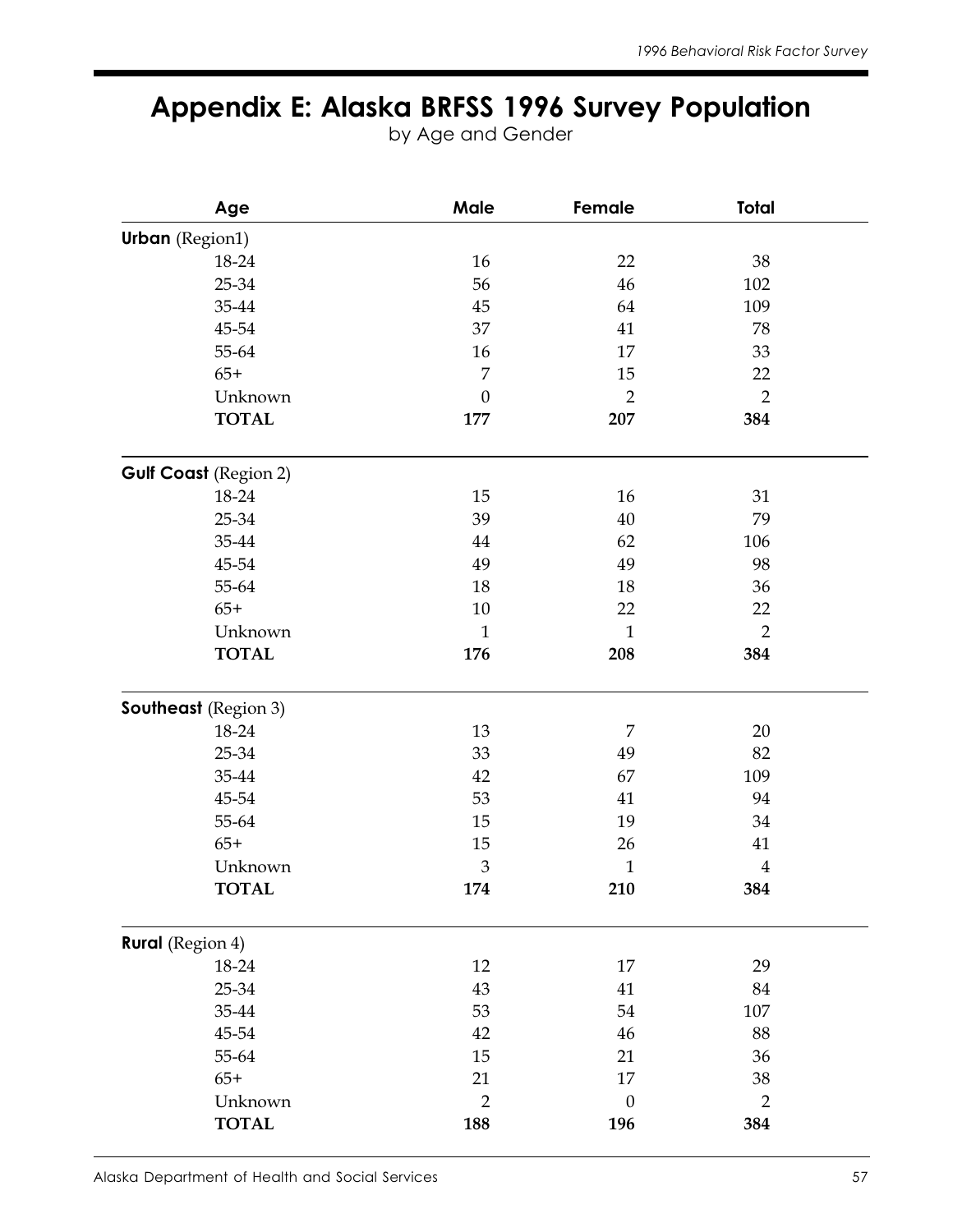## Appendix F: Alaska BRFSS 1996 Survey Population

by Age and Race

| Age                          | <b>Non-Native</b> | <b>Native</b>    | <b>Unknown</b>   | Total          |
|------------------------------|-------------------|------------------|------------------|----------------|
| <b>Urban</b> (Region 1)      |                   |                  |                  |                |
| 18-24                        | 35                | $\mathfrak{Z}$   | $\boldsymbol{0}$ | 38             |
| 25-34                        | 99                | $\mathfrak{Z}$   | $\boldsymbol{0}$ | 102            |
| 35-44                        | 104               | 5                | $\boldsymbol{0}$ | 109            |
| 45-54                        | 73                | $\boldsymbol{4}$ | $\mathbf{1}$     | 78             |
| 55-64                        | 31                | $\overline{2}$   | $\boldsymbol{0}$ | 33             |
| $65+$                        | 21                | $\mathbf{1}$     | $\boldsymbol{0}$ | 22             |
| Unknown                      | $\overline{2}$    | $\boldsymbol{0}$ | $\boldsymbol{0}$ | $\overline{2}$ |
| <b>TOTAL</b>                 | 368               | 18               | $\mathbf{1}$     | 384            |
| <b>Gulf Coast (Region 2)</b> |                   |                  |                  |                |
| 18-24                        | 27                | $\overline{4}$   | $\boldsymbol{0}$ | 31             |
| 25-34                        | 71                | 8                | $\boldsymbol{0}$ | 79             |
| 35-44                        | 94                | 11               | $\mathbf{1}$     | 106            |
| 45-54                        | 91                | $\overline{7}$   | $\boldsymbol{0}$ | 98             |
| 55-64                        | 31                | 5                | $\boldsymbol{0}$ | 36             |
| $65+$                        | 31                | $\mathbf 1$      | $\boldsymbol{0}$ | 32             |
| Unknown                      | $\overline{2}$    | $\mathbf{0}$     | $\theta$         | $\overline{2}$ |
| <b>TOTAL</b>                 | 347               | 36               | $\mathbf{1}$     | 384            |
| <b>Southeast</b> (Region 3)  |                   |                  |                  |                |
| 18-24                        | 16                | $\overline{4}$   | $\boldsymbol{0}$ | 20             |
| 25-34                        | 72                | 10               | $\boldsymbol{0}$ | 82             |
| 35-44                        | 95                | 12               | $\mathbf{2}$     | 109            |
| 45-54                        | 83                | 10               | $\mathbf{1}$     | 94             |
| 55-64                        | 27                | 7                | $\boldsymbol{0}$ | 34             |
| $65+$                        | 36                | $\overline{4}$   | $\mathbf{1}$     | 41             |
| Unknown                      | $\overline{2}$    | $\mathbf 1$      | $\mathbf{1}$     | $\overline{4}$ |
| <b>TOTAL</b>                 | 331               | 48               | 5                | 384            |
| <b>Rural</b> (Region 4)      |                   |                  |                  |                |
| 18-24                        | $\boldsymbol{4}$  | 25               | $\boldsymbol{0}$ | 29             |
| 25-34                        | 37                | 47               | $\boldsymbol{0}$ | 84             |
| 35-44                        | 56                | 51               | $\boldsymbol{0}$ | 107            |
| 45-54                        | 40                | 45               | 3                | 88             |
| 55-64                        | 12                | 24               | $\boldsymbol{0}$ | 36             |
| $65+$                        | 14                | 24               | $\boldsymbol{0}$ | 38             |
| Unknown                      | $\boldsymbol{0}$  | $1\,$            | 1                | $\overline{2}$ |
| <b>TOTAL</b>                 | 163               | 217              | $\boldsymbol{4}$ | 384            |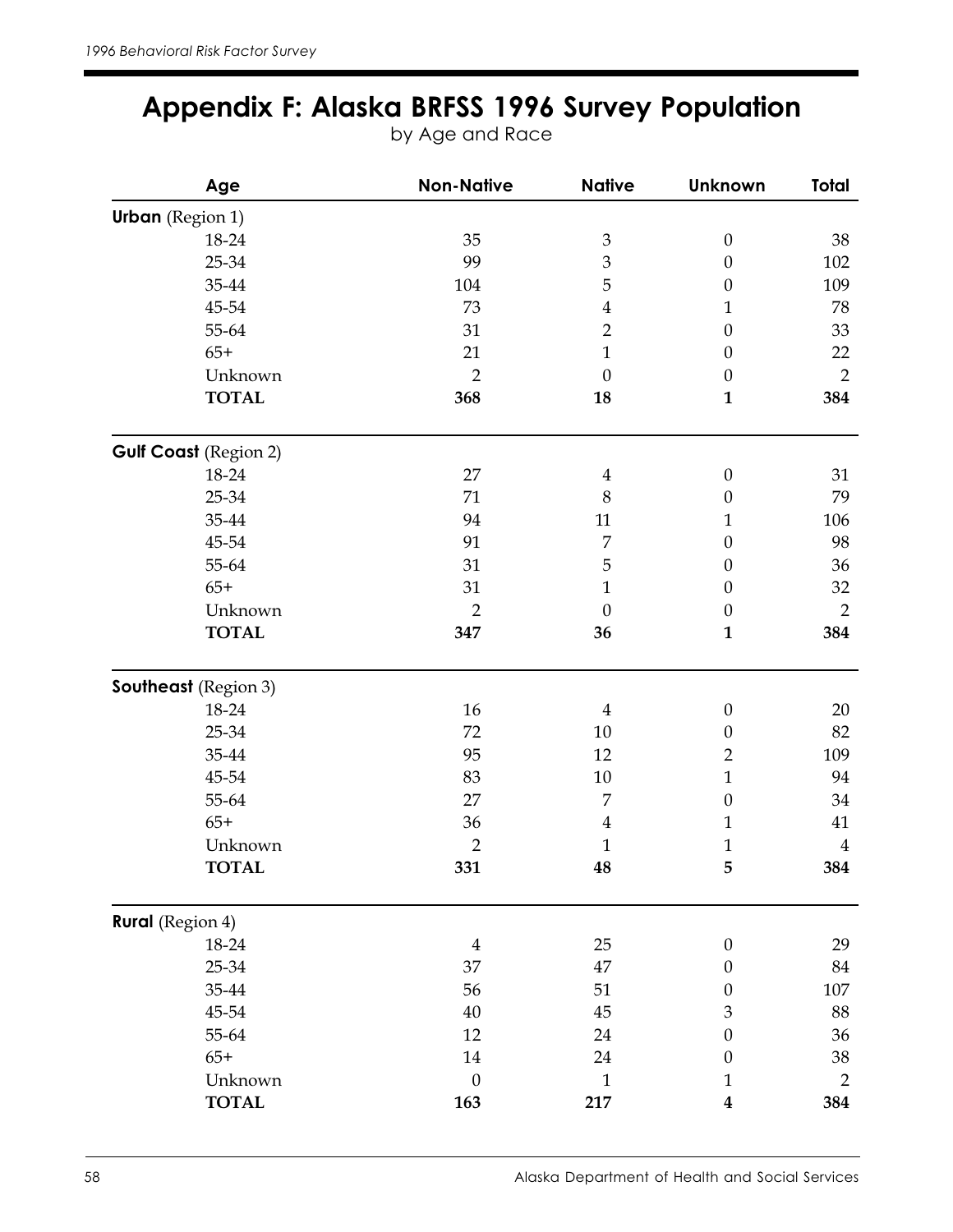|                              | Occupied<br><b>Housing</b> | <b>Number</b><br>with Phones | Percent<br>Total |
|------------------------------|----------------------------|------------------------------|------------------|
| <b>Urban</b> (Region 1)      |                            |                              |                  |
| Anchorage Borough            | 82,702                     | 79,890                       | 96.59            |
| Fairbanks-Northstar          | 26,693                     | 24,960                       | 93.50            |
| Matanuska-Susitna            | 13,394                     | 12,357                       | 92.25            |
| Southeast Fairbanks          | 1,909                      | 1,521                        | 79.67            |
| <b>TOTAL</b>                 | 124,698                    | 118,728                      | 95.21            |
| <b>Gulf Coast (Region 2)</b> |                            |                              |                  |
| Kenai Peninsula              | 14,250                     | 12,858                       | 90.23            |
| Kodiak Island                | 4,083                      | 3,752                        | 91.89            |
| Valdez Cordova               | 3,425                      | 2,834                        | 82.74            |
| <b>TOTAL</b>                 | 21,758                     | 19,444                       | 89.36            |
| <b>Southeast</b> (Region 3)  |                            |                              |                  |
| Haines Borough               | 791                        | 589                          | 74.46            |
| Juneau Borough               | 9,902                      | 9,422                        | 95.15            |
| Ketchikan Gateway            | 5,030                      | 4,720                        | 93.83            |
| <b>Prince of Wales</b>       | 2,061                      | 1,404                        | 68.12            |
| Sitka                        | 2,939                      | 2,720                        | 92.54            |
| Skagway, Yakutat, Angoon     | 1,422                      | 1,117                        | 78.55            |
| Wrangell, Petersburg         | 2,514                      | 2,172                        | 86.39            |
| <b>TOTAL</b>                 | 24,659                     | 22,144                       | 89.80            |
| <b>Rural</b> (Region 4)      |                            |                              |                  |
| <b>Aleutians East</b>        | 533                        | 469                          | 87.99            |
| Aleutian Islands             | 1,845                      | 1,674                        | 90.73            |
| <b>Bethel Census</b>         | 3,605                      | 2,507                        | 69.54            |
| <b>Bristol Bay Borough</b>   | 407                        | 366                          | 89.92            |
| Dillingham                   | 1,215                      | 1,006                        | 82.79            |
| Lake and Peninsula Borough   | 509                        | 342                          | 67.19            |
| Nome                         | 2,371                      | 1,727                        | 72.83            |
| North Slope Borough          | 1,673                      | 1,342                        | 80.21            |
| Northwest Arctic             | 1,526                      | 1,031                        | 67.56            |
| Wade Hampton                 | 1,368                      | 722                          | 52.77            |
| Yukon-Koyukuk                | 2,748                      | 1,683                        | 61.24            |
| <b>TOTAL</b>                 | 17,800                     | 12,869                       | 72.30            |
| <b>STATEWIDE TOTAL</b>       | 188,915                    | 173,185                      | 91.67            |

## Appendix G: Telephone Coverage in Alaska ◆

Census of Population and Housing, 1990: Summary Tape File 2 (Alaska).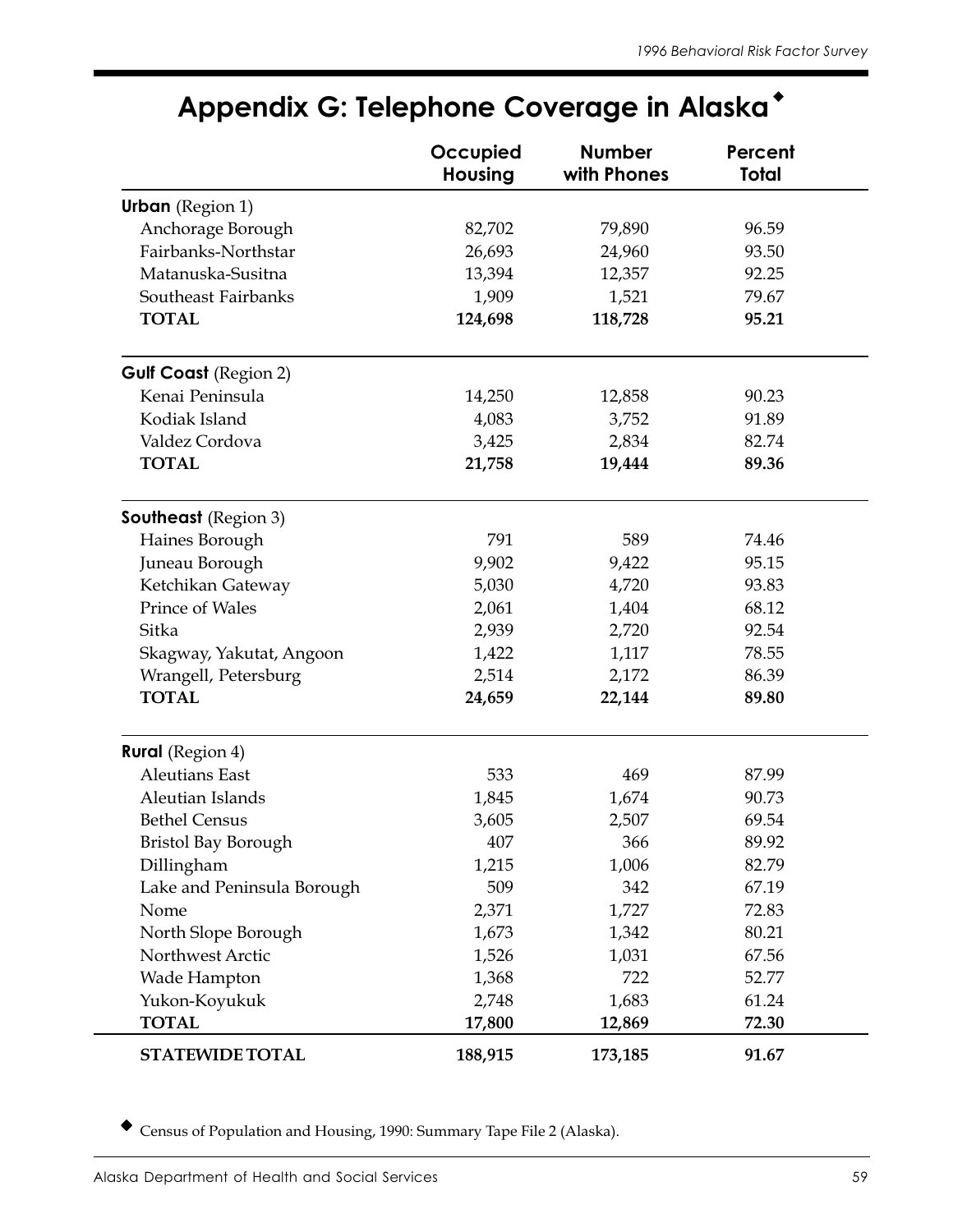## Appendix H: Alaska BRFSS Telephone Sample Generation

The statewide sample was stratified into four regions for the study. Within each region's sample, the proportion of interviews in each prefix is the same as the proportion of active residential lines in that prefix relative to all the active residential lines in the region.

The Institute of Social and Economic Research, University of Alaska Anchorage (ISER) generates the statewide random telephone number sample using two different techniques:

- ◗ for large telephone exchanges and
- ◗ for small telephone exchanges.

For large exchanges (more than 2,000 residential lines in most cases) a random digit dial sample is generated by random telephone number generation program (RANDY) developed by Jim Kerr for Professor Jack Kruse. For small exchanges, all residential numbers listed in the relevant telephone book are entered and numbers are randomly selected from this pool.

#### **Generated Numbers from RANDY – Large Exchanges**

The advantage of randomly generated numbers is that:

- ◗ unlisted as well as listed numbers are included in the sample;
- ◗ it is relatively inexpensive.

Information is collected from the telephone utilities on the number of active residential lines in each prefix, and this information is used to determine the proportion of each prefix in the total sample.

To improve the "hit rate" (working residential numbers as a proportion of all numbers generated) information is also collected on blocks of numbers assigned to businesses, to pay phones, or not assigned, so as to exclude these numbers. In recent years, advances in telephone switching equipment have meant that more and more telephone companies assign all their numbers at random, so there is less and less information available on numbers to exclude.

The data collected is read into the program, which calculates the proportion of working residential lines in each prefix to working residential lines in the region. Each proportion is expressed as a decimal between 0 and 1.

RANDY then begins the iterative process of generating the sample. Each iteration involves the following steps:

- ◗ A prefix is selected at random;
- ◗ RANDY selects a random number between 0 and 1, and compares it to the proportion calculated above for the selected prefix;
- ◗ If the random number is less than or equal to the prefix's proportion, the prefix is selected;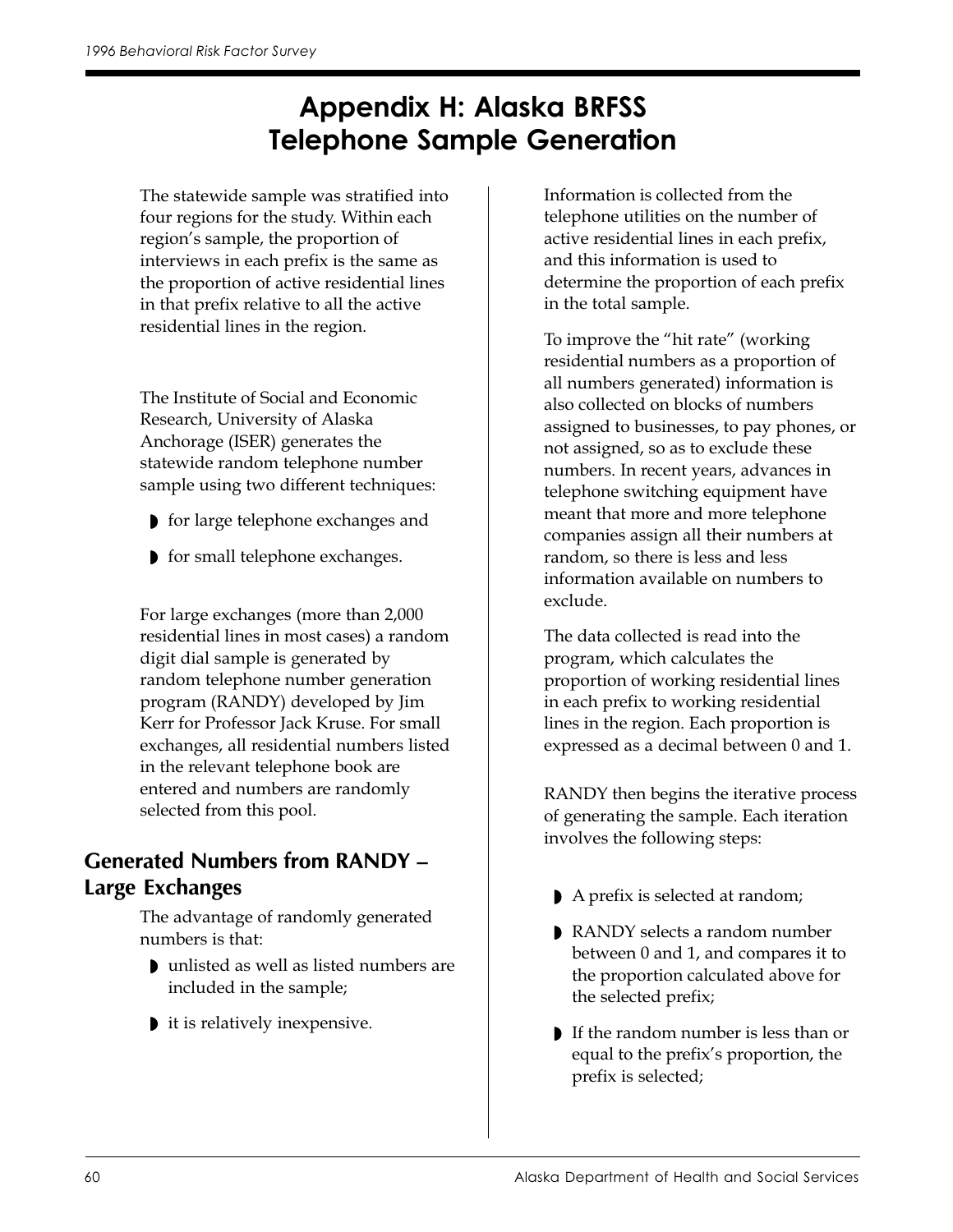- ◗ If the random number is greater than the prefix's proportion, the prefix is dropped and the iteration starts over;
- ◗ Once a prefix is selected, RANDY generates random 4-digit suffixes, filtering out those that are known not to work, until it has generated 96 suffixes;
- ◗ The process is repeated until the desired sample is generated.

After RANDY has generated all the needed numbers, it uses a heap sort algorithm to index all the 7-digit telephone numbers, compare the numbers to each other and the second and subsequent occurrences of any repeating numbers. These deleted numbers are not replaced.

RANDY finally truncates each list of <prefix plus 96 or fewer suffixes> to <prefix plus exactly 48 suffixes>.

Each line of prefix-plus 48 suffixes represents one interview. Generating 48 non-duplicated suffixes assures that even in the smallest prefixes, the line contains at least one working, residential number with residents willing to be interviewed.

#### **Randomly Selected Numbers from Entered Sample - Small Exchanges**

Entered numbers are used for Alaska's smaller exchanges because the small number of active residential lines in many prefixes would drives the hit rate of a random digit dial sample below a practical level. In many prefixes, there are fewer than 100 residential phones, sometimes fewer than ten. Since for every telephone prefix there are 10,000

possible phone numbers, unless large blocks of numbers can be excluded, random digit dial would produce only one in 100 (or even one in 1,000) working numbers. Interviewers would spend all their time dialing non-working numbers rather than interviewing.

In this sample, 2,000 active residential lines is the cutoff point for using random number generation, For smaller exchanges, (identified using utility data), all residential numbers listed in the most recent available telephone books and CD ROM telephone number databases are entered as a list.

For each region, then, the lists from each prefix are combined to form a file of all the listed residential telephone numbers in that region. Numbers are chosen randomly the file randomly and printed out in a list that is slightly larger than the desired sample size. Enough extra numbers are included in the list to provide replacements for households that refuse, have recently moved, disconnected, or are otherwise unavailable to be interviewed.

Because the file contains the entire universe of listed numbers, a sample randomly drawn from it is selfweighting; no adjustment is needed to provide the correct proportion from each prefix.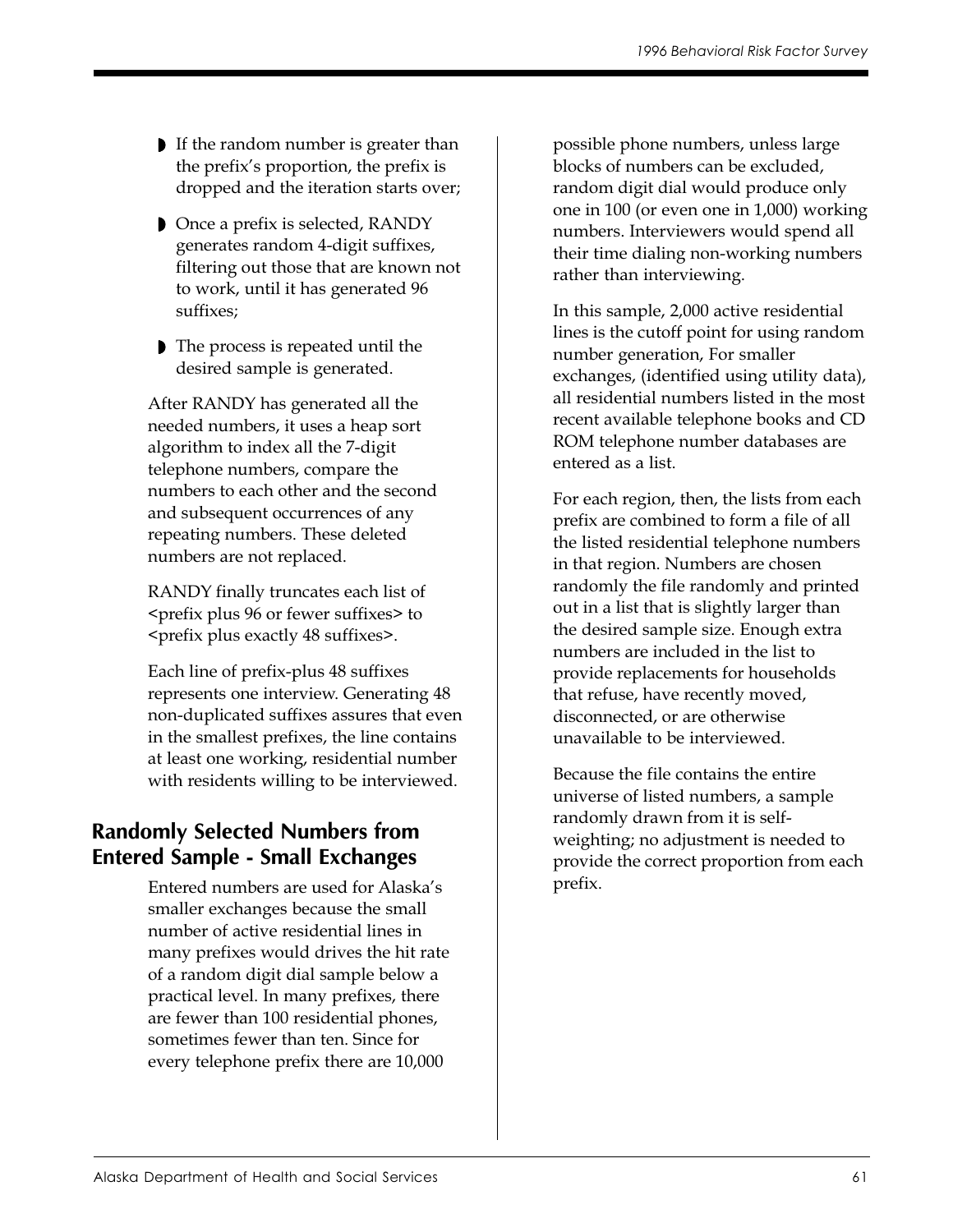## Appendix I: 1996 BRFSS Response Rates

| <b>Indicator</b>           | <b>BRFSS</b><br><b>Objective</b> | <b>BRFSS</b><br><b>Median</b> | <b>Alaska</b><br><b>Achieved</b> |
|----------------------------|----------------------------------|-------------------------------|----------------------------------|
| <b>CASRO Response Rate</b> |                                  |                               |                                  |
| <b>Upper Bound Rate</b>    |                                  |                               |                                  |
| <b>Percent Refusals</b>    |                                  |                               |                                  |

#### Response Rates

The response rate measures the extent to which interviews were completed from among the telephone numbers selected for the sample. The higher the response rate, the lower the potential will be for bias in the data. The two estimates that are used for BRFSS provide a combination of monitoring information that are useful for program management. The formulas are described as follows:

#### CASRO Response Rate

The response rate developed by the Council of American Survey Research Organizations (CASRO), apportions dispositions with unknown eligibility status (ring no answer and busy) to dispositions representing eligible respondents in the same proportion as exists among calls of known status (all other BRFSS call dispositions). The resulting estimate reflects telephone sampling efficiency and the degree of cooperation among eligibles contacted.

#### Upper Bound Response Rate

The most liberal of response rates formulas, the upper bound calculation includes only refusals, terminations and completed interviews. The resulting estimates reflects the cooperation of eligibles contacted and is not affected by differences in telephone sampling efficiency.

#### Refusals

The percentage of refusals of total dispositions in a given interviewing period is an indicator of both interviewer performance and degree of potential bias in the survey data. Ten percent or less is a generally acceptable standard.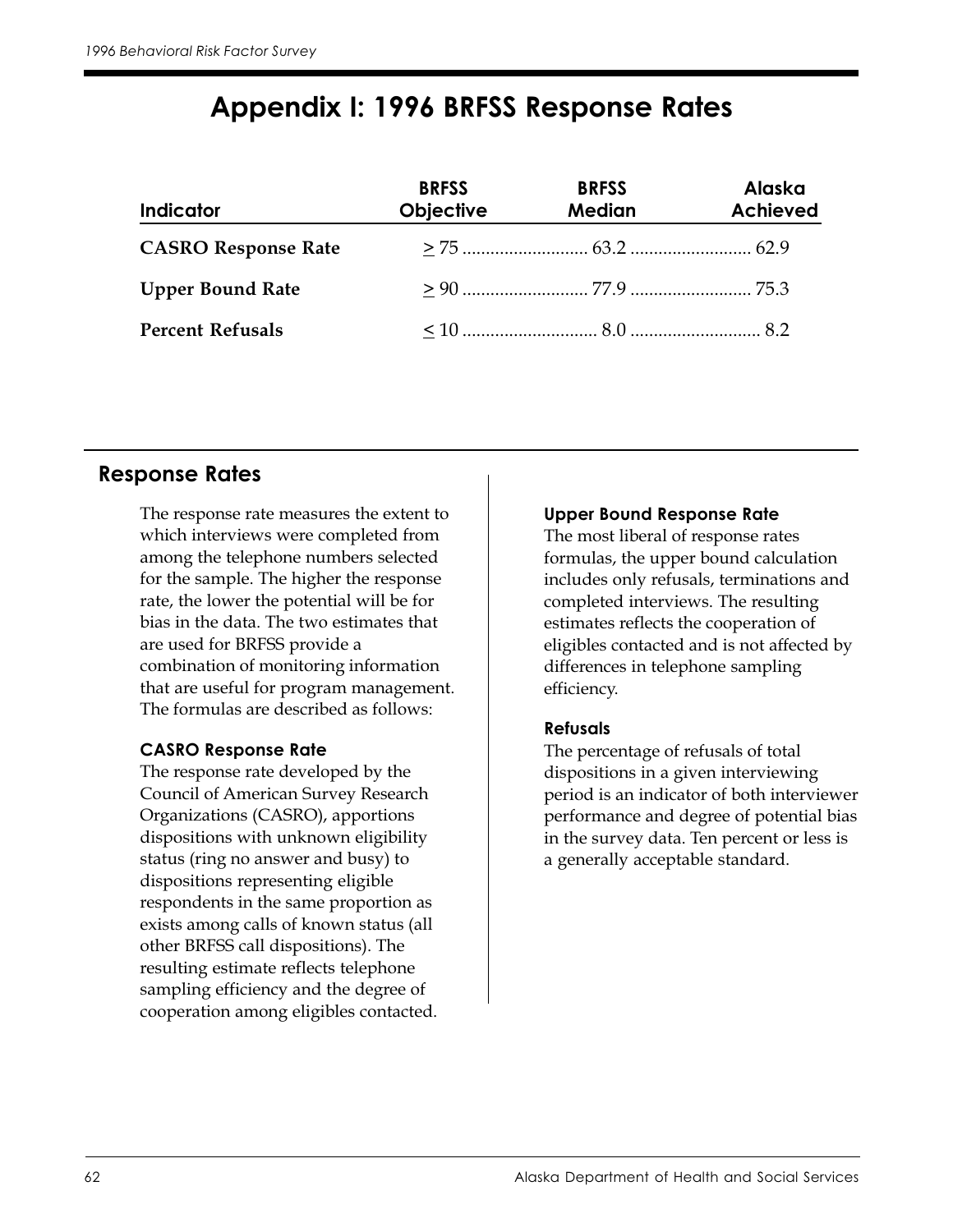## Appendix J: Weighting

By weighting the data, the responses of persons in various subgroups are adjusted to compensate for the overrepresentation or underrepresentation of these persons in the survey sample. Factors that are adjusted for include the following:

- ◗ The number of telephone numbers per household;
- ◗ The number of adults in a household;
- ◗ The geographic distribution of the sample; and
- ◗ The demographic distribution of the sample.

The first three factors address the problem of unequal selection probability, which could result in a biased sample that doesn't really represent the population. For example, an interviewee in a one-adult household has four times the chance of being selected for an interview as does an adult in a fouradult household. A household with two telephone numbers has twice the chance of being dialed as a household with one telephone number. The first two factors are combined to compute a raw (or unadjusted) weight. The third factor then adjusts for the differential sampling of telephone numbers in different geographic regions of the state.

Data are then further weighted. Poststratification is the method used to adjust the distribution of the sample data so that it reflects the total population of the sampled area. The poststratification factor is calculated by computing the ratio of the age, race, and sex distribution of the state population

divided by that of the survey sample. This procedure is repeated for each of four regions of Alaska.

The poststratification factor is then multiplied by the raw weight to compute an adjusted, or final-weight, variable. Data from all regions are combined to form the total state's data for Alaska.

Thus, this weighting adjusts not only for variation in selection and sampling probability, but also for demographic characteristics in each region of the state. If the data were not weighted, projections could not be made from the sample to the region or to the general population.

In 1996, survey results were weighted using population estimates obtained from Claritas, 1996 Race by Age by Sex Report for All Counties Nationwide, Ithaca, New York.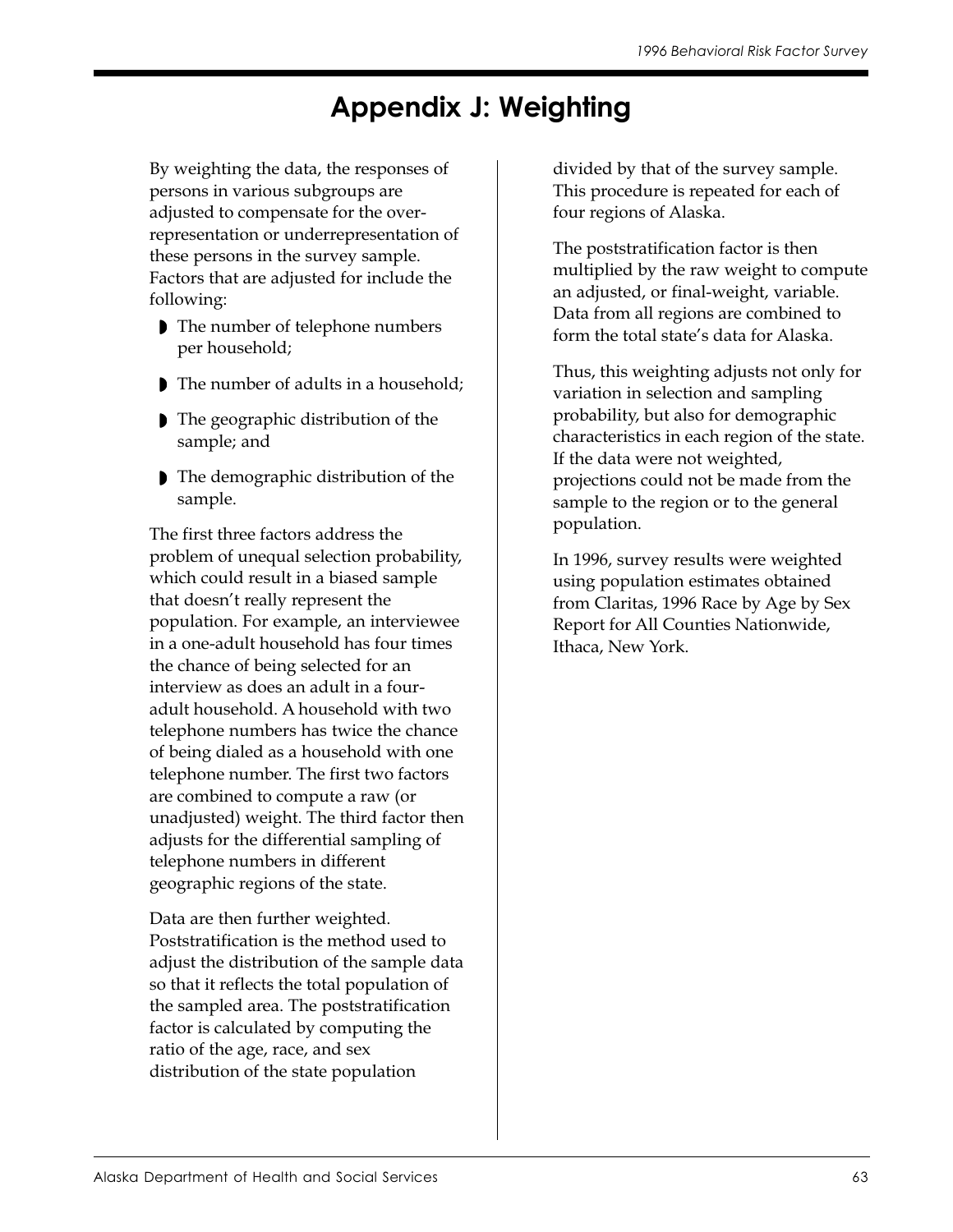## Sources

1996 BRFSS Summary Prevalence Report. U.S. Department of Health and Human Services, Centers for Disease Control and Prevention. Atlanta, Georgia: January 1998.

AIDS-Alaska. State of Alaska Epidemiology Bulletin, No. 34, Alaska Department of Health and Social Services. Anchorage, Alaska: August 1997.

Alaska Bureau of Vital Statistics 1996 Annual Report. Alaska Department of Health and Social Services. Juneau, Alaska: July 1998.

Alaska Bureau of Vital Statistics, Alaska Department of Health and Social Services, 1994-1996 injury deaths.

Alcohol-Related Mortality in Alaska: 1992-94. State of Alaska Epidemiology Bulletin, No. 6, Alaska Department of Health and Social Services. Anchorage, Alaska: February 5, 1996. "CDC: Smokeless tobacco use in rural Alaska." MMWR 1987; 36:140-3.

Clinical Guidelines for Breast and Cervical Cancer Screening in Alaska. Clinical Task Force Subcommittee, Alaska Breast and Cervical Cancer Coalition, Alaska Department of Health and Social Services. Anchorage, Alaska: March 1997.

Connolly, G.N., Winn, D., Hecht, S.S., et al. "The reemergence of smokeless tobacco." NEJM 1986; 314: 1020-1026.

Diabetes: A Serious Public Health Problem At-A-Glance, 1996. Centers for Disease Control and Prevention. Atlanta, Georgia: 1996.

The Fifth Report of the Joint National Committee on Detection, Evaluation, and Treatment of High Blood Pressure. National High Blood Pressure Education Program, National Institutes of Health, National Heart, Lung, and Blood Institute, NIH Publication No. 93-1088. Bethesda, Maryland: January 1993.

Health Risks in America. U.S. Department of Health and Human Services, Centers for Disease Control and Prevention. Atlanta, Georgia: 1995.

The Health Consequences of Using Smokeless Tobacco: A Report of the Advisory Committee to the Surgeon General. Public Health Service, USDHSS, NIH #86-2874. Bethesda, Maryland: April, 1988.

Healthy People 2000, National Health Promotion and Disease Prevention Objectives. U.S. Department of Health and Human Services, Public Health Service, DHHS Publication No. (PHS) 91–50212. Washington, D. C.: 1990.

HIV Infection-Alaska. State of Alaska Epidemiology Bulletin, No. 33, Alaska Department of Health and Social Services. Anchorage, Alaska: August 1997.

Holmberg, Scott D. "The Estimated Prevalence and Incidence of HIV in 96 Large Metropolitan Areas."AJPH, May 1996, Vol. 86, No. 5.

Karon, John, et al. "Prevalence of HIV Infection in the United States, 1984- 1992." JAMA, July 10 1996, Vol. 276, No.2, p. 126-131.